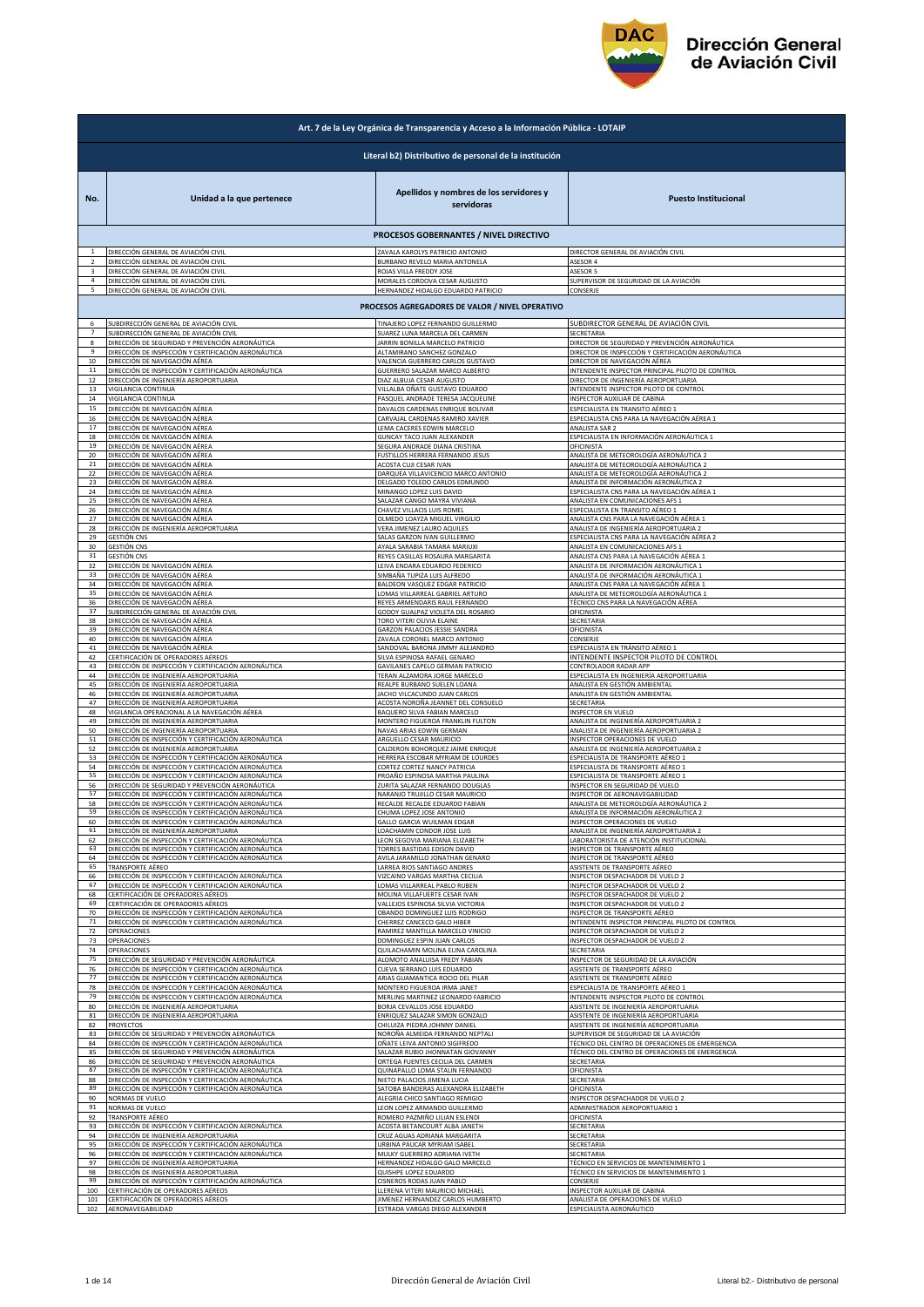

|                   | Art. 7 de la Ley Orgánica de Transparencia y Acceso a la Información Pública - LOTAIP |                                                                                                      |                                                                                       |  |
|-------------------|---------------------------------------------------------------------------------------|------------------------------------------------------------------------------------------------------|---------------------------------------------------------------------------------------|--|
|                   | Literal b2) Distributivo de personal de la institución                                |                                                                                                      |                                                                                       |  |
| No.               | Unidad a la que pertenece                                                             | Apellidos y nombres de los servidores y<br>servidoras                                                | <b>Puesto Institucional</b>                                                           |  |
| 103               | AERONAVEGABILIDAD                                                                     | OÑATE VALLADARES VICTOR RAY ROBINSON                                                                 | INSPECTOR DE AERONAVEGABILIDAD                                                        |  |
| 104               | AERONAVEGABILIDAD                                                                     | RUBIO MERIZALDE FAUSTO PATRICIO                                                                      | INSPECTOR PRINCIPAL DE MANTENIMIENTO                                                  |  |
| 105               | AERONAVEGABILIDAD                                                                     | GONZALEZ ANDRADE JUAN PABLO                                                                          | INSPECTOR DE AERONAVEGABILIDAD                                                        |  |
| 106               | AERONAVEGABILIDAD                                                                     | ERAZO FIGUEROA FREDDY ALFONSO                                                                        | INSPECTOR DE AERONAVEGABILIDAD                                                        |  |
| 107               | AERONAVEGABILIDAD                                                                     | PAREDES TORRES ANDRES ESTEBAN                                                                        | INSPECTOR DE AERONAVEGABILIDAD                                                        |  |
| 108               | CERTIFICACIÓN DE OPERADORES AÉREOS                                                    | GUIJARRO CADENA JOSE FERNANDO                                                                        | INSPECTOR DESPACHADOR DE VUELO 2                                                      |  |
| 109               | VIGILANCIA CONTINUA                                                                   | GALVEZ VERA SANDRA DEL CARMEN                                                                        | INSPECTOR DESPACHADOR DE VUELO 2                                                      |  |
| 110               | VIGILANCIA CONTINUA                                                                   | MUÑOZ VALDIVIEZO NEY RAMON                                                                           | INSPECTOR DESPACHADOR DE VUELO 2                                                      |  |
| 111               | LICENCIAS AERONÁUTICAS                                                                | ROJAS VELASCO HECTOR VINICIO                                                                         | INSPECTOR OPERACIONES DE VUELO                                                        |  |
| 112               | AERONAVEGABILIDAD                                                                     | PILLIZA CHICAIZA GERMAN GUSTAVO                                                                      | INSPECTOR DE AERONAVEGABILIDAD                                                        |  |
| 113               | AERONAVEGABILIDAD                                                                     | ROCHA VITERI WILSON RAMIRO                                                                           | INSPECTOR DE AERONAVEGABILIDAD                                                        |  |
| 114               | GESTIÓN DE BÚSQUEDA Y RESCATE                                                         | MEJIA ISCH HUGO ERNESTO                                                                              | CONTROLADOR DE AERÓDROMO 2                                                            |  |
| 115               | CERTIFICACIÓN DE OPERADORES AÉREOS                                                    | ACOSTA CUJI CARLOS JULIO                                                                             | INSPECTOR OPERACIONES DE VUELO                                                        |  |
| 116               | GESTIÓN DE TRANSITO AÉREO                                                             | SOTO ORTIZ JUAN FRANCISCO                                                                            | CONTROLADOR DE AERÓDROMO 2                                                            |  |
| 117               | AERONAVEGABILIDAD                                                                     | SANTAMARIA MONTENEGRO GERARDO MANUEL                                                                 | ESPECIALISTA AERONÁUTICO                                                              |  |
| 118               | LICENCIAS AERONÁUTICAS                                                                | CAICEDO LARA ROXANA DOLORES                                                                          | INSPECTOR DESPACHADOR DE VUELO 2                                                      |  |
| 119               | LICENCIAS AERONÁUTICAS                                                                | HIDALGO PROAÑO OSWALDO MAURICIO                                                                      | INSPECTOR DESPACHADOR DE VUELO 2                                                      |  |
| 120               | CERTIFICACIÓN DE OPERADORES AÉREOS                                                    | FERNANDEZ GONZALEZ JORGE EDISON                                                                      | INSPECTOR DESPACHADOR DE VUELO 2                                                      |  |
| 121               | CERTIFICACIÓN DE OPERADORES AÉREOS                                                    | CATOTA TORRES LUIS WILKIR                                                                            | INSPECTOR DESPACHADOR DE VUELO 2                                                      |  |
| 122               | VIGILANCIA OPERACIONAL A LA NAVEGACIÓN AÉREA                                          | VALENCIA ARMAS VICENTE FERNANDO                                                                      | ANALISTA CNS PARA LA NAVEGACIÓN AÉREA 1                                               |  |
| 123               | VIGILANCIA OPERACIONAL A LA NAVEGACIÓN AÉREA                                          | MARCILLO DUQUE WALTER PATRICIO                                                                       | TÉCNICO DE INSPECCIÓN EN VUELO                                                        |  |
| 124               | VIGILANCIA OPERACIONAL A LA NAVEGACIÓN AÉREA                                          | PEREZ YEPEZ VICTOR HUGO                                                                              | TÉCNICO DE INSPECCIÓN EN VUELO                                                        |  |
| 125               | VIGILANCIA OPERACIONAL A LA NAVEGACIÓN AÉREA                                          | LEGARDA GONZALEZ WENDY PATRICIA                                                                      | INSPECTOR DE AERÓDROMO                                                                |  |
| 126               | AERONAVEGABILIDAD                                                                     | AVILA ZARATE EDISON JAVIER                                                                           | INSPECTOR DESPACHADOR DE VUELO 2                                                      |  |
| 127               | VIGILANCIA CONTINUA                                                                   | MORA HERRERA JOSE DAVID                                                                              | INSPECTOR OPERACIONES DE VUELO                                                        |  |
| 128               | CERTIFICACIÓN DE AEROPUERTOS                                                          | CEVALLOS ALOMIA GALO EFRAIN                                                                          | ESPECIALISTA EN TRANSITO AÉREO 1                                                      |  |
| 129               | CERTIFICACIÓN DE AEROPUERTOS                                                          | PAREDES ZAMBRANO JOSE ANIBAL                                                                         | ESPECIALISTA AVSEC 1                                                                  |  |
| 130               | CERTIFICACIÓN DE AEROPUERTOS                                                          | CADENA ORTIZ HECTOR FERNANDO                                                                         | ANALISTA DE GESTIÓN AMBIENTAL                                                         |  |
| 131               | ERTIFICACIÓN DE AEROPUERTOS                                                           | BAQUERO FLORES LUIS EDWIN ALEJANDRO                                                                  | INTENDENTE INSPECTOR PRINCIPAL PILOTO DE CONTROL                                      |  |
| 132               | CERTIFICACIÓN DE AEROPUERTOS                                                          | MORAN LEYSER EDGAR RENE FELIX                                                                        | INTENDENTE INSPECTOR PRINCIPAL PILOTO DE CONTROL                                      |  |
| 133               | GESTIÓN CNS                                                                           | SOTALIN SOTALIN HERNAN EDISON                                                                        | ANALISTA CNS PARA LA NAVEGACIÓN AÉREA 1                                               |  |
| 134               | GESTIÓN CNS                                                                           | ZUÑIGA JIBAJA JORGE ALFREDO                                                                          | CONTROLADOR RADAR APP                                                                 |  |
| 135               | GESTIÓN DE COMUNICACIONES AFS                                                         | REYES GALLARDO JORGE ALEJANDRO                                                                       | ANALISTA EN COMUNICACIONES AFS 1                                                      |  |
| 136               | GESTIÓN DE INFORMACIÓN AERONÁUTICA                                                    | COX RICARDO NAPOLEON                                                                                 | CONTROLADOR RADAR APP                                                                 |  |
| 137               | GESTIÓN DE TRANSITO AÉREO                                                             | VILLAVICENCIO ARMIJOS ALIS JOWANY                                                                    | CONTROLADOR RADAR APP                                                                 |  |
| 138               | GESTIÓN DE TRANSITO AÉREO                                                             | RAMOS TAPIA CHRISTIAN ALEXIS                                                                         | CONTROLADOR RADAR APP                                                                 |  |
| 139               | GESTIÓN DE TRANSITO AÉREO                                                             | VALLEJO NARVAEZ JOSE BOLIVAR                                                                         | CONTROLADOR RADAR APP                                                                 |  |
| 140               | GESTIÓN DE TRANSITO AÉREO                                                             | BORJA HIDALGO LUIS GUSTAVO                                                                           | ESPECIALISTA EN TRANSITO AÉREO 1                                                      |  |
| 141               | SEGURIDAD DE LA AVIACIÓN                                                              | RUEDA ROSERO KARINA ESTEFANIA                                                                        | SUPERVISOR DE SEGURIDAD DE LA AVIACIÓN                                                |  |
| 142               | SEGURIDAD DE LA AVIACIÓN                                                              | PAZ Y MIÑO ANALUISA MARCO RODRIGO                                                                    | SUPERVISOR DE SEGURIDAD DE LA AVIACIÓN                                                |  |
| 143               | SEGURIDAD DE LA AVIACIÓN                                                              | AGUIRRE CARRERA LISSET ALEXANDRA                                                                     | SUPERVISOR DE SEGURIDAD DE LA AVIACIÓN                                                |  |
| 144               | SEGURIDAD DE LA AVIACIÓN                                                              | MIRANDA ORELLANA BORIS DANILO                                                                        | AGENTE DE SEGURIDAD DE LA AVIACIÓN                                                    |  |
| 145               | EGURIDAD DE LA AVIACIÓN                                                               | TORRES ZAMBRANO ALFREDO NICOLAS                                                                      | AGENTE DE SEGURIDAD DE LA AVIACIÓN                                                    |  |
| 146               | SEGURIDAD DE LA AVIACIÓN                                                              | ZAVALA OÑA CRISTINA MAGDALENA                                                                        | AGENTE DE SEGURIDAD DE LA AVIACIÓN                                                    |  |
| 147               | SEGURIDAD DE LA AVIACIÓN                                                              | DOMINGUEZ SUAREZ JULIO DENNYS                                                                        | AGENTE DE SEGURIDAD DE LA AVIACIÓN                                                    |  |
| 148               | SEGURIDAD DE LA AVIACIÓN                                                              | LEIVA RAMOS JUAN CARLOS                                                                              | INSPECTOR DE SEGURIDAD DE LA AVIACIÓN                                                 |  |
| 149               | SEGURIDAD DE LA AVIACIÓN                                                              | PINCHA TOAPANTA JORGE ANIBAL                                                                         | AGENTE DE SEGURIDAD DE LA AVIACIÓN                                                    |  |
| 150               | SEGURIDAD DE LA AVIACIÓN                                                              | CHUSIN VILLALBA CARLOS ARTURO                                                                        | AGENTE DE SEGURIDAD DE LA AVIACIÓN                                                    |  |
| 151               | GESTIÓN DE METEOROLOGÍA AERONÁUTICA                                                   | ORBE VELASTEGUI NIKITH ALEXANDER                                                                     | ANALISTA DE METEOROLOGÍA AERONÁUTICA 2                                                |  |
| 152               | CERTIFICACIÓN DE OPERADORES AÉREOS                                                    | SANTOS ASTUDILLO GENOVEVA LEONOR                                                                     | INSPECTOR OPERACIONES DE VUELO                                                        |  |
| 153               | DIRECCIÓN DE INSPECCIÓN Y CERTIFICACIÓN AERONÁUTICA                                   | FUERTES PAZMIÑO DIEGO ORLANDO                                                                        | ANALISTA DE INGENIERÍA AEROPORTUARIA 1                                                |  |
| 154               | DIRECCIÓN DE CERTIFICACIÓN DOCUMENTACIÓN Y ARCHIVO                                    | CERON CHAFUELAN WILLIAM RONALD                                                                       | ANALISTA DOCUMENTACIÓN Y ARCHIVO 2                                                    |  |
| 155               | DIRECCIÓN REGIONAL I                                                                  | PROCESOS DESCONCENTRADOS<br>ROMO CHAVEZ EDISON VENCI                                                 | DIRECTOR REGIONAL                                                                     |  |
| 156               | DIRECCIÓN REGIONAL II                                                                 | MORALES LOPEZ CARLOS ALBERTO                                                                         | DIRECTOR REGIONAL                                                                     |  |
| 157               | DIRECCIÓN REGIONAL III                                                                | ORBE VELASTEGUI JOSE TULIO                                                                           | DIRECTOR REGIONAL                                                                     |  |
| 158               | DIRECCIÓN DE EMPRESAS                                                                 | ZAMBRANO FARIAS TITO ESTEBAN                                                                         | DIRECTOR DE EMPRESA DGAC                                                              |  |
| 159               | DIRECCIÓN ESCUELA TÉCNICA DE AVIACIÓN CIVIL                                           | SARZOSA NAVARRO LUIS FERNANDO                                                                        | DIRECTOR DE LA ESCUELA TÉCNICA DE AVIACIÓN CIVIL                                      |  |
| 160               | INSPECCIÓN Y CERTIFICACIÓN AERONÁUTICA RII                                            | BASTIDAS CHAMORRO RICARDO SECUNDINO                                                                  | INTENDENTE INSPECTOR PILOTO DE CONTROL                                                |  |
| 161               | INSPECCIÓN Y CERTIFICACIÓN AERONÁUTICA RI                                             | TERAN ANGULO HUGO ANIBAL                                                                             | INSPECTOR OPERACIONES DE VUELO                                                        |  |
| 162               | AEROPUERTO COCA                                                                       | TERAN ANGULO GERMAN OSWALDO                                                                          | ANALISTA DE INFORMACIÓN AERONÁUTICA 1                                                 |  |
| 163               | AEROPUERTO QUITO                                                                      | HERRERA PROAÑO CARLOS ALBERTO                                                                        | INTENDENTE INSPECTOR PRINCIPAL PILOTO DE CONTROL                                      |  |
| 164               | AEROPUERTO QUITO                                                                      | LEON JATIVA ELIANA BEATRIZ                                                                           | OFICINISTA                                                                            |  |
| 165<br>166<br>167 | AEROPUERTO QUITO<br>AEROPUERTO QUITO                                                  | CARRION CUEVA MARIANA DE JESUS<br>ROMERO ROSALES CRISTIAN RODOLFO<br>HERNANDEZ JATIVA MARIA GABRIELA | SECRETARIA<br>SUPERVISOR DE SEGURIDAD DE LA AVIACIÓN<br>ASISTENTE DE TRANSPORTE AÉREO |  |
| 168               | AEROPUERTO QUITO<br>AEROPUERTO NUEVA LOJA                                             | TORRES RAZA WILSON STALIN                                                                            | ADMINISTRADOR AEROPORTUARIO 2                                                         |  |
| 169               | SEGURIDAD Y PREVENCIÓN AERONÁUTICA RI                                                 | BARRIGA DE LA VEGA DARWIN FRANCISCO                                                                  | <b>ESPECIALISTA AVSEC 1</b>                                                           |  |
| 170               | INSPECCIÓN Y CERTIFICACIÓN AERONÁUTICA RII                                            | VERDEZOTO VERDEZOTO JOE LUIS                                                                         | INSPECTOR DESPACHADOR DE VUELO 2                                                      |  |
| 171               | AEROPUERTO DE GUAYAQUIL                                                               | JARAMILLO VALENCIA DIEGO RODRIGO                                                                     | CONTROLADOR RADAR APP                                                                 |  |
| 172               | GESTIÓN OPERATIVA EMPRESARIAL                                                         | VELASCO VELA BYRON ANIBAL                                                                            | COORDINADOR DE OPERACIONES DE EMPRESAS DGAC                                           |  |
| 173               | NAVEGACIÓN AÉREA RI                                                                   | PAREDES SILVA JOSE LUIS                                                                              | <b>ESPECIALISTA EN COMUNICACIONES AFS :</b>                                           |  |
| 174               | RECURSOS HUMANOS RII                                                                  | RADA LAURIDO JOHANNA PERPETUA                                                                        | ANALISTA DE RECURSOS HUMANOS 1                                                        |  |
| 175               | NAVEGACIÓN AÉREA RI                                                                   | GRANDE CONDOR FRANKLIN GONZALO                                                                       | GUARDIÁN                                                                              |  |
| 176               | NAVEGACIÓN AÉREA RI                                                                   | BOADA MONGE ANIBAL RODOLFO                                                                           | CONTROLADOR RADAR APP                                                                 |  |
| 177               | NAVEGACIÓN AÉREA RI                                                                   | RUALES NEIRA JUAN CARLOS                                                                             | ANALISTA EN COMUNICACIONES AFS 2                                                      |  |
| 178               | GESTIÓN OPERATIVA EMPRESARIAL                                                         | BRIONES ALCIVAR DAVID ALBERTO                                                                        | INSPECTOR DE AERÓDROMO                                                                |  |
| 179               | AEROPUERTO NUEVA LOJA                                                                 | SUAREZ LOPEZ EDISON RAUL                                                                             | INSPECTOR DESPACHADOR DE VUELO 1                                                      |  |
| 180               | TECNOLOGÍAS DE LA INFORMACIÓN Y COMUNICACIÓN RI                                       | CAMPOS VARGAS FRANKLIN PATRICIO                                                                      | ANALISTA EN COMUNICACIONES AFS 1                                                      |  |
| 181               | CAPACITACIÓN NACIONAL                                                                 | SALAZAR CHAVEZ VICENTE MARCELO                                                                       | INSTRUCTOR TÉCNICO DE CAPACITACIÓN AERONÁUTICA                                        |  |
| 182               | AEROPUERTO SHELL                                                                      | HARO SANCHEZ WILLIAMS GERMAN                                                                         | AGENTE DE SEGURIDAD DE LA AVIACIÓN                                                    |  |
| 183               | AEROPUERTO SHELL                                                                      | FREILE FREILE MARCO VINICIO                                                                          | INTENDENTE INSPECTOR PILOTO DE CONTROL                                                |  |
| 184               | AEROPUERTO SHELL                                                                      | YEDRA MACHADO MARGOTH VICTORIA                                                                       | CONTROLADOR DE AERÓDROMO 1                                                            |  |
| 185               | CAPACITACIÓN NACIONAL                                                                 | GUERRA RENGIFO JUAN FRANCISCO                                                                        | ANALISTA DE METEOROLOGÍA AERONÁUTICA 2                                                |  |
| 186               | NAVEGACIÓN AÉREA RI                                                                   | SUAREZ LEON DARWIN FRANCISCO                                                                         | CONTROLADOR RADAR APP                                                                 |  |
| 187               | AEROPUERTO CUENCA                                                                     | RIVERA PEREZ RODRIGO FERNANDO                                                                        | ANALISTA DE METEOROLOGÍA AERONÁUTICA 1                                                |  |
| 188               | INSPECCIÓN Y CERTIFICACIÓN AERONÁUTICA RII                                            | DARQUEA ORELLANA MARIA DEL PILAR                                                                     | SECRETARIA                                                                            |  |
| 189               | INSPECCIÓN Y CERTIFICACIÓN AERONÁUTICA RI                                             | VITERI PAZMIÑO CRISTINA ALEJANDRA                                                                    | ESPECIALISTA EN INGENIERÍA AEROPORTUARIA                                              |  |
| 190               | AEROPUERTO QUITO                                                                      | NUÑEZ CHACON JAVIER ALBERTO                                                                          | ANALISTA DE METEOROLOGÍA AERONÁUTICA 1                                                |  |
| 191               | CAPACITACIÓN NACIONAL                                                                 | TULCAN ORMAZA IVAN ALFREDO                                                                           | CONTROLADOR RADAR APP                                                                 |  |
| 192               | AEROPUERTO QUITO                                                                      | VEINTIMILLA CORTEZ LUIS EDUARDO                                                                      | INSPECTOR DESPACHADOR DE VUELO 2                                                      |  |
| 193               | INSPECCIÓN Y CERTIFICACIÓN AERONÁUTICA RI                                             | BEDON CHACON ERNESTO ANTONIO                                                                         | INSPECTOR DE AERONAVEGABILIDAD                                                        |  |
| 194               | INSPECCIÓN Y CERTIFICACIÓN AERONÁUTICA RI                                             | FIALLOS PAZMIÑO EDGAR PATRICIO                                                                       | INSPECTOR DESPACHADOR DE VUELO 2                                                      |  |
| 195               | INSPECCIÓN Y CERTIFICACIÓN AERONÁUTICA RII                                            | ILLESCAS SANCHEZ VICENTE XAVIER                                                                      | INTENDENTE INSPECTOR PILOTO DE CONTROL                                                |  |
| 196               | ERVICIO DE SALVAMENTO Y EXTINCIÓN DE INCENDIOS (SSEI)                                 | PEÑAFIEL ARIAS GUSTAVO DARIO                                                                         | <b>BOMBERO AERONÁUTICO</b>                                                            |  |
| 197               | <b>AEROPUERTO QUITO</b>                                                               | GRIJALVA NOROÑA FREDDY EDGARDO                                                                       | ANALISTA DE INFORMACIÓN AERONÁUTICA 1                                                 |  |
| 198               | <b>AEROPUERTO TENA</b>                                                                | PEREZ HARO JAIME ROLANDO                                                                             | ANALISTA DE METEOROLOGÍA AERONÁUTICA 1                                                |  |
| 199               | RECURSOS HUMANOS RII                                                                  | AVENDAÑO ARIAS ANA MERCEDES                                                                          | ENFERMERA DE ATENCIÓN INSTITUCIONAL                                                   |  |
| 200               | AEROPUERTO QUITO                                                                      | QUISHPE FUERTES MAURICIO RAFAEL                                                                      | ANALISTA DE INFORMACIÓN AERONÁUTICA 1                                                 |  |
| 201               | NAVEGACIÓN AÉREA RI                                                                   | SALAZAR CERDA JULIO EUCLIDES                                                                         | INSPECTOR DE AERONAVEGABILIDAD                                                        |  |
| 202               | NAVEGACIÓN AÉREA RI                                                                   | VALENCIA TACO LUIS MARCELO                                                                           | ESPECIALISTA EN TRANSITO AÉREO 1                                                      |  |
| 203               | NAVEGACIÓN AÉREA RI                                                                   | CHICA NOROÑA EDWIN RIGOBERTO                                                                         | TÉCNICO CNS PARA LA NAVEGACIÓN AÉREA                                                  |  |
| 204               | INSPECCIÓN Y CERTIFICACIÓN AERONÁUTICA RII                                            | MARCILLO DELGADO ALIDA ALEXANDRA                                                                     | SECRETARIA                                                                            |  |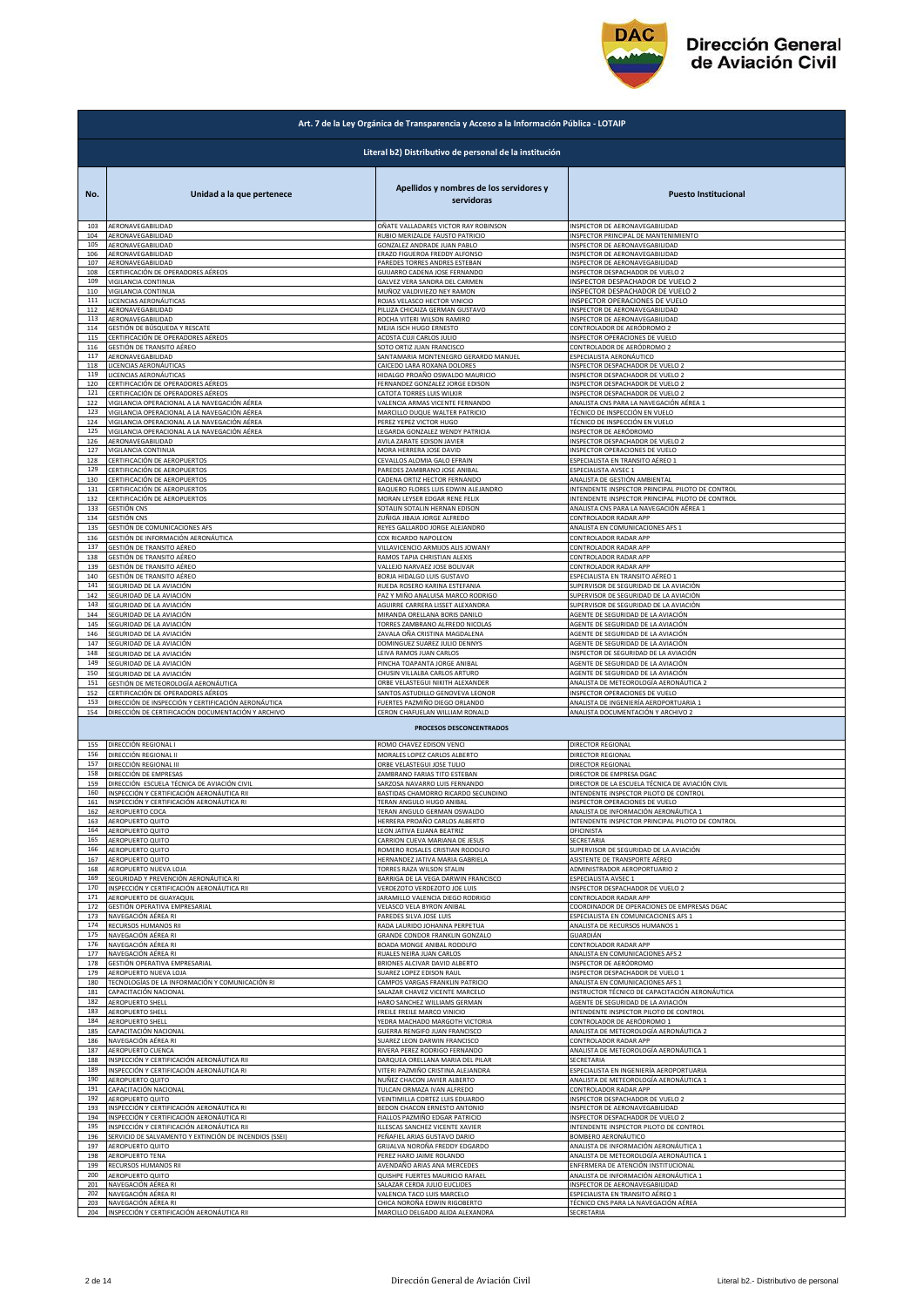

|            | Art. 7 de la Ley Orgánica de Transparencia y Acceso a la Información Pública - LOTAIP |                                                                |                                                                              |  |
|------------|---------------------------------------------------------------------------------------|----------------------------------------------------------------|------------------------------------------------------------------------------|--|
|            | Literal b2) Distributivo de personal de la institución                                |                                                                |                                                                              |  |
| No.        | Unidad a la que pertenece                                                             | Apellidos y nombres de los servidores y<br>servidoras          | <b>Puesto Institucional</b>                                                  |  |
| 205        | AEROPUERTO DE GUAYAQUIL                                                               | MORA VIVAR MARIO FERNANDO                                      | ANALISTA DE INFORMACIÓN AERONÁUTICA 1                                        |  |
| 206        | DIRECCIÓN ESCUELA TÉCNICA DE AVIACIÓN CIVIL                                           | BASANTES ERAZO ANITA DEL PILAR                                 | PARVULARIO DE CENTRO INFANTIL                                                |  |
| 207        | DIRECCIÓN ESCUELA TÉCNICA DE AVIACIÓN CIVIL                                           | TORO HURTADO BELGICA PIEDAD                                    | PARVULARIO DE CENTRO INFANTIL                                                |  |
| 208        | RECURSOS HUMANOS RII                                                                  | VILLAMAR ROBALINO MERCY AUXILIADORA                            | PARVULARIO DE CENTRO INFANTIL                                                |  |
| 209        | RECURSOS HUMANOS RII                                                                  | HIDROVO ENCALADA MARIELA LINDMILA                              | PARVULARIO DE CENTRO INFANTIL                                                |  |
| 210        | DIRECCIÓN ESCUELA TÉCNICA DE AVIACIÓN CIVIL                                           | VILLACIS DOMINGUEZ SUSANA ELIZABETH                            | PARVULARIO DE CENTRO INFANTIL                                                |  |
| 211        | SEGURIDAD Y PREVENCIÓN AERONÁUTICA RII                                                | ROMERO IMAICELA GILBERTO MANUEL                                | CONTROLADOR RADAR APP                                                        |  |
| 212        | <b>FINANCIERO RI</b>                                                                  | GARCES MANCHENO PATRICIO ENRIQUE                               | ANALISTA FINANCIERO 3                                                        |  |
| 213        | NAVEGACIÓN AÉREA RIL                                                                  | MEJILLON ENRIQUEZ ROBERT ALBERTO                               | CONTROLADOR DE AERÓDROMO 2                                                   |  |
| 214<br>215 | <b>ADMINISTRATIVO RII</b><br>RECURSOS HUMANOS RII                                     | ESPARZA LOPEZ SANDRA KATHERINE                                 | PARVULARIO DE CENTRO INFANTIL                                                |  |
| 216        | COORDINACIÓN ADMINISTRATIVA                                                           | GOMEZ ALEJANDRO CAROLINA AURORA<br>VALLE SONIA DEL CARMEN      | PARVULARIO DE CENTRO INFANTIL<br>OFICINISTA                                  |  |
| 217        | ADMINISTRATIVO RII                                                                    | CONTRERAS CERVANTES NARCISA DEL CARMEN                         | OFICINISTA                                                                   |  |
| 218        | AEROPUERTO DE GUAYAQUIL                                                               | ZAMBRANO MOREIRA JACOB ELIAS                                   | ESPECIALISTA EN TRANSITO AÉREO 1                                             |  |
| 219        | NAVEGACIÓN AÉREA RI                                                                   | TAPIA CEVALLOS JORGE ERIBERTO                                  | CONTROLADOR RADAR APP                                                        |  |
| 220        | AEROPUERTO QUITO                                                                      | ARCOS PEREZ JONI CAMILO                                        | CONTROLADOR RADAR APP                                                        |  |
| 221        | NAVEGACIÓN AÉREA RI                                                                   | CABRERA YEPEZ JUAN VICENTE                                     | CONTROLADOR RADAR APP                                                        |  |
| 222        | NAVEGACIÓN AÉREA RI                                                                   | PASTOR RODAS DIEGO PATRICIO                                    | CONTROLADOR RADAR APP                                                        |  |
| 223        | NAVEGACIÓN AÉREA RI                                                                   | ZURITA AGUILAR DANILO FABIAN                                   | CONTROLADOR RADAR APP                                                        |  |
| 224        | NAVEGACIÓN AÉREA RII                                                                  | GORDILLO TIRADO MAX LEONARDO                                   | CONTROLADOR RADAR APP                                                        |  |
| 225        | NAVEGACIÓN AÉREA RI                                                                   | PACHECO BELTRAN RIGOBERTO DAVID                                | CONTROLADOR RADAR APP                                                        |  |
| 226<br>227 | NAVEGACIÓN AÉREA RI                                                                   | SANCAN BAQUE ISACIO PABLO                                      | CONTROLADOR RADAR APP<br>CONTROLADOR RADAR APP                               |  |
| 228        | AEROPUERTO QUITO<br><b>AEROPUERTO QUITO</b>                                           | BONILLA FRAGA EDDY XAVIER<br>LOPEZ LOPEZ OSCAR PACIFICO        | CONTROLADOR RADAR APP                                                        |  |
| 229        | NAVEGACIÓN AÉREA RI                                                                   | PILLAJO CAIZA GUSTAVO ALFREDO                                  | CONTROLADOR RADAR APP                                                        |  |
| 230        | AEROPUERTO QUITO                                                                      | BERMUDEZ PAZ LUIS ALBERTO                                      | CONTROLADOR RADAR APP                                                        |  |
| 231        | NAVEGACIÓN AÉREA RI                                                                   | SANGUINO SUAREZ KLEVER FERNANDO                                | CONTROLADOR RADAR APP                                                        |  |
| 232        | AEROPUERTO QUITO                                                                      | CARVAJAL CASTRO WASHINGTON AMILCAR                             | CONTROLADOR RADAR APP                                                        |  |
| 233        | AEROPUERTO QUITO                                                                      | ARAMILLO OJEDA RICHARD IVAN                                    | CONTROLADOR RADAR APP                                                        |  |
| 234        | NAVEGACIÓN AÉREA RI                                                                   | MENDEZ GUERRERO MARCO PATRICIO                                 | CONTROLADOR RADAR APP                                                        |  |
| 235        | AEROPUERTO QUITO                                                                      | LANDETA MUÑOZ LENIN TITO                                       | CONTROLADOR RADAR APP                                                        |  |
| 236        | NAVEGACIÓN AÉREA RI                                                                   | MOLINA SIMBAÑA CARLOS VINICIO                                  | CONTROLADOR RADAR APP                                                        |  |
| 237        | AEROPUERTO MANTA                                                                      | ZAMBRANO LOPEZ ADRIANO RAFAEL                                  | ADMINISTRADOR AEROPORTUARIO 3                                                |  |
| 238        | AEROPUERTO DE GUAYAQUIL                                                               | BALON ANASTACIO CESAR ANTONIO                                  | CONTROLADOR RADAR APP                                                        |  |
| 239        | AEROPUERTO DE GUAYAQUIL                                                               | TOAPANTA GARCIA LUBER FREDY                                    | CONTROLADOR RADAR APP                                                        |  |
| 240        | AEROPUERTO DE GUAYAQUIL                                                               | REGATO CHANG FERNANDO ARTURO                                   | CONTROLADOR RADAR APP                                                        |  |
| 241        | AEROPUERTO DE GUAYAQUIL                                                               | CORONADO MARTINEZ ALEJANDRO ANDRES                             | CONTROLADOR RADAR APP                                                        |  |
| 242        | AEROPUERTO DE GUAYAQUIL                                                               | ULLOA LARA EDGAR OSWALDO                                       | CONTROLADOR RADAR APP                                                        |  |
| 243        | AEROPUERTO DE GUAYAQUIL                                                               | JURADO RIVERA SANTIAGO GIOVANNY                                | CONTROLADOR RADAR APP                                                        |  |
| 244        | AEROPUERTO DE GUAYAQUIL                                                               | LUZARDO REMACHE JUAN CARLOS                                    | CONTROLADOR RADAR APP                                                        |  |
| 245        | AEROPUERTO DE GUAYAQUIL                                                               | ESPINOZA VERGARA JOHN GENARO                                   | CONTROLADOR RADAR APP                                                        |  |
| 246        | AEROPUERTO DE GUAYAQUIL                                                               | FREIRE NAVAS ELMER GIOVANNI                                    | CONTROLADOR RADAR APP                                                        |  |
| 247        | AEROPUERTO DE GUAYAQUIL                                                               | ESPINOZA MURILLO DENNY ALEX                                    | CONTROLADOR RADAR APP                                                        |  |
| 248        | AEROPUERTO DE GUAYAQUIL                                                               | MONTES CHUNGA EDUARDO MARCELO                                  | CONTROLADOR RADAR APP                                                        |  |
| 249        | AEROPUERTO DE GUAYAQUIL                                                               | POALASIN NARVAEZ JUAN FERNANDO                                 | CONTROLADOR RADAR APP                                                        |  |
| 250        | AEROPUERTO DE GUAYAQUIL                                                               | ROMERO VEINTIMILLA JORGE BOLIVAR                               | CONTROLADOR RADAR APP                                                        |  |
| 251        | AEROPUERTO DE GUAYAQUIL                                                               | PLAZA MUÑOZ PEDRO WILLIAM                                      | CONTROLADOR RADAR APP                                                        |  |
| 252        | AEROPUERTO MANTA                                                                      | YASELGA MANCHENO RAUL IVAN                                     | CONTROLADOR RADAR APP                                                        |  |
| 253        | AEROPUERTO DE GUAYAQUIL                                                               | PINARGOTE VASQUEZ CLEMENTE CRISTOBAL                           | CONTROLADOR RADAR APP                                                        |  |
| 254        | AEROPUERTO DE GUAYAQUIL                                                               | GUZMAN RUIZ LUIS ALFONSO                                       | CONTROLADOR RADAR APP                                                        |  |
| 255        | AEROPUERTO DE GUAYAQUIL                                                               | JARAMILLO NOGUERA GALO ALCIDES                                 | CONTROLADOR RADAR APP                                                        |  |
| 256        | AEROPUERTO DE GUAYAQUIL                                                               | PORTERO IGLESIAS JUAN CARLOS                                   | CONTROLADOR RADAR APP                                                        |  |
| 257        | AEROPUERTO DE GUAYAQUIL                                                               | LEON FRANCO LUIS CARLOS                                        | CONTROLADOR RADAR APP                                                        |  |
| 258        | AEROPUERTO DE GUAYAQUIL                                                               | FRANCO YCAZA HARRY GABRIEL                                     | CONTROLADOR RADAR APP                                                        |  |
| 259        | AEROPUERTO DE GUAYAQUIL                                                               | PUENTE SILVA HERNAN RICARDO                                    | CONTROLADOR RADAR APP                                                        |  |
| 260        | AEROPUERTO DE GUAYAQUIL                                                               | ARIAS HART JOSE ANTONIO                                        | CONTROLADOR RADAR APP                                                        |  |
| 261        | AEROPUERTO DE GUAYAQUIL                                                               | ORDOÑEZ CASTRO JORGE HUMBERTO                                  | CONTROLADOR RADAR APP                                                        |  |
| 262        | AEROPUERTO DE GUAYAQUIL                                                               | MEJIA MARTINEZ MARCO VINICIO                                   | CONTROLADOR RADAR APP                                                        |  |
| 263        | AEROPUERTO DE GUAYAQUIL                                                               | CORONADO MARTINEZ ANGEL ALEJANDRO                              | CONTROLADOR RADAR APP                                                        |  |
| 264        | AEROPUERTO DE GUAYAQUIL                                                               | RENDON MALDONADO EDUARDO ALFREDO                               | CONTROLADOR RADAR APP                                                        |  |
| 265        | AEROPUERTO DE GUAYAQUIL                                                               | ESPINOZA ARELLANO EUGENIO ERASMO                               | CONTROLADOR RADAR APP                                                        |  |
| 266        | AEROPUERTO DE GUAYAQUIL                                                               | TARIRA VELIZ LUIS CESAREO                                      | CONTROLADOR RADAR APP                                                        |  |
| 267        | AEROPUERTO DE GUAYAQUIL                                                               | LEON VALLEJO JUAN CARLOS                                       | CONTROLADOR DE APROXIMACIÓN NO RADAR                                         |  |
| 268        | AEROPUERTO DE GUAYAQUIL                                                               | ZHUNIO SARMIENTO MANUEL DAVID                                  | ANALISTA DE METEOROLOGÍA AERONÁUTICA 1                                       |  |
| 269        | AEROPUERTO MANTA                                                                      | <b>IMBAQUINGO ERAZO MAURICIO RAFAEL</b>                        | CONTROLADOR DE APROXIMACIÓN NO RADAR                                         |  |
| 270        | AEROPUERTO DE GUAYAQUIL                                                               | DAVILA VIERA EMMA MARIA                                        | CONTROLADOR DE APROXIMACIÓN NO RADAR                                         |  |
| 271<br>272 | AEROPUERTO DE GUAYAQUIL                                                               | RECALDE BAEZ PAULO CESAR                                       | CONTROLADOR DE APROXIMACIÓN NO RADAR<br>CONTROLADOR DE APROXIMACIÓN NO RADAR |  |
| 273        | AEROPUERTO DE GUAYAQUIL<br>AEROPUERTO DE GUAYAQUIL                                    | RAMIREZ PEREDO NATHALIE KRISTEL<br>SANDOVAL PUGA SUSAN YOLANDA | CONTROLADOR DE APROXIMACIÓN NO RADAR                                         |  |
| 274        | AEROPUERTO TACHINA (ESMERALDAS)                                                       | GUERRERO PORRAS FELIPE SEBASTIAN                               | CONTROLADOR DE APROXIMACIÓN NO RADAR                                         |  |
| 275        | AEROPUERTO DE SANTA ROSA                                                              | RENDON SOLORZANO GALO ENRIQUE                                  | CONTROLADOR DE APROXIMACIÓN NO RADAR                                         |  |
| 276        | AEROPUERTO NUEVA LOJA                                                                 | TROYA HERRERA ANGEL MAURICIO                                   | CONTROLADOR DE APROXIMACIÓN NO RADAR                                         |  |
| 277        | AEROPUERTO NUEVA LOJA                                                                 | GUILCA BARRIGAS WALTER JOSELITO                                | CONTROLADOR DE APROXIMACIÓN NO RADAR                                         |  |
| 278        | AEROPUERTO SHELL                                                                      | PINEIDA LAZO WILLIAN SANDRO                                    | CONTROLADOR DE APROXIMACIÓN NO RADAR                                         |  |
| 279        | AEROPUERTO SHELL                                                                      | GRANDA SARANGO ALVARO HERNAN                                   | CONTROLADOR DE APROXIMACIÓN NO RADAR                                         |  |
| 280        | AEROPUERTO SHELL                                                                      | SOLANO VALLEJO WENDY MAYRA                                     | CONTROLADOR DE APROXIMACIÓN NO RADAR                                         |  |
| 281        | AEROPUERTO SHELL                                                                      | OÑATE LOPEZ LUIS BERNARDO                                      | CONTROLADOR DE APROXIMACIÓN NO RADAR                                         |  |
| 282        | AEROPUERTO SHELL                                                                      | YANDUN AGUILAR MARLON FERNANDO                                 | CONTROLADOR DE APROXIMACIÓN NO RADAR                                         |  |
| 283        | AEROPUERTO SAN CRISTÓBAL                                                              | RAMIREZ DUARTE FABIAN ARTURO                                   | CONTROLADOR DE APROXIMACIÓN NO RADAR                                         |  |
| 284        | AEROPUERTO SAN CRISTÓBAL                                                              | MACIAS ROJAS JOSE LUIS                                         | CONTROLADOR DE APROXIMACIÓN NO RADAR                                         |  |
| 285        | <b>AEROPUERTO BALTRA</b>                                                              | MURILLO ARMIJOS JUAN FRANCISCO                                 | CONTROLADOR DE APROXIMACIÓN NO RADAR                                         |  |
| 286        | DIRECCIÓN ESCUELA TÉCNICA DE AVIACIÓN CIVIL                                           | ARTEAGA MEDRANO RAFAEL ELICEO                                  | ESPECIALISTA TÉCNICO DE CAPACITACIÓN AERONÁUTICA                             |  |
| 287        | AEROPUERTO LATACUNGA                                                                  | VALLEJO MOSQUERA DARWIN AURELIO                                | ADMINISTRADOR AEROPORTUARIO 3                                                |  |
| 288        | RECURSOS HUMANOS RII                                                                  | VALDEZ CORDOVA PIEDAD DEL CARMEN                               | ANALISTA FINANCIERO 3                                                        |  |
| 289        | ADMINISTRATIVO RII                                                                    | JADAN LOZANO EGMA ROSARIO                                      | ANALISTA ADMINISTRATIVO 3                                                    |  |
| 290        | <b>FINANCIERO RI</b>                                                                  | SISALEMA MASAQUIZA MARIA TERESA                                | ANALISTA FINANCIERO 2                                                        |  |
| 291        | CAPACITACIÓN NACIONAL                                                                 | PONCE VELASTEGUI EDGAR ALAN                                    | CONTROLADOR DE AERÓDROMO 2                                                   |  |
| 292        | AEROPUERTO QUITO                                                                      | BETANCOURT CHICA EDISON ARMANDO                                | CONTROLADOR DE AERÓDROMO 2                                                   |  |
| 293        | AEROPUERTO QUITO                                                                      | GARZON ULLAGUARI MAYRA MIRELLA                                 | CONTROLADOR DE AERÓDROMO 2                                                   |  |
| 294        | AEROPUERTO QUITO                                                                      | CLAVIJO VILLAVICENCIO EDWIN GONZALO                            | ANALISTA CNS PARA LA NAVEGACIÓN AÉREA 1                                      |  |
| 295        | DIRECCIÓN ESCUELA TÉCNICA DE AVIACIÓN CIVIL                                           | CURAY PANCHI CRISTIAN EDUARDO                                  | CONTROLADOR DE AERÓDROMO 2                                                   |  |
| 296        | AEROPUERTO QUITO                                                                      | PASQUEL GALINDO JUAN CARLOS                                    | CONTROLADOR DE AERÓDROMO 2                                                   |  |
| 297        | AEROPUERTO MANTA                                                                      | LLIVE TITUAÑA DANY SANTIAGO                                    | CONTROLADOR DE AERÓDROMO 2                                                   |  |
| 298        | AEROPUERTO QUITO                                                                      | ALVAREZ LARA LILIANA PATRICIA                                  | CONTROLADOR DE AERÓDROMO 2                                                   |  |
| 299        | AEROPUERTO DE GUAYAQUIL                                                               | POZO CORREA CARLOS DAVID                                       | CONTROLADOR DE AERÓDROMO 2                                                   |  |
| 300        | AEROPUERTO DE GUAYAQUIL                                                               | PEREZ VERA FRANKLIN                                            | TÉCNICO CNS PARA LA NAVEGACIÓN AÉREA                                         |  |
| 301        | AEROPUERTO QUITO                                                                      | RUIZ CRUZ JONATHAN FERNANDO                                    | CONTROLADOR DE AERÓDROMO 2                                                   |  |
| 302        | NAVEGACIÓN AÉREA RI                                                                   | RECALDE VIVERO ALDO MARTIN                                     | CONTROLADOR DE AERÓDROMO 2                                                   |  |
| 303        | AEROPUERTO QUITO                                                                      | YACHIMBA OBANDO ANGEL HERMEL                                   | CONTROLADOR DE AERÓDROMO 2                                                   |  |
| 304        | AEROPUERTO QUITO                                                                      | HERRERA ZAPATA WALTER JERRY                                    | CONTROLADOR DE AERÓDROMO 2                                                   |  |
| 305        | AEROPUERTO QUITO                                                                      | MARCHAN CHUMAÑA JEANNETH DE LOS ANGELES                        | CONTROLADOR DE AERÓDROMO 2                                                   |  |
| 306        | AEROPUERTO QUITO                                                                      | SALAZAR TAPIA EDISON PATRICIO                                  | CONTROLADOR DE AERÓDROMO 2                                                   |  |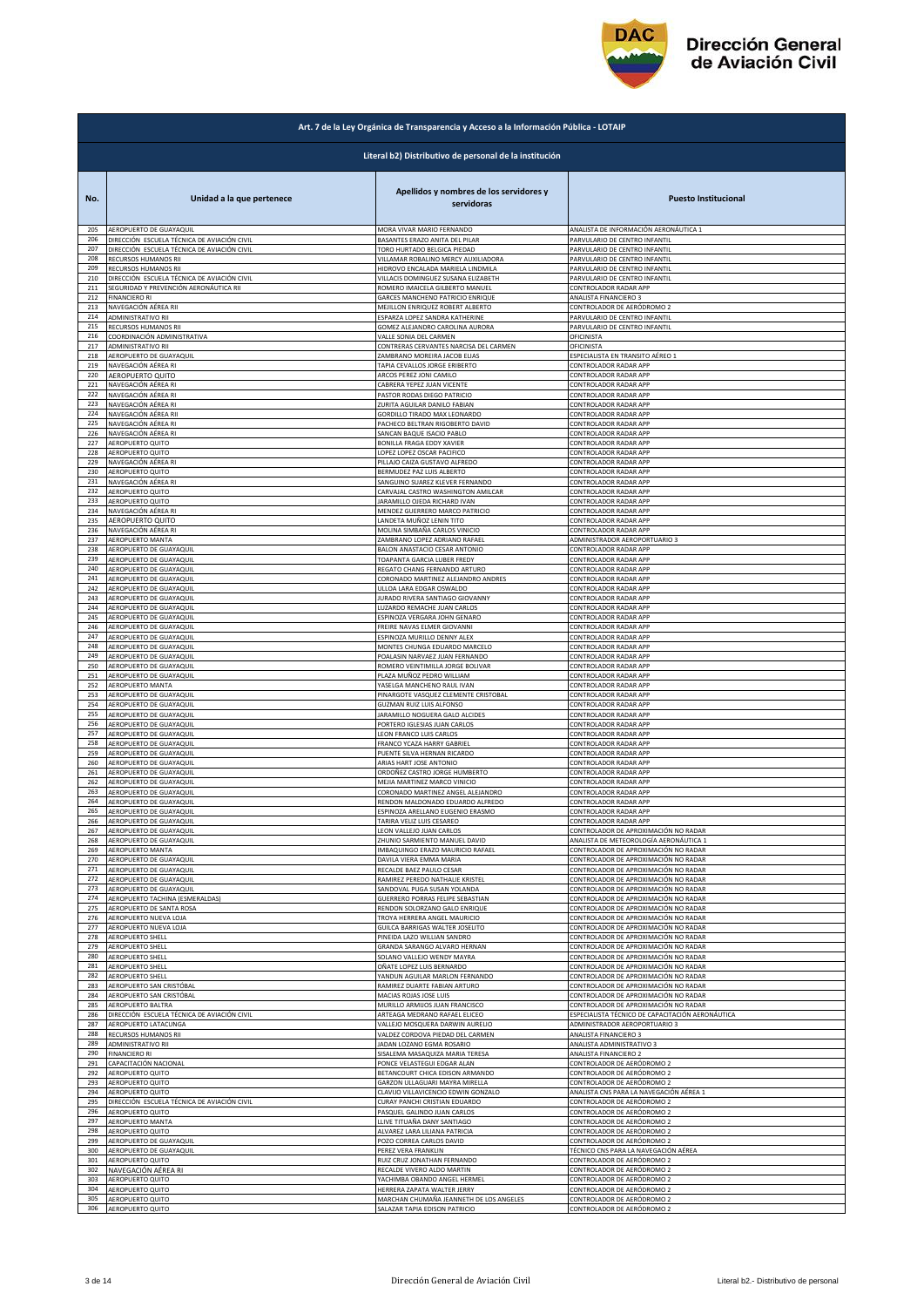

|            | Art. 7 de la Ley Orgánica de Transparencia y Acceso a la Información Pública - LOTAIP |                                                              |                                                          |  |
|------------|---------------------------------------------------------------------------------------|--------------------------------------------------------------|----------------------------------------------------------|--|
|            | Literal b2) Distributivo de personal de la institución                                |                                                              |                                                          |  |
| No.        | Unidad a la que pertenece                                                             | Apellidos y nombres de los servidores y<br>servidoras        | <b>Puesto Institucional</b>                              |  |
| 307        | AEROPUERTO QUITO                                                                      | ALDAS PINZON EVELYN LIZETH                                   | CONTROLADOR DE AERÓDROMO 2                               |  |
| 308        | NAVEGACIÓN AÉREA RI                                                                   | CONTRERAS CORNEJO MARIA ALEXANDRA                            | ESPECIALISTA CNS PARA LA NAVEGACIÓN AÉREA 1              |  |
| 309        | NAVEGACIÓN AÉREA RI                                                                   | VALLEJO MOSQUERA RICARDO PATRICIO                            | CONTROLADOR DE AERÓDROMO 2                               |  |
| 310        | INSPECCIÓN Y CERTIFICACIÓN AERONÁUTICA RII                                            | <b>GUZMAN KURE GIOVANNI JOSE</b>                             | MEDICO ESPECIALISTA DE ATENCIÓN INSTITUCIONAL            |  |
| 311<br>312 | AEROPUERTO QUITO                                                                      | HERRERA BASTIDAS ANDRES FERNANDO                             | CONTROLADOR DE AERÓDROMO 2                               |  |
| 313        | <b>AEROPUERTO SHELL</b>                                                               | TAMAYO ESCOBAR MILTON FERNANDO                               | CONTROLADOR DE AERÓDROMO 2                               |  |
|            | AEROPUERTO LATACUNGA                                                                  | DEFAZ MAFLA GUIDO BOLIVAR                                    | CONTROLADOR DE AERÓDROMO 2                               |  |
| 314        | AEROPUERTO MANTA                                                                      | GAVILANES CARREÑO WILSON FABRICIO                            | CONTROLADOR DE AERÓDROMO 2                               |  |
| 315        | AEROPUERTO MANTA                                                                      | LEON JATIVA MONICA CECILIA                                   | CONTROLADOR DE AERÓDROMO 2                               |  |
| 316        | <b>AEROPUERTO QUITO</b>                                                               | JACOME AGUILAR TELMO FABRICIO                                | CONTROLADOR DE AERÓDROMO 2                               |  |
| 317        | AEROPUERTO MANTA                                                                      | VERA GARCIA JOSE JULIAN                                      | CONTROLADOR DE AERÓDROMO 2                               |  |
| 318        | AEROPUERTO MANTA                                                                      | MARIÑO SALAN DAVID JONATHAN                                  | CONTROLADOR DE AERÓDROMO 2                               |  |
| 319        | AEROPUERTO DE GUAYAQUIL                                                               | MONTALVO PINARGOTE HOLGER VIVIE                              | CONTROLADOR DE AERÓDROMO 2                               |  |
| 320        | AEROPUERTO DE SANTA ROSA                                                              | RENDON SANCHEZ RAUL RODRIGO                                  | CONTROLADOR DE APROXIMACIÓN NO RADAR                     |  |
| 321        | AEROPUERTO DE GUAYAQUIL                                                               | BONILLA GALINDO RAMIRO DAVID                                 | CONTROLADOR DE AERÓDROMO 2                               |  |
| 322        | INSPECCIÓN Y CERTIFICACIÓN AERONÁUTICA RII                                            | ORTEGA CAICEDO CHARLES AMADO                                 | MEDICO ESPECIALISTA DE ATENCIÓN INSTITUCIONAL            |  |
| 323        | AEROPUERTO DE GUAYAQUIL                                                               | PUENTE SILVA JAIME GUSTAVO                                   | CONTROLADOR DE AERÓDROMO 2                               |  |
| 324        | AEROPUERTO DE GUAYAQUIL                                                               | QUIÑONEZ MONTAÑO MELGAR EDISON                               | CONTROLADOR DE AERÓDROMO 2                               |  |
| 325        | AEROPUERTO DE GUAYAQUIL                                                               | LOPEZ VERA INGRID PAOLA                                      | CONTROLADOR DE AERÓDROMO 2                               |  |
| 326        | AEROPUERTO DE GUAYAQUIL                                                               | ORTEGA CRUZ DANIEL ANDRES                                    | CONTROLADOR DE AERÓDROMO 2                               |  |
| 327        | AEROPUERTO DE GUAYAQUIL                                                               | <b>IDROVO BAQUERIZO JOHN LUIS ENRIQUE</b>                    | MEDICO ESPECIALISTA DE ATENCIÓN INSTITUCIONAL            |  |
| 328        | NAVEGACIÓN AÉREA RII                                                                  | TAPIA INSUASTI ANGEL FERNANDO                                | CONTROLADOR DE AERÓDROMO 2                               |  |
| 329        | NAVEGACIÓN AÉREA RII                                                                  | NEIRA ALEJANDRO JOHNNY WINSTON                               | CONTROLADOR DE AERÓDROMO 2                               |  |
| 330        | AEROPUERTO DE GUAYAQUIL                                                               | MENDEZ ARIAS KARLA MIRELLA                                   | CONTROLADOR DE AERÓDROMO 2                               |  |
| 331        | AEROPUERTO DE GUAYAQUIL                                                               | SANTANA HUNGRIA ANGELICA GABRIELA                            | CONTROLADOR DE AERÓDROMO 2                               |  |
| 332        | AEROPUERTO DE GUAYAQUIL<br>AEROPUERTO DE GUAYAQUIL                                    | TORAL LUA ARELIS VICTORIA<br>SAMANIEGO DELGADO VICTOR ISRAEL | CONTROLADOR DE AERÓDROMO 2                               |  |
| 333<br>334 | AEROPUERTO DE GUAYAQUIL                                                               | CEVALLOS LOPEZ HERNAN XAVIER                                 | CONTROLADOR DE AERÓDROMO 2<br>CONTROLADOR DE AERÓDROMO 2 |  |
| 335        | INSPECCIÓN Y CERTIFICACIÓN AERONÁUTICA RII                                            | PATIÑO LOPEZ EDUARDO ARTURO                                  | MEDICO ESPECIALISTA DE ATENCIÓN INSTITUCIONAL            |  |
| 336        | INSPECCIÓN Y CERTIFICACIÓN AERONÁUTICA RII                                            | NAVARRETE CARPIO FAUSTO WASHINGTON                           | MEDICO ESPECIALISTA DE ATENCIÓN INSTITUCIONAL            |  |
| 337        | AEROPUERTO DE GUAYAQUIL                                                               | AGUIRRE FREIRE JESSICA GABRIELA                              | CONTROLADOR DE AERÓDROMO 2                               |  |
| 338        | AEROPUERTO QUITO                                                                      | CRUZ DIAZ LEONARDO FERNANDO                                  | CONTROLADOR DE AERÓDROMO 2                               |  |
| 339        | AEROPUERTO SHELL                                                                      | LEON SORIA DIEGO ALEJANDRO                                   | CONTROLADOR DE AERÓDROMO 2                               |  |
| 340        | <b>FINANCIERO RI</b>                                                                  | PAREDES ROSERO ADELA DEL CARMEN                              | ANALISTA FINANCIERO 2                                    |  |
| 341        | INSPECCIÓN Y CERTIFICACIÓN AERONÁUTICA RI                                             | SEGURA VILLALBA CARLOS ENRIQUE                               | INSPECTOR EN SEGURIDAD DE VUELO                          |  |
| 342        | <b>AEROPUERTO QUITO</b>                                                               | CHAVEZ COLOMA PACO ERNESTO                                   | INSPECTOR DE AERONAVEGABILIDAD                           |  |
| 343        | TECNOLOGÍAS DE LA INFORMACIÓN Y COMUNICACION RI                                       | RODAS VALLADARES ROBERTO PATRICIO                            | ANALISTA DE TECNOLOGÍAS DE LA INFORMACIÓN 2              |  |
| 344        | AEROPUERTO QUITO                                                                      | CEVALLOS ARCOS FERNANDO ANIBAL                               | INSPECTOR DE AERONAVEGABILIDAD                           |  |
| 345        | DIRECCIÓN ESCUELA TÉCNICA DE AVIACIÓN CIVIL                                           | VILLACRES CARRILLO HUGO EDUARDO                              | ANALISTA FINANCIERO 2                                    |  |
| 346        | CERTIFICACIÓN ACADÉMICA                                                               | ALVAREZ HERRERA JUAN CARLOS                                  | ESPECIALISTA DE LICENCIAS AERONÁUTICAS                   |  |
| 347        | INGENIERÍA AEROPORTUARIA RI                                                           | MAITA CASTILLO ORLANDO WILSON                                | ANALISTA DE INGENIERÍA AEROPORTUARIA 2                   |  |
| 348        | INSPECCIÓN Y CERTIFICACIÓN AERONÁUTICA RII                                            | SANCHEZ CARTAGENA ROBERTO EDWIN                              | INSPECTOR DE AERONAVEGABILIDAD                           |  |
| 349        | AEROPUERTO DE MACARA                                                                  | <b>TORRES ORDOÑEZ MARLON ANTONIO</b>                         | ADMINISTRADOR AEROPORTUARIO 1                            |  |
| 350        | AEROPUERTO RIOBAMBA                                                                   | ALMACHE TUBON MARIO ENRIQUE                                  | ADMINISTRADOR AEROPORTUARIO 1                            |  |
| 351        | INSPECCIÓN Y CERTIFICACIÓN AERONÁUTICA RII                                            | PACHECO SANCHEZ NESTOR ALFREDO                               | PSICÓLOGO CLÍNICO DE ATENCIÓN INSTITUCIONAL              |  |
| 352        | AEROPUERTO DE GUAYAQUIL                                                               | GUZMAN RUIZ FRANCISCO JAVIER                                 | ESPECIALISTA EN INFORMACIÓN AERONÁUTICA 1                |  |
| 353<br>354 | <b>FINANCIERO RII</b>                                                                 | MANTILLA COELLO PATRICIA GIOCONDA                            | ANALISTA FINANCIERO 2                                    |  |
| 355        | RECURSOS HUMANOS RII                                                                  | ASTUDILLO ACOSTA LUCETTY ALEXANDRA                           | PERIODISTA 2                                             |  |
|            | SEGURIDAD Y PREVENCIÓN AERONÁUTICA RII                                                | YAGER ALMEIDA STANLEY ALBERTO                                | INSPECTOR EN SEGURIDAD DE VUELO                          |  |
| 356        | TECNOLOGÍAS DE LA INFORMACIÓN Y COMUNICACIÓN RII                                      | LOPEZ CHIQUITO MARIA CELIA                                   | ANALISTA DE TECNOLOGÍAS DE LA INFORMACIÓN 2              |  |
| 357        | <b>FINANCIERO RII</b>                                                                 | HERRERA CASTILLO WILSON SEBASTIAN                            | <b>ANALISTA FINANCIERO 2</b>                             |  |
| 358        | SEGURIDAD Y PREVENCIÓN AERONÁUTICA RII                                                | FLORES MONTENEGRO EDISON FERNANDO                            | INSPECTOR EN SEGURIDAD DE VUELO                          |  |
| 359        | ADMINISTRATIVO FINANCIERO                                                             | MACIAS PILLIGUA EVELIN CYNTHIA                               | ANALISTA FINANCIERO 2                                    |  |
| 360        | AEROPUERTO DE GUAYAQUIL                                                               | ORTIZ PALACIOS MARCO VINICIO                                 | ESPECIALISTA EN METEOROLOGÍA AERONÁUTICA 1               |  |
| 361        | INSPECCIÓN Y CERTIFICACIÓN AERONÁUTICA RII                                            | CHAVES BALSECA PACO RAMIRO                                   | INSPECTOR OPERACIONES DE VUELO                           |  |
| 362        | AEROPUERTO DE GUAYAQUIL                                                               | DEFAZ MAFLA EDISON GUILLERMO                                 | INSPECTOR DE AERONAVEGABILIDAD                           |  |
| 363        | INSPECCIÓN Y CERTIFICACIÓN AERONÁUTICA RII                                            | RUALES NEIRA MARCO FRANCISCO                                 | INSPECTOR DE AERONAVEGABILIDAD                           |  |
| 364        | SEGURIDAD Y PREVENCIÓN AERONÁUTICA RII                                                | BORJA ERAZO PAUL ALFONSO                                     | INSPECTOR EN SEGURIDAD DE VUELO                          |  |
| 365        | INSPECCIÓN Y CERTIFICACIÓN AERONÁUTICA RII                                            | BAEZ ARMAS SEGUNDO NOLASCO                                   | INSPECTOR DE AERONAVEGABILIDAD                           |  |
| 366        | AEROPUERTO QUITO                                                                      | CARVAJAL CAJAS EDUARDO EPSILON                               | ANALISTA DE METEOROLOGÍA AERONÁUTICA 2                   |  |
| 367        | CAPACITACION NACIONA                                                                  | WAKINU FIGUEKUA MEKY PIEDAL                                  | ESPECIALISTA AVSEC :                                     |  |
| 368        | AEROPUERTO QUITO                                                                      | VARGAS PAZMIÑO WASHINGTON WILFRIDO ROQUE                     | ANALISTA DE METEOROLOGÍA AERONÁUTICA 2                   |  |
| 369        | AEROPUERTO QUITO                                                                      | ANGUETA RAMIREZ JUAN CARLOS                                  | ANALISTA DE METEOROLOGÍA AERONÁUTICA 2                   |  |
| 370        | AEROPUERTO QUITO                                                                      | <b>GUEVARA ZARATE BYRON EFRAIN</b>                           | ANALISTA DE METEOROLOGÍA AERONÁUTICA 2                   |  |
| 371        | NAVEGACIÓN AÉREA RI                                                                   | CASTRO BARBA DIEGO ANDRES                                    | ANALISTA SAR 1                                           |  |
| 372        | NAVEGACIÓN AÉREA RI                                                                   | FLORES YUGSI JAIME VINICIO                                   | ANALISTA SAR 1                                           |  |
| 373        | NAVEGACIÓN AÉREA RI                                                                   | CAZA TITUAÑA GONZALO ADONIS                                  | ANALISTA DE METEOROLOGÍA AERONÁUTICA 2                   |  |
| 374        | DIRECCIÓN ESCUELA TÉCNICA DE AVIACIÓN CIVIL                                           | GONZALEZ MOYA VINICIO GUILLERMO                              | INSTRUCTOR TÉCNICO DE CAPACITACIÓN AERONÁUTICA           |  |
| 375        | AEROPUERTO QUITO                                                                      | PAGUAY MEJIA JORGE RODRIGO                                   | ANALISTA DE METEOROLOGÍA AERONÁUTICA 2                   |  |
| 376        | AEROPUERTO QUITO                                                                      | AGOS VARGAS EDISON                                           | ANALISTA DE METEOROLOGÍA AERONÁUTICA 2                   |  |
| 377        | AEROPUERTO TACHINA (ESMERALDAS)                                                       | GAVELA MORA MARCOS ANTONIO                                   | ADMINISTRADOR AEROPORTUARIO 2                            |  |
| 378        | AEROPUERTO QUITO                                                                      | AMORES JACOME HECTOR CRISTOBAL                               | ANALISTA DE METEOROLOGÍA AERONÁUTICA 2                   |  |
| 379        | NAVEGACIÓN AÉREA RI                                                                   | ENRIQUEZ SEGOVIA EDWIN HUMBERTO                              | ANALISTA DE METEOROLOGÍA AERONÁUTICA 2                   |  |
| 380        | AEROPUERTO QUITO                                                                      | RUALES QUELAL ELVIS HUMBERTO                                 | ANALISTA DE INFORMACIÓN AERONÁUTICA 2                    |  |
| 381        | AEROPUERTO QUITO                                                                      | MONCAYO DIAZ FAUSTO BENIGNO                                  | INTENDENTE INSPECTOR PRINCIPAL PILOTO DE CONTROL         |  |
| 382        | AEROPUERTO QUITO                                                                      | FLORES ALMACHE NATHALY CRISTINA                              | ANALISTA DE RECURSOS HUMANOS 1                           |  |
| 383        | AEROPUERTO QUITO                                                                      | DALGO LARREA JOSE LUIS                                       | SUPERVISOR DE SEGURIDAD DE LA AVIACIÓN                   |  |
| 384        | DIRECCIÓN ESCUELA TÉCNICA DE AVIACIÓN CIVIL                                           | ZAMBRANO CISNEROS LUIS ALEJANDRO                             | INSTRUCTOR TÉCNICO DE CAPACITACIÓN AERONÁUTICA           |  |
| 385        | NAVEGACIÓN AÉREA RI                                                                   | VINUEZA GUTIERREZ ALBERTO PATRICIO                           | ANALISTA DE METEOROLOGÍA AERONÁUTICA 2                   |  |
| 386        | AEROPUERTO QUITO                                                                      | ENRIQUEZ RUIZ LUIS IVAN                                      | ANALISTA DE METEOROLOGÍA AERONÁUTICA 2                   |  |
| 387        | AEROPUERTO QUITO                                                                      | TORRES BASTIDAS BYRON ORLANDO                                | ESPECIALISTA EN OPERACIONES DE CERTIFICACIÓN             |  |
| 388        | AEROPUERTO DE GUAYAQUIL                                                               | GRIJALVA JOHNSON HECTOR FERNANDO                             | INSPECTOR DE AERÓDROMO                                   |  |
| 389        | INGENIERÍA AEROPORTUARIA RII                                                          | DELGADO VITERI JOSE LUIS                                     | ESPECIALISTA EN INGENIERÍA AEROPORTUARIA                 |  |
| 390        | AEROPUERTO DE GUAYAQUIL                                                               | CUENCA CALDERON GODWIN MAGNO                                 | ANALISTA CNS PARA LA NAVEGACIÓN AÉREA 2                  |  |
| 391        | INSPECCIÓN Y CERTIFICACIÓN AERONÁUTICA RII                                            | LAINEZ ARAUZ SOFIA MIRELLA                                   | ODONTÓLOGO DE ATENCIÓN INSTITUCIONAL                     |  |
| 392        | AEROPUERTO DE GUAYAQUIL                                                               | VALENZUELA DOMINGUEZ FREDDY OSWALDO                          | INSPECTOR DE AERÓDROMO                                   |  |
| 393        | AEROPUERTO DE GUAYAQUIL                                                               | SANTI REINOSO EDGAR RAMIRO                                   | INSPECTOR DE SEGURIDAD DE LA AVIACIÓN                    |  |
| 394        | AEROPUERTO DE GUAYAQUIL                                                               | COOL ANCHUNDIA IGNACIO JESUS                                 | INSPECTOR DE AERÓDROMO                                   |  |
| 395        | AEROPUERTO DE GUAYAQUIL                                                               | <b>TORRES MOREIRA DOMINGO NATIVO</b>                         | ANALISTA DE METEOROLOGÍA AERONÁUTICA 2                   |  |
| 396        | AEROPUERTO DE GUAYAQUIL                                                               | SEVILLA CALDERON SANTIAGO MAURICIO                           | ANALISTA DE METEOROLOGÍA AERONÁUTICA 2                   |  |
| 397        | AEROPUERTO DE GUAYAQUIL                                                               | JARAMILLO VALENCIA MARIA ALEXANDRA                           | ASISTENTE DE TRANSPORTE AÉREO                            |  |
| 398        | INSPECCIÓN Y CERTIFICACIÓN AERONÁUTICA RII                                            | GONZALEZ MORALES CHARLES EMIGDIO                             | INTENDENTE INSPECTOR PILOTO DE CONTROL                   |  |
| 399        | AEROPUERTO SALINAS                                                                    | RUGEL CORDOVA ARNOLDO DAVID                                  | ANALISTA CNS PARA LA NAVEGACIÓN AÉREA 2                  |  |
| 400        | NAVEGACIÓN AÉREA RI                                                                   | PAREDES RIVERA VICENTE CELIANO                               | ANALISTA DE METEOROLOGÍA AERONÁUTICA 1                   |  |
| 401        | NAVEGACIÓN AÉREA RI                                                                   | VACA GUAICHA FRANKLIN EUCLIDES                               | ANALISTA CNS PARA LA NAVEGACIÓN AÉREA 1                  |  |
| 402        | NAVEGACIÓN AÉREA RI                                                                   | RAMIREZ ALVARO JUAN ELIAS                                    | ANALISTA DE METEOROLOGÍA AERONÁUTICA 1                   |  |
| 403        | AEROPUERTO QUITO                                                                      | HIDALGO ORTIZ IVAN ALEXANDER                                 | ANALISTA DE METEOROLOGÍA AERONÁUTICA 1                   |  |
| 404        | NAVEGACIÓN AÉREA RI                                                                   | DE LA TORRE ESPINOSA ALIS YALILE                             | ANALISTA CNS PARA LA NAVEGACIÓN AÉREA 1                  |  |
| 405        | AEROPUERTO QUITO                                                                      | SIMBAÑA CONDOR CESAR EFRAIN                                  | ANALISTA DE METEOROLOGÍA AERONÁUTICA 1                   |  |
| 406        | AEROPUERTO QUITO                                                                      | ORBE CARDENAS WILMER PATRICIO                                | ANALISTA DE INFORMACIÓN AERONÁUTICA 1                    |  |
| 407        | AEROPUERTO QUITO                                                                      | FLORES TAMAYO JORGE FERNANDO                                 | ANALISTA DE INFORMACIÓN AERONÁUTICA 1                    |  |
| 408        | AEROPUERTO QUITO                                                                      | LLIVE TITUAÑA LORENA SOLEDAD                                 | ANALISTA DE INFORMACIÓN AERONÁUTICA 1                    |  |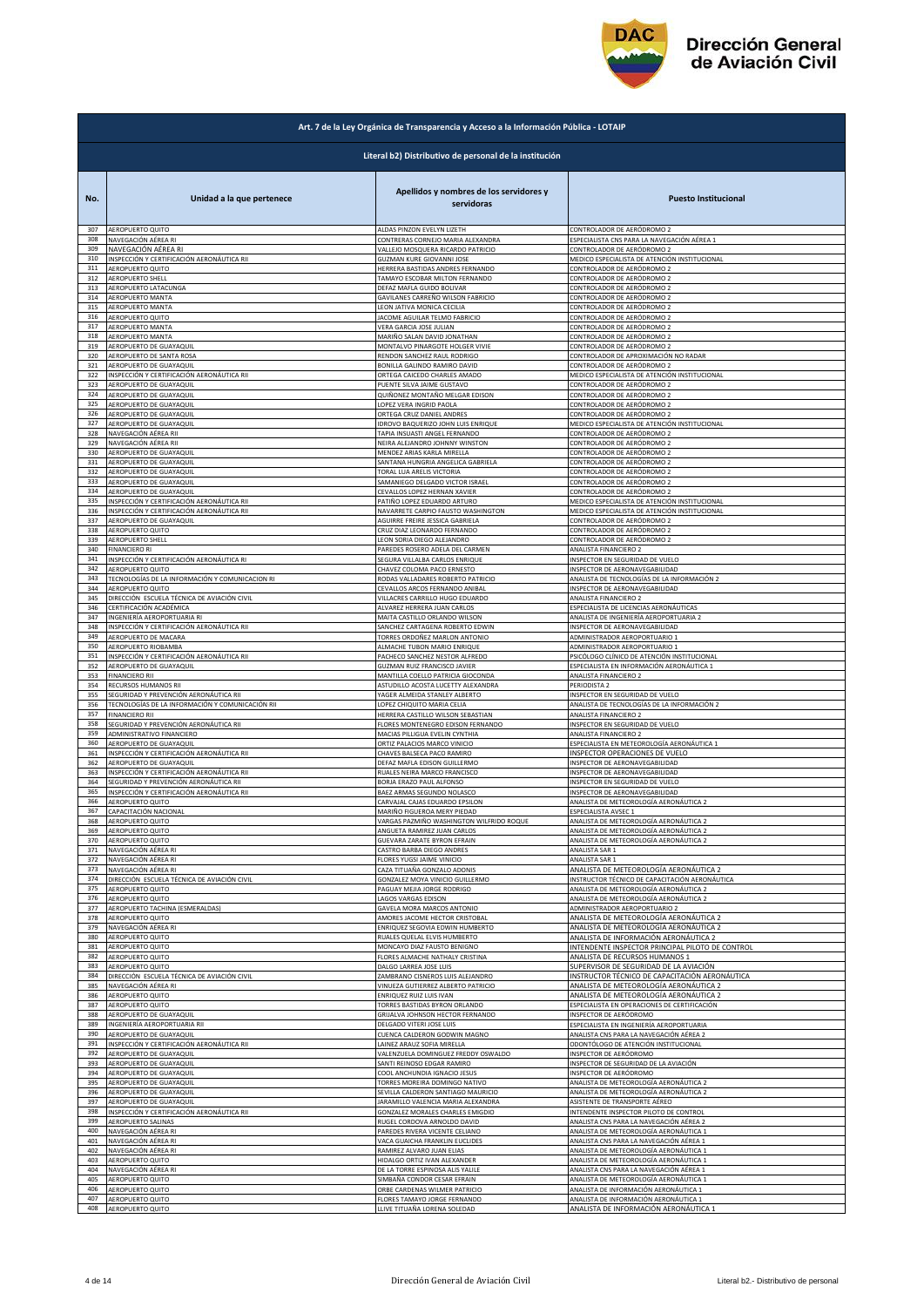

|                   | Art. 7 de la Ley Orgánica de Transparencia y Acceso a la Información Pública - LOTAIP |                                                                    |                                                                                              |  |
|-------------------|---------------------------------------------------------------------------------------|--------------------------------------------------------------------|----------------------------------------------------------------------------------------------|--|
|                   | Literal b2) Distributivo de personal de la institución                                |                                                                    |                                                                                              |  |
| No.               | Unidad a la que pertenece                                                             | Apellidos y nombres de los servidores y<br>servidoras              | <b>Puesto Institucional</b>                                                                  |  |
| 409               | AEROPUERTO DE GUAYAQUIL                                                               | HOLGUIN ROMERO ELVIS JUNIOR                                        | ANALISTA CNS PARA LA NAVEGACIÓN AÉREA 1                                                      |  |
| 410               | NAVEGACIÓN AÉREA RI                                                                   | NICOLALDE CIFUENTES GONZALO EDUARDO                                | ANALISTA CNS PARA LA NAVEGACIÓN AÉREA 1                                                      |  |
| 411               | AEROPUERTO DE GUAYAQUIL                                                               | LOAIZA BERMEO CRISTIAN FERNANDO                                    | CONTROLADOR DE AERÓDROMO 1                                                                   |  |
| 412               | AEROPUERTO QUITO                                                                      | LARA GALLARDO DANIEL EDUARDO                                       | CONTROLADOR DE AERÓDROMO 1                                                                   |  |
| 413               | NAVEGACIÓN AÉREA RI                                                                   | REVELO CEVALLOS MARCELO EDUARDO                                    | ANALISTA EN COMUNICACIONES AFS 1                                                             |  |
| 414               | AEROPUERTO QUITO                                                                      | CHAVEZ SIERRA MARCELO CLIMACO                                      | ANALISTA EN COMUNICACIONES AFS 1                                                             |  |
| 415               | NAVEGACIÓN AÉREA RI                                                                   | GUEVARA SUASNAVAS FREDDY HERNAN                                    | ANALISTA CNS PARA LA NAVEGACIÓN AÉREA 1                                                      |  |
| 416               | CAPACITACIÓN NACIONAL                                                                 | CLAVIJO MONTEROS MARCO FERNANDO                                    | ANALISTA CNS PARA LA NAVEGACIÓN AÉREA 1                                                      |  |
| 417               | AEROPUERTO QUITO                                                                      | SANTACRUZ ANDRADE RUBEN MARCELO                                    | ANALISTA CNS PARA LA NAVEGACIÓN AÉREA 1                                                      |  |
| 418               | NAVEGACIÓN AÉREA RI                                                                   | TORRES MORALES ERNESTO ROLANDO                                     | ANALISTA EN COMUNICACIONES AFS 1                                                             |  |
| 419               | NSPECCIÓN Y CERTIFICACIÓN AERONÁUTICA RI                                              | CEVALLOS RUBIO SANTIAGO PAUL                                       | ANALISTA EN COMUNICACIONES AFS 1                                                             |  |
| 420               | AEROPUERTO SAN CRISTÓBAL                                                              | ECHEVERRIA MARTINEZ WLADIMIR ABDON                                 | ANALISTA DE METEOROLOGÍA AERONÁUTICA 1                                                       |  |
| 421               | AEROPUERTO QUITO                                                                      | SALAZAR CANGO CARMEN ALEJANDRA                                     | ANALISTA DE INFORMACIÓN AERONÁUTICA 1                                                        |  |
| 422               | AEROPUERTO CUENCA                                                                     | RODAS MANCHENO CESAR ALEJANDRO                                     | CONTROLADOR DE APROXIMACIÓN NO RADAR                                                         |  |
| 423               | AEROPUERTO CUENCA                                                                     | LEON BERNAL MILTON AUGUSTO                                         | ANALISTA CNS PARA LA NAVEGACIÓN AÉREA 1                                                      |  |
| 424               | NAVEGACIÓN AÉREA RI                                                                   | GALVEZ CHAMORRO CARLOS ALBERTO                                     | ANALISTA EN COMUNICACIONES AFS 1                                                             |  |
| 425               | NAVEGACIÓN AÉREA RI                                                                   | CARRERA RODRIGUEZ GALO EDISON                                      | ANALISTA DE METEOROLOGÍA AERONÁUTICA 1                                                       |  |
| 426               | NAVEGACIÓN AÉREA RI                                                                   | PALLO DE LA CUEVA HERNAN MAURICIO                                  | ANALISTA DE METEOROLOGÍA AERONÁUTICA 1                                                       |  |
| 427               | <b>AEROPUERTO QUITO</b>                                                               | FREIRE ROSERO JUAN RAMIRO                                          | ANALISTA DE METEOROLOGÍA AERONÁUTICA 1                                                       |  |
| 428               | AEROPUERTO QUITO                                                                      | ERAZO VINUEZA CARLOS CIVILINO                                      | ANALISTA DE METEOROLOGÍA AERONÁUTICA 1                                                       |  |
| 429               | AEROPUERTO LATACUNGA                                                                  | JACHO CAYO WILMA PIEDAD                                            | ANALISTA DE INFORMACIÓN AERONÁUTICA 1                                                        |  |
| 430               | NAVEGACIÓN AÉREA RI                                                                   | RUBIO HIDALGO JORGE VINICIO                                        | ANALISTA EN COMUNICACIONES AFS 1                                                             |  |
| 431               | <b>AEROPUERTO QUITO</b>                                                               | MORALES CALVOPIÑA SANDY FERNANDA                                   | ANALISTA DE INFORMACIÓN AERONÁUTICA 1                                                        |  |
| 432               | NAVEGACIÓN AÉREA RI                                                                   | CIFUENTES PINTO ALBA CECILIA                                       | ANALISTA CNS PARA LA NAVEGACIÓN AÉREA 1                                                      |  |
| 433               | AEROPUERTO LATACUNGA                                                                  | OLIVO SARABIA EDGAR LEONARDO                                       | ANALISTA CNS PARA LA NAVEGACIÓN AÉREA 1                                                      |  |
| 434               | NAVEGACIÓN AÉREA RI                                                                   | YAZBEK SARMIENTO DARWIN MANOLO                                     | ANALISTA EN COMUNICACIONES AFS 1                                                             |  |
| 435               | NAVEGACIÓN AÉREA RI                                                                   | OCAÑA DAVALOS MILTON GIOVANNY                                      | ANALISTA EN COMUNICACIONES AFS 1                                                             |  |
| 436               | <b>GESTIÓN CNS</b>                                                                    | OCAÑA ESPIN GERARDO ALEJANDRO                                      | ANALISTA CNS PARA LA NAVEGACIÓN AÉREA 1                                                      |  |
| 437               | NAVEGACIÓN AÉREA RI                                                                   | NIETO TOAPANTA NESTOR ROGELIO                                      | ANALISTA CNS PARA LA NAVEGACIÓN AÉREA 1                                                      |  |
| 438               | AEROPUERTO QUITO                                                                      | MARTINEZ PULLES PIEDAD AIDA                                        | ANALISTA CNS PARA LA NAVEGACIÓN AÉREA 1                                                      |  |
| 439               | AEROPUERTO LATACUNGA                                                                  | CULQUI PANCHI SIMON EDUARDO                                        | ANALISTA CNS PARA LA NAVEGACIÓN AÉREA 1                                                      |  |
| 440               | NAVEGACIÓN AÉREA RI                                                                   | JARAMILLO BONE XAVIER GUSTAVO                                      | ANALISTA DE INFORMACIÓN AERONÁUTICA 1                                                        |  |
| 441               | AEROPUERTO QUITO                                                                      | BAZANTES CHICO DANILO EDUARDO                                      | ANALISTA DE INFORMACIÓN AERONÁUTICA 1                                                        |  |
| 442               | AEROPUERTO QUITO                                                                      |                                                                    | <b>NSPECTOR DESPACHADOR DE VUELO 2</b>                                                       |  |
| 443               | AEROPUERTO CUENCA                                                                     | JACOME ENRIQUEZ GUSTAVO ALFONSO<br>CARRILLO CRESPO LORENA MARIUXI  | CONTROLADOR DE AERÓDROMO 1                                                                   |  |
| 444               | NAVEGACIÓN AÉREA RI                                                                   | PIEDRA RAMIREZ EDWIN MAURICIO                                      | ANALISTA CNS PARA LA NAVEGACIÓN AÉREA 1                                                      |  |
| 445               | AEROPUERTO QUITO                                                                      | FLORES LLANOS ZOILA ELOIZA                                         | ANALISTA CNS PARA LA NAVEGACIÓN AÉREA 1                                                      |  |
| 446               | AEROPUERTO QUITO                                                                      | SAENZ REVELO ANGELA BELEN                                          | ANALISTA DE INFORMACIÓN AERONÁUTICA 1                                                        |  |
| 447               | AEROPUERTO QUITO                                                                      | VARELA VILLALBA NELSON HUMBERTO FRANCISCO                          | ANALISTA CNS PARA LA NAVEGACIÓN AÉREA 1                                                      |  |
| 448               | AEROPUERTO QUITO                                                                      | TOAPANTA BANDA BAYRON ALEXANDER                                    | ANALISTA CNS PARA LA NAVEGACIÓN AÉREA 1                                                      |  |
| 449               | AEROPUERTO QUITO                                                                      | PACHECO GONZALEZ ANDRES ENRIQUE                                    | ANALISTA CNS PARA LA NAVEGACIÓN AÉREA 1                                                      |  |
| 450               | AEROPUERTO QUITO                                                                      | HERRERA FERNANDEZ JORGE PATRICIO                                   | <b>SPECIALISTA AVSEC 2</b>                                                                   |  |
| 451               | GESTIÓN OPERATIVA EMPRESARIAI                                                         | MEJIA PEÑAHERRERA EDGAR ROBERTO                                    | SUPERVISOR DE OPERACIONES DE COMBUSTIBLE DE AVIACIÓN                                         |  |
| 452               | INSPECCIÓN Y CERTIFICACIÓN AERONÁUTICA RI                                             | VALLE TORO MONICA MARLENE                                          | ABORATORISTA DE ATENCIÓN INSTITUCIONAL                                                       |  |
| 453               | AEROPUERTO QUITO                                                                      | HERRERA ZAPATA OLGER MARCELO                                       | ANALISTA DE INFORMACIÓN AERONÁUTICA 1                                                        |  |
| 454               | AEROPUERTO QUITO                                                                      | SANTAMARIA CASTILLO MARIA BELEN                                    | ANALISTA CNS PARA LA NAVEGACIÓN AÉREA 1                                                      |  |
| 455               | NAVEGACIÓN AÉREA RI                                                                   | YEPEZ SOTO VICTOR HUGO                                             | ANALISTA CNS PARA LA NAVEGACIÓN AÉREA 1                                                      |  |
| 456               | NSPECCIÓN Y CERTIFICACIÓN AERONÁUTICA RII                                             | TAPIA RIVERA ROMULO SALVADOR                                       | NSPECTOR DESPACHADOR DE VUELO 2                                                              |  |
| 457               | <b>AEROPUERTO QUITO</b>                                                               | GANCHALA OBANDO BYRON ARTURO                                       | NSPECTOR DE TRANSPORTE AÉREO                                                                 |  |
| 458               | NAVEGACIÓN AÉREA RI                                                                   | DAVALOS ALBUJA WINSOR JUNIOR                                       | ANALISTA EN COMUNICACIONES AFS 1                                                             |  |
| 459               | NAVEGACIÓN AÉREA RI                                                                   | PAZOS DUQUE LOTARIO ERNESTO                                        | ANALISTA EN COMUNICACIONES AFS 1                                                             |  |
| 460               | NAVEGACIÓN AÉREA RI                                                                   | MORALES RIVAS GERARDO GABRIEL                                      | ANALISTA CNS PARA LA NAVEGACIÓN AÉREA 1                                                      |  |
| 461               | NAVEGACIÓN AÉREA RI                                                                   | PAEZ CHANGOTASIG MARTHA ISABEI                                     | ANALISTA CNS PARA LA NAVEGACIÓN AÉREA 1                                                      |  |
| 462               | AEROPUERTO QUITO                                                                      | SUAREZ JARAMILLO HECTOR FERNANDO                                   | ANALISTA DE INFORMACIÓN AERONÁUTICA 1                                                        |  |
| 463               | NAVEGACIÓN AÉREA RI                                                                   | GALLARDO GALLARDO LAURO FRANCISCO                                  | ANALISTA CNS PARA LA NAVEGACIÓN AÉREA 1                                                      |  |
| 464               | AEROPUERTO COCA                                                                       | BAEZ SANTIANA DIEGO FERNANDO                                       | CONTROLADOR DE AERÓDROMO 1                                                                   |  |
| 465               | AEROPUERTO SAN CRISTÓBAL                                                              | ZAMBRANO LOPEZ VICTOR LUIS ANIBAL                                  | ANALISTA DE METEOROLOGÍA AERONÁUTICA 1                                                       |  |
| 466               | AEROPUERTO LA TOMA (LOJA)                                                             | JARAMILLO VALAREZO GILVER EUCLIDES                                 | CONTROLADOR DE AERÓDROMO 1                                                                   |  |
| 467               | AEROPUERTO LA TOMA (LOJA)                                                             | ALTAMIRANO ACURIO RAUL MAURICIO                                    | CONTROLADOR DE AERÓDROMO 1                                                                   |  |
| 468               | NAVEGACIÓN AÉREA RI                                                                   | CHACHA NORIEGA HECTOR FELIPE                                       | ANALISTA DE METEOROLOGÍA AERONÁUTICA 1                                                       |  |
| 469               | AEROPUERTO LA TOMA (LOJA                                                              | RIVAS MORA TERESA DE JESUS                                         | ANALISTA DE METEOROLOGIA AERONAUTICA 1                                                       |  |
| 470               | AEROPUERTO LA TOMA (LOJA)                                                             | ROMERO IBARRA SANTIAGO VINICIO                                     | ANALISTA CNS PARA LA NAVEGACIÓN AÉREA 1                                                      |  |
| 471               | AEROPUERTO LA TOMA (LOJA)                                                             | CORREA GUAMAN JUAN OSWALDO                                         | NSPECTOR DESPACHADOR DE VUELO 2                                                              |  |
| 472               | AEROPUERTO LA TOMA (LOJA)                                                             | VERDESOTO LEMA MARCO ANTONIO                                       | ANALISTA DE METEOROLOGÍA AERONÁUTICA 1                                                       |  |
| 473               | AEROPUERTO LA TOMA (LOJA)                                                             | ROMERO IBARRA DELFOS REMIGIO                                       | NSPECTOR DESPACHADOR DE VUELO 2                                                              |  |
| 474               | AEROPUERTO DE GUAYAQUIL                                                               | LOYOLA ALAMA SILVIA ALEXANDRA                                      | CONTROLADOR DE AERÓDROMO 1                                                                   |  |
| 475               | AEROPUERTO DE GUAYAQUIL                                                               | RIVADENEIRA LAGOS NATHALY HAYMETH                                  | SECRETARIA                                                                                   |  |
| 476               | AEROPUERTO DE GUAYAQUIL                                                               | MOROCHO TINOCO JHONNY FRANCISCO                                    | TÉCNICO CNS PARA LA NAVEGACIÓN AÉREA                                                         |  |
| 477               | AEROPUERTO CUENCA                                                                     | CAMPOVERDE PATIÑO JUAN CARLOS                                      | CONTROLADOR DE AERÓDROMO 1                                                                   |  |
| 478               | AEROPUERTO CUENCA                                                                     | NIVICELA PULLA MAYRA PATRICIA                                      | INSPECTOR DE AERÓDROMO                                                                       |  |
| 479               | AEROPUERTO RIOBAMBA                                                                   | CISNEROS INCA LILIANA PATRICIA                                     | ANALISTA DE METEOROLOGÍA AERONÁUTICA 1                                                       |  |
| 480               | AEROPUERTO DE GUAYAQUIL                                                               | FLOR MORA ANDRES DANIEL                                            | CONTROLADOR DE AERÓDROMO 1                                                                   |  |
| 481               | AEROPUERTO DE GUAYAQUIL                                                               | MEJIA ZAMBRANO JEAN PAUL                                           | CONTROLADOR DE AERÓDROMO 1                                                                   |  |
| 482               | AEROPUERTO LATACUNGA                                                                  | ULLOA LARA LUIS RODRIGO                                            | ANALISTA DE METEOROLOGÍA AERONÁUTICA 1                                                       |  |
| 483               | AEROPUERTO LATACUNGA                                                                  | VARGAS PAZMIÑO JOSE ABELARDO                                       | ANALISTA DE METEOROLOGÍA AERONÁUTICA 1                                                       |  |
| 484               | AEROPUERTO LATACUNGA                                                                  | TOBAR BERRAZUETA PAULINA FRANCISCA                                 | ANALISTA DE INFORMACIÓN AERONÁUTICA 1                                                        |  |
| 485               | AEROPUERTO QUITO                                                                      | QUISHPE OÑA CARLOS ALBERTO                                         | ANALISTA DE INFORMACIÓN AERONÁUTICA 1                                                        |  |
| 486               | AEROPUERTO LATACUNGA                                                                  | PASOCHOA NUÑEZ TEOFILO EDUARDO                                     | ANALISTA DE INFORMACIÓN AERONÁUTICA 1                                                        |  |
| 487               | AEROPUERTO LATACUNGA                                                                  | JIMENEZ GARCIA BYRON RODRIGO                                       | CONTROLADOR DE AERÓDROMO 2                                                                   |  |
| 488               | AEROPUERTO LATACUNGA                                                                  | MARTINEZ SEGOVIA MYRIAM ELENA                                      | ANALISTA DE INFORMACIÓN AERONÁUTICA 1                                                        |  |
| 489               | AEROPUERTO LATACUNGA                                                                  | PAREDES CASTILLO CONSUELO DEL PILAR                                | ANALISTA FINANCIERO 1                                                                        |  |
| 490               | AEROPUERTO LATACUNGA                                                                  | MARTINEZ SEGOVIA ALBA JEANETTE                                     | NSPECTOR DESPACHADOR DE VUELO 2                                                              |  |
| 491               | AEROPUERTO LATACUNGA                                                                  | CUNALATA CORDOVA CARLOS DAVID                                      | <b>NSPECTOR DESPACHADOR DE VUELO 2</b>                                                       |  |
| 492               | AEROPUERTO SHELL                                                                      | VILLACIS GUERRON LENIN ANIBAL                                      | ANALISTA DE INFORMACIÓN AERONÁUTICA 1                                                        |  |
| 493               | AEROPUERTO LATACUNGA                                                                  | BUENAÑO GONZALEZ GLORIA IRENE                                      | ANALISTA DE INFORMACIÓN AERONÁUTICA 1                                                        |  |
| 494               | AEROPUERTO SHELL                                                                      | RIOS TORO MARIA GABRIELA                                           | NSPECTOR DESPACHADOR DE VUELO 2                                                              |  |
| 495               | AEROPUERTO LATACUNGA                                                                  | MIRANDA GUEVARA RICHARD PAUL                                       | ANALISTA CNS PARA LA NAVEGACIÓN AÉREA 1                                                      |  |
| 496               | GESTIÓN OPERATIVA EMPRESARIAL                                                         | FLORES SARZOSA EDWIN REMBERTO                                      | OPERADOR DE DESPACHO DE COMBUSTIBLES<br>SUPERVISOR DE OPERACIONES DE COMBUSTIBLE DE AVIACIÓN |  |
| 497<br>498<br>499 | GESTIÓN OPERATIVA EMPRESARIAL<br>AEROPUERTO TULCÁN                                    | ANDRADE GAVINO JONATHAN JAVIER<br>ROSERO VILLARREAL JEFFERSON OMAR | ANALISTA DE METEOROLOGÍA AERONÁUTICA 1                                                       |  |
| 500               | AEROPUERTO TULCÁN                                                                     | VILLARREAL MEDINA SEGUNDO MANUEL                                   | NSPECTOR DESPACHADOR DE VUELO 2                                                              |  |
|                   | AEROPUERTO TULCÁN                                                                     | FIERRO MONTENEGRO JULIO EDIBERTO                                   | ANALISTA DE METEOROLOGÍA AERONÁUTICA 1                                                       |  |
| 501               | AEROPUERTO TULCÁN                                                                     | BOLAÑOS JACOME SIXTO BAYARDO                                       | CONTROLADOR DE AERÓDROMO 1                                                                   |  |
| 502               | AEROPUERTO CUENCA                                                                     | CARRANCO PIEDRA JAIME VICENTE                                      | ANALISTA CNS PARA LA NAVEGACIÓN AÉREA 1                                                      |  |
| 503               | AEROPUERTO CUENCA                                                                     | ENCALADA BRAVO PABLO DAVID                                         | ANALISTA CNS PARA LA NAVEGACIÓN AÉREA 1                                                      |  |
| 504               | AEROPUERTO CUENCA                                                                     | MENDEZ GOMEZ ANA ELIZABETH                                         | CONTROLADOR DE AERÓDROMO 1                                                                   |  |
| 505               | AEROPUERTO MANTA                                                                      | INTRIAGO ALCIVAR JORGE LUIS                                        | CONTROLADOR DE AERÓDROMO 1                                                                   |  |
| 506               | AEROPUERTO MANTA                                                                      | ZAPATA PARRAGA MARIANO DARIO                                       | CONTROLADOR DE AERÓDROMO 1                                                                   |  |
| 507               | AEROPUERTO MANTA                                                                      | ZAMBRANO PARRALES JOHANNA LISSETTE                                 | CONTROLADOR DE AERÓDROMO 2                                                                   |  |
| 508               | AEROPUERTO MANTA                                                                      | LASCANO CALDERON KARINA ISABEL                                     | ANALISTA DE INFORMACIÓN AERONÁUTICA 1                                                        |  |
| 509               | AEROPUERTO MANTA                                                                      | OCAMPO INTRIAGO JOSE OLIVER                                        | ANALISTA DE METEOROLOGÍA AERONÁUTICA 1                                                       |  |
| 510               | AEROPUERTO MANTA                                                                      | BRITO DILLON EDUARDO VINICIO                                       | ANALISTA DE METEOROLOGÍA AERONÁUTICA 1                                                       |  |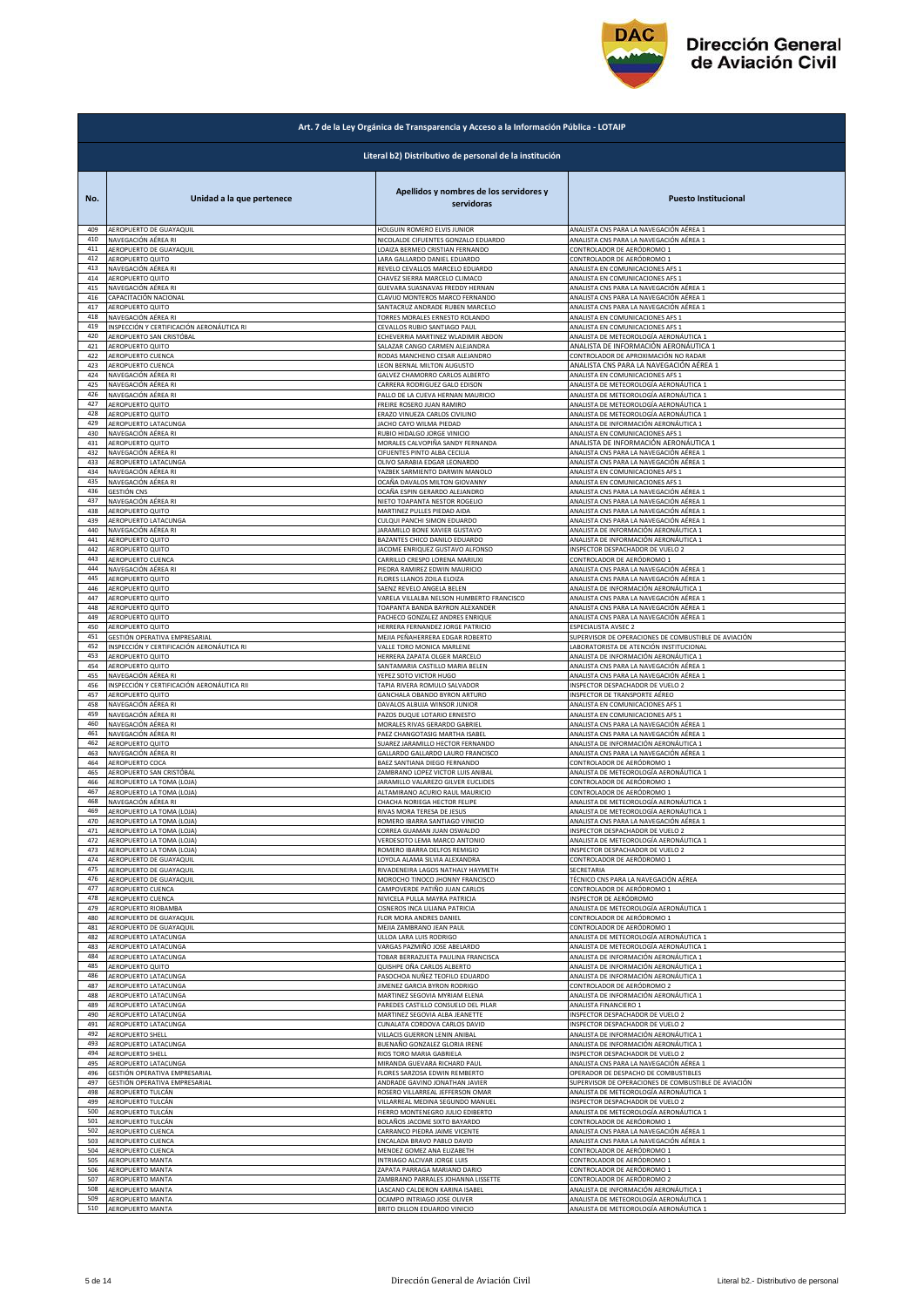

|            | Art. 7 de la Ley Orgánica de Transparencia y Acceso a la Información Pública - LOTAIP    |                                                            |                                                                                      |  |
|------------|------------------------------------------------------------------------------------------|------------------------------------------------------------|--------------------------------------------------------------------------------------|--|
|            | Literal b2) Distributivo de personal de la institución                                   |                                                            |                                                                                      |  |
| No.        | Unidad a la que pertenece                                                                | Apellidos y nombres de los servidores y<br>servidoras      | <b>Puesto Institucional</b>                                                          |  |
| 511        | AEROPUERTO MANTA                                                                         | ORTEGA ZAMBRANO LUIS LEONARDO                              | ANALISTA DE METEOROLOGÍA AERONÁUTICA 1                                               |  |
| 512        | AEROPUERTO MANTA                                                                         | ALMEIDA ALBUJA WILSON GERARDO                              | ANALISTA DE METEOROLOGÍA AERONÁUTICA 1                                               |  |
| 513        | AEROPUERTO CUENCA                                                                        | ORDOÑEZ SANCHEZ CARLOS ALBERTO                             | CONTROLADOR DE AERÓDROMO 1                                                           |  |
| 514        | AEROPUERTO MANTA                                                                         | ZAPATA MENESES FRANKLIN GEOVANNY                           | ANALISTA DE METEOROLOGÍA AERONÁUTICA 1                                               |  |
| 515        | AEROPUERTO MANTA                                                                         | LOPEZ MUÑOZ DAVID FABRICIO                                 | CONTROLADOR DE AERÓDROMO 1                                                           |  |
| 516        | <b>AEROPUERTO MANTA</b>                                                                  | PAZOS HEREDIA JAVIER DARIO                                 | INSPECTOR DESPACHADOR DE VUELO 2                                                     |  |
| 517        | AEROPUERTO MANTA                                                                         | BONILLA SUAREZ JORGE JAVIER                                | ANALISTA DE METEOROLOGÍA AERONÁUTICA 1                                               |  |
| 518        | AEROPUERTO MANTA                                                                         | CHANCAY PACHECO ROBERTH ANTONIO                            | ANALISTA DE INFORMACIÓN AERONÁUTICA 1                                                |  |
| 519        | <b>AEROPUERTO MANTA</b>                                                                  | CAIZA GUACHAMIN LUIS RIGOBERTO                             | ANALISTA DE INFORMACIÓN AERONÁUTICA 1                                                |  |
| 520        | AEROPUERTO MANTA                                                                         | ALMEIDA ALBUJA BYRON GUSTAVO                               | ANALISTA CNS PARA LA NAVEGACIÓN AÉREA 1                                              |  |
| 521        | AEROPUERTO MANTA                                                                         | MOLINA CAICEDO FRANCISCO JAVIER                            | CONTROLADOR DE AERÓDROMO :                                                           |  |
| 522        | AEROPUERTO MANTA                                                                         | SOLORZANO PLAZA MAURO JULIO                                | INSPECTOR DESPACHADOR DE VUELO 2                                                     |  |
| 523        | AEROPUERTO SAN VICENTE                                                                   | ARAY VERA CARLOS ALBERTO                                   | ANALISTA DE METEOROLOGÍA AERONÁUTICA 1                                               |  |
| 524        | AEROPUERTO DE GUAYAQUII                                                                  | MAZON MARTILLO MARIO FERNANDO                              | ANALISTA DE INFORMACIÓN AERONÁUTICA 1                                                |  |
| 525        | INSPECCIÓN Y CERTIFICACIÓN AERONÁUTICA RII                                               | ESPARZA ESTEVEZ EDWIN LENIN                                | INSPECTOR OPERACIONES DE VUELO                                                       |  |
| 526        | INSPECCIÓN Y CERTIFICACIÓN AERONÁUTICA RII                                               | MERA PEÑA MAYLIN DEL PILAR                                 | INSPECTOR DESPACHADOR DE VUELO 2                                                     |  |
| 527        | <b>FINANCIERO RII</b>                                                                    | PAUCAR RAMOS VENTURA TRINIDAD                              | ANALISTA FINANCIERO 1                                                                |  |
| 528        | AEROPUERTO DE GUAYAQUIL                                                                  | LADD MORANTE EDUARDO ALFREDO                               | ANALISTA DE INFORMACIÓN AERONÁUTICA 1                                                |  |
| 529        | INSPECCIÓN Y CERTIFICACIÓN AERONÁUTICA RII                                               | CAICEDO JIMENEZ CRISTIAN MAURICIO                          | INSPECTOR DESPACHADOR DE VUELO 2                                                     |  |
| 530        | INSPECCIÓN Y CERTIFICACIÓN AERONÁUTICA RII                                               | CASTRO ESPINOZA GINA GLENDA                                | FISIOTERAPISTA DE ATENCIÓN INSTITUCIONAL                                             |  |
| 531        | AEROPUERTO DE GUAYAQUIL                                                                  | POLIT CHACON FERNANDO GUILLERMO                            | ANALISTA DE INFORMACIÓN AERONÁUTICA 1                                                |  |
| 532        | AEROPUERTO DE GUAYAQUIL                                                                  | QUINDE MUÑOZ WASHINGTON WILFRIDO                           | ANALISTA CNS PARA LA NAVEGACIÓN AÉREA 1                                              |  |
| 533        | AEROPUERTO DE GUAYAQUIL                                                                  | GAVILANEZ SECAIRA JAVIER ENRIQUE                           | ANALISTA CNS PARA LA NAVEGACIÓN AÉREA 1                                              |  |
| 534        | AEROPUERTO DE GUAYAQUIL                                                                  | TAPIA YAGUAL NANCY KARINA                                  | ANALISTA CNS PARA LA NAVEGACIÓN AÉREA 1                                              |  |
| 535        | AEROPUERTO DE GUAYAQUIL                                                                  | ULLOA PEREZ SEGUNDO NEPTALI                                | ANALISTA EN COMUNICACIONES AFS 1                                                     |  |
| 536        | INSPECCIÓN Y CERTIFICACIÓN AERONÁUTICA RII                                               | SOTO VERA LAURA PATRICIA                                   | INSPECTOR DESPACHADOR DE VUELO 2                                                     |  |
| 537        | AEROPUERTO DE GUAYAQUIL                                                                  | ESPINOZA ROSADO MARIA DE FATIMA                            | ANALISTA CNS PARA LA NAVEGACIÓN AÉREA 1                                              |  |
| 538        | AEROPUERTO DE GUAYAQUIL                                                                  | CASTILLO DEL PEZO EFREN ANTONIO                            | ANALISTA CNS PARA LA NAVEGACIÓN AÉREA 1                                              |  |
| 539        | GESTIÓN OPERATIVA EMPRESARIAL                                                            | DAVALOS BERNIS FREDDY RENATO                               | SUPERVISOR DE OPERACIONES DE COMBUSTIBLE DE AVIACIÓN                                 |  |
| 540        | <b>FINANCIERO RII</b>                                                                    | ZAVALA PEÑA NORMA PATRICIA                                 | ANALISTA FINANCIERO 1                                                                |  |
| 541        | AEROPUERTO DE GUAYAQUIL                                                                  | TEJENA CASTILLO OSCAR OSWALDO                              | ANALISTA CNS PARA LA NAVEGACIÓN AÉREA 1                                              |  |
| 542        | AEROPUERTO DE GUAYAQUIL                                                                  | BERMEO MINCHALA EDGAR PATRICIO                             | ANALISTA CNS PARA LA NAVEGACIÓN AÉREA 1                                              |  |
| 543        | AEROPUERTO DE GUAYAQUIL                                                                  | UVIDIA ANDRADE VERONICA ROSARIO                            | ANALISTA CNS PARA LA NAVEGACIÓN AÉREA 1                                              |  |
| 544        | AEROPUERTO DE GUAYAQUIL                                                                  | RAMOS LEON JHON ISMAEL                                     | ANALISTA DE INFORMACIÓN AERONÁUTICA 1                                                |  |
| 545        | AEROPUERTO DE GUAYAQUIL                                                                  | ROMAN BARRAGAN GABRIELA VERONICA                           | ANALISTA DE METEOROLOGÍA AERONÁUTICA 1                                               |  |
| 546        | AEROPUERTO DE GUAYAQUIL                                                                  | SOLORZANO ROMERO DIEGO MAURICIO                            | ANALISTA DE METEOROLOGÍA AERONÁUTICA 2                                               |  |
| 547        | AEROPUERTO DE GUAYAQUIL                                                                  | POZO TATES FRANKLIN RODRIGO                                | ANALISTA DE INFORMACIÓN AERONÁUTICA 1                                                |  |
| 548        | AEROPUERTO DE GUAYAQUIL                                                                  | ESPIN RADA DAYANA BELEN                                    | CONTROLADOR DE AERÓDROMO 1                                                           |  |
| 549        | AEROPUERTO DE GUAYAQUIL                                                                  | CASTILLO RIVERA JULIANA MAGALY                             | ANALISTA DE METEOROLOGÍA AERONÁUTICA 1                                               |  |
| 550        | AEROPUERTO DE GUAYAQUIL                                                                  | LOZA GAVILANES IVAN ANDRES                                 | CONTROLADOR DE AERÓDROMO 1                                                           |  |
| 551        | AEROPUERTO DE GUAYAQUIL                                                                  | PUENTE SILVA JHON ANTONIO                                  | ANALISTA DE INFORMACIÓN AERONÁUTICA 1                                                |  |
| 552        | AEROPUERTO DE GUAYAQUIL                                                                  | MORAN SUAREZ JORGE ORLANDO                                 | ANALISTA DE INFORMACIÓN AERONÁUTICA 1                                                |  |
| 553        | AEROPUERTO DE GUAYAQUIL                                                                  | VELASTEGUI ALVARADO MARIA ALEXANDRA                        | CONTROLADOR DE AERÓDROMO 1                                                           |  |
| 554        | AEROPUERTO DE GUAYAQUIL                                                                  | BARCHI RODRIGUEZ ALVARO RODRIGO                            | CONTROLADOR DE AERÓDROMO 1                                                           |  |
| 555        | AEROPUERTO DE GUAYAQUIL                                                                  | MOSQUERA MORQUECHO PATRICIO ARTURO                         | ANALISTA CNS PARA LA NAVEGACIÓN AÉREA 1                                              |  |
| 556        | AEROPUERTO DE GUAYAQUIL                                                                  | NARVAEZ MIGUEL VICENTE                                     | ESPECIALISTA EN TRANSITO AÉREO 1                                                     |  |
| 557        | AEROPUERTO DE GUAYAQUIL                                                                  | PINOS CHANCAY JOSE ANTONIO                                 | ANALISTA DE INFORMACIÓN AERONÁUTICA 1                                                |  |
| 558        | ADMINISTRATIVO FINANCIERO                                                                | SALAS COLOMA ISABEL ANGELA                                 | ANALISTA FINANCIERO 1                                                                |  |
| 559        | AEROPUERTO DE GUAYAQUIL                                                                  | MARTINEZ MARTINEZ CELSO FABIAN                             | ANALISTA DE INFORMACIÓN AERONÁUTICA 1                                                |  |
| 560        | NAVEGACIÓN AÉREA RII                                                                     | PEREZ VELEZ JESSICA PETITA                                 | ANALISTA EN COMUNICACIONES AFS 1                                                     |  |
| 561        | AEROPUERTO DE GUAYAQUIL                                                                  | SOLIS ANDRADE JUAN ESTEBAN                                 | INSPECTOR DE SEGURIDAD DE LA AVIACIÓN                                                |  |
| 562        | AEROPUERTO DE GUAYAQUIL                                                                  | PEÑA SAN LUCAS JUAN CARLOS                                 | INSPECTOR DE SEGURIDAD DE LA AVIACIÓN                                                |  |
| 563        | AEROPUERTO DE GUAYAQUIL                                                                  | ALOMOTO CATOTA EDUARDO XAVIER                              | ANALISTA DE METEOROLOGÍA AERONÁUTICA 1                                               |  |
| 564        | AEROPUERTO DE GUAYAQUIL                                                                  | BAYAS FERNANDEZ CESAR JAVIER                               | ANALISTA DE INFORMACIÓN AERONÁUTICA 1                                                |  |
| 565        | AEROPUERTO DE GUAYAQUIL                                                                  | RAMIREZ GUEVARA NELSON RAUL                                | ANALISTA DE INFORMACIÓN AERONÁUTICA 1                                                |  |
| 566        | AEROPUERTO DE GUAYAQUIL                                                                  | MIRANDA GUEVARA MIGUEL ANGEL                               | ANALISTA CNS PARA LA NAVEGACIÓN AÉREA 1                                              |  |
| 567        | AEROPUERTO DE GUAYAQUIL                                                                  | RECALDE SANCHEZ JOSE VICENTE                               | ANALISTA DE INFORMACIÓN AERONÁUTICA 1                                                |  |
| 568<br>569 | INSPECCIÓN Y CERTIFICACIÓN AERONÁUTICA RII<br>INSPECCIÓN Y CERTIFICACIÓN AERONÁUTICA RII | MURRIETA OQUENDO SOLANGE CATHERINE                         | INSPECTOR DESPACHADOR DE VUELO 2                                                     |  |
| 570        | AEROPUERTO DE GUAYAQUIL                                                                  | MALDONADO VIVANCO CESAR LENIN<br>ARIAS JURADO LUIS ALBERTO | ESPECIALISTA CNS PARA LA NAVEGACIÓN AÉREA 1<br>ANALISTA DE INFORMACIÓN AERONÁUTICA 1 |  |
| 572        | AFROPLIFRTO DE GUAYAOUL                                                                  | ARGUDO GUZMAN RORIS IOS                                    | ANALISTA DE INFORMACIÓN AFRONÁLITICA                                                 |  |
|            | AEROPUERTO DE GUAYAQUIL                                                                  | TORRES MOREIRA LUIS ABRAHAM                                | ANALISTA DE METEOROLOGÍA AERONÁUTICA 1                                               |  |
| 573        | AEROPUERTO DE GUAYAQUIL                                                                  | VITERI MACIAS STEVEN RONALD                                | ANALISTA DE INFORMACIÓN AERONÁUTICA 1                                                |  |
| 574        | AEROPUERTO DE GUAYAQUIL                                                                  | ROSERO MEJIA ANDREA NATHALY                                | CONTROLADOR DE AERÓDROMO 1                                                           |  |
| 575<br>576 | AEROPUERTO DE GUAYAQUIL                                                                  | ARTEAGA MONTENEGRO JORGE LUIS                              | CONTROLADOR DE AERÓDROMO 1                                                           |  |
| 577        | AEROPUERTO DE GUAYAQUIL                                                                  | GRANDA ENCALADA ANTONIO FIDEL                              | INSPECTOR DESPACHADOR DE VUELO 2                                                     |  |
|            | ADMINISTRATIVO FINANCIERO                                                                | ENDARA VELEZ BLANCA ISABEL                                 | ANALISTA FINANCIERO 1                                                                |  |
| 578        | ADMINISTRATIVO FINANCIERO                                                                | PLAZA GUEVARA VERONICA LISSETTE                            | ANALISTA FINANCIERO 1                                                                |  |
| 579        | AEROPUERTO DE GUAYAQUIL                                                                  | JIMENEZ CONRADO GUSTAVO EFRAIN                             | ANALISTA CNS PARA LA NAVEGACIÓN AÉREA 1                                              |  |
| 580        | AEROPUERTO DE GUAYAQUIL                                                                  | APOLO CAICEDO VICTOR HUGO                                  | ANALISTA DE INFORMACIÓN AERONÁUTICA 1                                                |  |
| 581        | INSPECCIÓN Y CERTIFICACIÓN AERONÁUTICA RII                                               | VALVERDE YEPEZ MYRIAM JEANNET                              | ANALISTA DE SEGUROS AERONÁUTICOS 1                                                   |  |
| 582        | NAVEGACIÓN AÉREA RII                                                                     | FRANCO FERRUZOLA GABRIEL FERNANDO                          | CONTROLADOR DE AERÓDROMO 1                                                           |  |
| 583        | AEROPUERTO DE GUAYAQUIL                                                                  | CEDEÑO OVIEDO JORGE ADRIAN                                 | ANALISTA DE INFORMACIÓN AERONÁUTICA 1                                                |  |
| 584        | AEROPUERTO DE GUAYAQUIL                                                                  | MORENO DELGADO MARCO GUILLERMO                             | ANALISTA CNS PARA LA NAVEGACIÓN AÉREA 1                                              |  |
| 585        | AEROPUERTO DE GUAYAQUIL                                                                  | DUCHI SILVA WALTER EGIDIO                                  |                                                                                      |  |
| 586        | AEROPUERTO DE GUAYAQUIL                                                                  | JARAMILLO HEREDIA CHRISTIAN EDUARDO                        | ANALISTA CNS PARA LA NAVEGACIÓN AÉREA 1<br>ANALISTA DE INFORMACIÓN AERONÁUTICA 1     |  |
| 587        | AEROPUERTO DE GUAYAQUIL                                                                  | VILLACRES VALAREZO ALISON ANDREA                           | CONTROLADOR DE AERÓDROMO 1                                                           |  |
| 588        | AEROPUERTO DE GUAYAQUIL                                                                  | ORTIZ CONTRERAS WILSON DANIEL                              | CONTROLADOR DE AERÓDROMO 1                                                           |  |
| 589        | AEROPUERTO MANTA                                                                         | CORONADO MARTINEZ MARIA FERNANDA                           | CONTROLADOR DE AERÓDROMO 1                                                           |  |
| 590        | AEROPUERTO TACHINA (ESMERALDAS)                                                          | QUIÑONEZ CHANCAY CRISTIAN RENAN                            | ANALISTA DE METEOROLOGÍA AERONÁUTICA 1                                               |  |
| 591        | AEROPUERTO TACHINA (ESMERALDAS)                                                          | EGAS GARCIA EDGAR EDUARDO                                  | ANALISTA DE METEOROLOGÍA AERONÁUTICA 1                                               |  |
| 592        | AEROPUERTO TULCÁN                                                                        | VENEGAS RECALDE EDWIN ULISES                               | CONTROLADOR DE AERÓDROMO 1                                                           |  |
| 593        | AEROPUERTO DE SANTA ROSA                                                                 | JIMENEZ ORTIZ EDISON JOWAR                                 | INSPECTOR DESPACHADOR DE VUELO 2                                                     |  |
| 594        | AEROPUERTO DE SANTA ROSA                                                                 | ALMEIDA GUDIÑO CHRISTIAN GUSTAVO                           | ANALISTA DE METEOROLOGÍA AERONÁUTICA 1                                               |  |
| 595        | AEROPUERTO DE SANTA ROSA                                                                 | ALARCON FAJARDO ROBERTO CARLOS                             | ANALISTA DE METEOROLOGÍA AERONÁUTICA 1                                               |  |
| 596        | AEROPUERTO DE GUAYAQUIL                                                                  | MEJIA RICAURTE GABRIELA CAROLINA                           | CONTROLADOR DE AERÓDROMO 1                                                           |  |
| 597        | NAVEGACIÓN AÉREA RI                                                                      | CONDOR SIMBAÑA EDGAR RAMIRO                                | ANALISTA DE INFORMACIÓN AERONÁUTICA 1                                                |  |
| 598        | NAVEGACIÓN AÉREA RI                                                                      | GAVILANES JIMENEZ TANIA LISBET                             | CONTROLADOR DE AERÓDROMO 1                                                           |  |
| 599        | NAVEGACIÓN AÉREA RI                                                                      | GONZALEZ BRUNO JONATHAN MIGUEL                             | CONTROLADOR DE AERÓDROMO 1                                                           |  |
| 600        | AEROPUERTO COCA                                                                          | GUALOTUÑA GUEVARA FREDDY ALBERTO                           | ANALISTA DE METEOROLOGÍA AERONÁUTICA 1                                               |  |
| 601        | NAVEGACIÓN AÉREA RI                                                                      | RIOS TORO OSCAR GABRIEL                                    | CONTROLADOR DE AERÓDROMO 1                                                           |  |
| 602        | NAVEGACIÓN AÉREA RII                                                                     | CHAMORRO ORTEGA MARCELO OLIVEROS                           | ANALISTA DE METEOROLOGÍA AERONÁUTICA 1                                               |  |
| 603        | AEROPUERTO SHELL                                                                         | MASABANDA GUANCHA ALEXANDRA ELIZABETH                      | CONTROLADOR DE AERÓDROMO 1                                                           |  |
| 604        | AEROPUERTO COCA                                                                          | PACHECO JARAMILLO OSCAR ALEXANDER                          | ANALISTA DE INFORMACIÓN AERONÁUTICA 1                                                |  |
| 605        | AEROPUERTO NUEVA LOJA                                                                    | CHUGA ENRIQUEZ MARCO ANTONIO                               | ANALISTA DE METEOROLOGÍA AERONÁUTICA 1                                               |  |
| 606        | NAVEGACIÓN AÉREA RIII                                                                    | GALVEZ NICOLALDE DANIEL MAURICIO                           | ANALISTA DE METEOROLOGÍA AERONÁUTICA 1                                               |  |
| 607        | AEROPUERTO NUEVA LOJA                                                                    | PEREZ YEPEZ JOHNNY SILVERIO                                | INSPECTOR DESPACHADOR DE VUELO 2                                                     |  |
| 608        | AEROPUERTO SHELL                                                                         | CUNALATA CORDOVA EDWIN SANTIAGO                            | CONTROLADOR DE AERÓDROMO 1                                                           |  |
| 609        | AEROPUERTO SHELL                                                                         | FLORES RODRIGUEZ NELSON IVAN                               | CONTROLADOR DE AERÓDROMO 1                                                           |  |
| 610        | AEROPUERTO SHELL                                                                         | SALAN TORRES PAUL ISRAEL                                   | CONTROLADOR DE AERÓDROMO 1                                                           |  |
| 611        | AEROPUERTO SHELL                                                                         | SOLORZANO SOLORZANO MARIO GONZALO                          | ANALISTA DE METEOROLOGÍA AERONÁUTICA 1                                               |  |
| 612        | <b>AEROPUERTO SHELL</b>                                                                  | GAVIDIA ROBALINO LUIS POLIDORO                             | ANALISTA DE METEOROLOGÍA AERONÁUTICA 1                                               |  |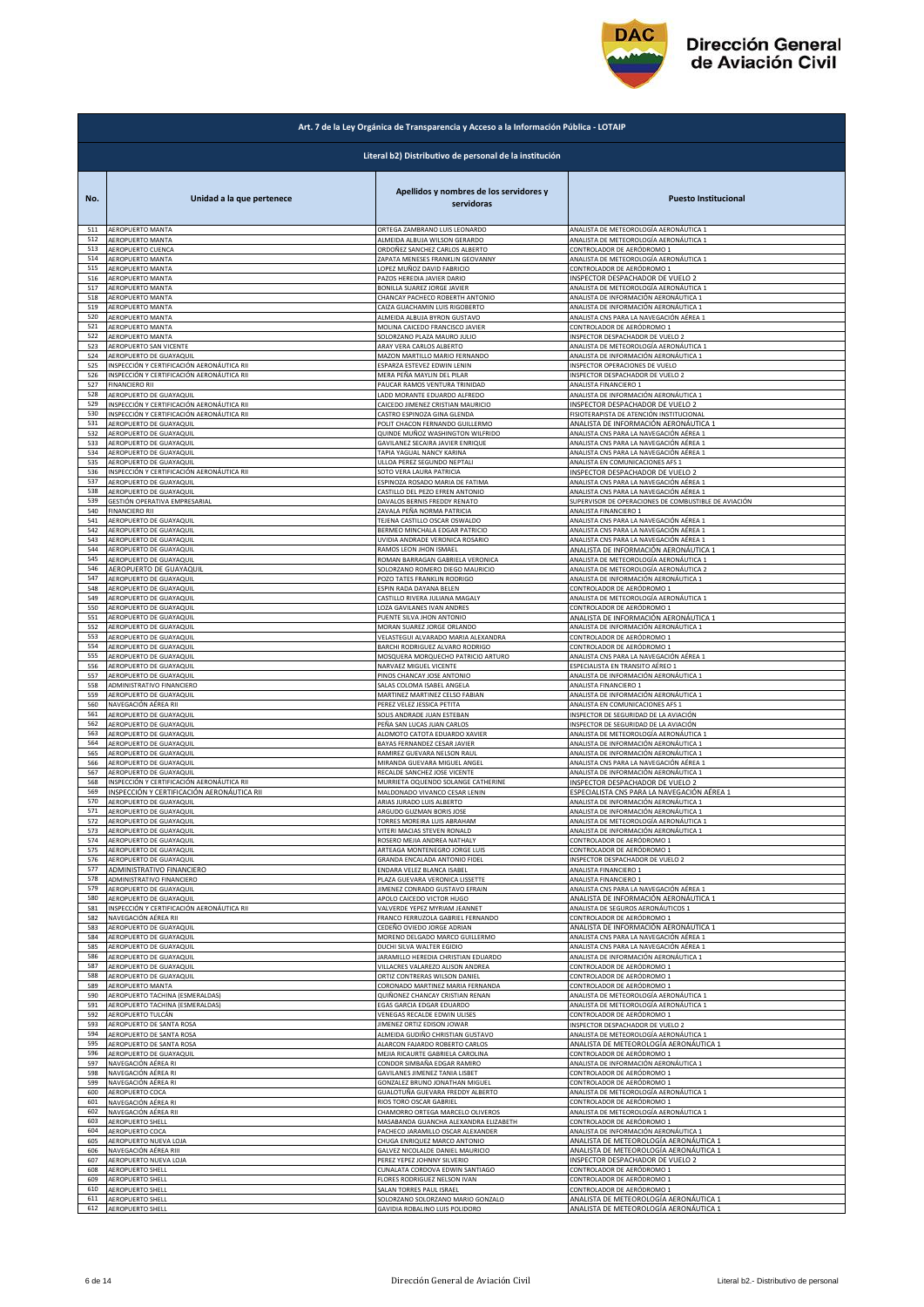

|     | Art. 7 de la Ley Orgánica de Transparencia y Acceso a la Información Pública - LOTAIP |                                                       |                                            |  |
|-----|---------------------------------------------------------------------------------------|-------------------------------------------------------|--------------------------------------------|--|
|     | Literal b2) Distributivo de personal de la institución                                |                                                       |                                            |  |
| No. | Unidad a la que pertenece                                                             | Apellidos y nombres de los servidores y<br>servidoras | <b>Puesto Institucional</b>                |  |
| 613 | AEROPUERTO SHELI                                                                      | CABRERA VIVANCO FREDY BOLIVAR                         | ANALISTA DE INFORMACIÓN AERONÁUTICA 1      |  |
| 614 | AEROPUERTO SHELL                                                                      | CISNEROS FONSECA MIGUEL ANGEL                         | ANALISTA CNS PARA LA NAVEGACIÓN AÉREA 1    |  |
| 615 | AEROPUERTO SHELL                                                                      | ANDINO GAVIDIA JOHNNY FABRICIO                        | INSPECTOR DESPACHADOR DE VUELO 2           |  |
| 616 | AEROPUERTO SHELL                                                                      | ANDRADE TORRES ROBERTO ALFREDO                        | INSPECTOR DESPACHADOR DE VUELO 2           |  |
| 617 | AEROPUERTO SHELL                                                                      | RAMOS NAVEDA EDISON GIOVANNY                          | ANALISTA DE INFORMACIÓN AERONÁUTICA 1      |  |
| 618 | AEROPUERTO SHELL                                                                      | VEGA AGUILAR EVELYN PATRICIA                          | CONTROLADOR DE AERÓDROMO 1                 |  |
| 619 | AEROPUERTO SHELL                                                                      | TAMAYO ESCOBAR MAYRA ALEJANDRA                        | CONTROLADOR DE AERÓDROMO 1                 |  |
| 620 | AEROPUERTO SHELL                                                                      | ANDINO GAVIDIA PAOLA ODERAY                           | ANALISTA DE INFORMACIÓN AERONÁUTICA 1      |  |
| 621 | AEROPUERTO SHELL                                                                      | ORTIZ JARA LENIN GUALBERTO                            | ANALISTA DE METEOROLOGÍA AERONÁUTICA 1     |  |
| 622 | AEROPUERTO SHELL                                                                      | MONTENEGRO CAJAMARCA PATRICIO RAMIRO                  | CONTROLADOR DE AERÓDROMO 1                 |  |
| 623 | <b>AEROPUERTO SHELL</b>                                                               | PACHECO ESPIN DANIELA FERNANDA                        | ANALISTA DE METEOROLOGÍA AERONÁUTICA 1     |  |
| 624 | AEROPUERTO SHELL                                                                      | NARANJO CABRERA JAIME PATRICIO                        | BOMBERO AERONÁUTICO                        |  |
| 625 | <b>FINANCIERO RIII</b>                                                                | VALLADOLID NOA NANCY JAQUELINE                        | ANALISTA FINANCIERO 1                      |  |
| 626 | AEROPUERTO SHELL                                                                      | OCAÑA CHUGA JOHANA PAOLA                              | CONTROLADOR DE AERÓDROMO 1                 |  |
| 627 | AEROPUERTO TENA                                                                       | QUIÑONEZ CEDILLO JAIME ANTONIO                        | ANALISTA DE METEOROLOGÍA AERONÁUTICA 1     |  |
| 628 | AEROPUERTO TENA                                                                       | GOMEZ VALLEJO JONATHAN ANDRES                         | ANALISTA FINANCIERO 1                      |  |
| 629 | <b>AEROPUERTO SHELL</b>                                                               | QUISHPI ZISA JAIME FERNANDO                           | BOMBERO AERONÁUTICO                        |  |
| 630 | <b>FINANCIERO RIII</b>                                                                | QUICHIMBO VINTIMILLA JOSE DIEGO                       | ANALISTA FINANCIERO 1                      |  |
| 631 | AEROPUERTO TENA                                                                       | VARGAS COELLO HENRY JULIER                            | CONTROLADOR DE AERÓDROMO 1                 |  |
| 632 | AEROPUERTO MACAS                                                                      | DELGADO ROMERO MARCO VINICIO                          | INSPECTOR DESPACHADOR DE VUELO 2           |  |
| 633 | AEROPUERTO LATACUNGA                                                                  | GUERRERO NARANJO PABLO ALEX                           | ANALISTA DE METEOROLOGÍA AERONÁUTICA 1     |  |
| 634 | AEROPUERTO SHELL                                                                      | BATALLAS ESCOBAR LORENA DEL PILAR                     | CONTROLADOR DE AERÓDROMO 1                 |  |
| 635 | AEROPUERTO MACAS                                                                      | REVELO CESAR WLADIMIR                                 | INSPECTOR DESPACHADOR DE VUELO 2           |  |
| 636 | AEROPUERTO MACAS                                                                      | NETO REINOSO RODRIGO GERARDO                          | ANALISTA DE METEOROLOGÍA AERONÁUTICA 1     |  |
| 637 | AEROPUERTO SHELL                                                                      | CISNEROS GUZMAN FREDY ARMANDO                         | CONTROLADOR DE AERÓDROMO 1                 |  |
| 638 | AEROPUERTO MACAS                                                                      | MONTENEGRO MEJIA CARLOS EDUARDO                       | ANALISTA DE METEOROLOGÍA AERONÁUTICA 1     |  |
| 639 | AEROPUERTO SHELL                                                                      | PAREDES CASTRO RAUL ISRAEL                            | CONTROLADOR DE AERÓDROMO 1                 |  |
| 640 | AEROPUERTO TAISHA                                                                     | PAVON JARAMILLO AIDA ELIZABETH                        | CONTROLADOR DE AERÓDROMO 1                 |  |
| 641 | AEROPUERTO TAISHA                                                                     | ARCOS TUITZA JUAN RAFAEL                              | CONTROLADOR DE AERÓDROMO 1                 |  |
| 642 | AEROPUERTO SAN CRISTÓBAL                                                              | VALENCIA VEGA TANIA LORENA                            | CONTROLADOR DE AERÓDROMO 1                 |  |
| 643 | AEROPUERTO SAN CRISTÓBAL                                                              | OCHOA BUSTOS CHARLIE JAVIER                           | CONTROLADOR DE AERÓDROMO 1                 |  |
| 644 | AEROPUERTO SAN CRISTÓBAL                                                              | RAMIREZ VALLE JOSE ANGEL                              | ANALISTA DE METEOROLOGÍA AERONÁUTICA 1     |  |
| 645 | AEROPUERTO DE GUAYAQUIL                                                               | ROMERO IBARRA FELIPE PATRICIO                         | CONTROLADOR RADAR APP                      |  |
| 646 | AEROPUERTO DE ISABELA                                                                 | JACOME CRUZ RAUL VICENTE                              | INSPECTOR DESPACHADOR DE VUELO 2           |  |
| 647 | AEROPUERTO BALTRA                                                                     | CHANGO ALGUIAR ELSA MARINA                            | ANALISTA DE INFORMACIÓN AERONÁUTICA 1      |  |
| 648 | AEROPUERTO BALTRA                                                                     | GUERRERO CULQUICONDOR AMPARITO ELIZABETH              | ANALISTA DE INFORMACIÓN AERONÁUTICA 1      |  |
| 649 | AEROPUERTO BALTRA                                                                     | AYALA ANDRADE CARLOS ANDRES                           | CONTROLADOR DE AERÓDROMO 1                 |  |
| 650 | AEROPUERTO BALTRA                                                                     | SALAZAR NEIRA ANDRES GABRIEL                          | CONTROLADOR DE AERÓDROMO 1                 |  |
| 651 | AEROPUERTO QUITO                                                                      | ABRIL MAYORGA HERNAN PATRICIO                         | TÉCNICO CNS PARA LA NAVEGACIÓN AÉREA       |  |
| 652 | <b>AEROPUERTO QUITO</b>                                                               | VASQUEZ NAUPARI HECTOR ENRIQUE                        | TÉCNICO CNS PARA LA NAVEGACIÓN AÉREA       |  |
| 653 | RECURSOS HUMANOS RII                                                                  | RAMBAY VARGAS MARIA ANTONIETA                         | ANALISTA DE RECURSOS HUMANOS 1             |  |
| 654 | INSPECCIÓN Y CERTIFICACIÓN AERONÁUTICA RI                                             | MAITA BARRERA AIDA PAULINA                            | ENFERMERA DE ATENCIÓN INSTITUCIONAL        |  |
| 655 | AEROPUERTO LA TOMA (LOJA)                                                             | RIOS MAGALI GIENITT                                   | SUPERVISOR DE SEGURIDAD DE LA AVIACIÓN     |  |
| 656 | AEROPUERTO TULCÁN                                                                     | VIVAS BOLAÑOS EDWIN ALIRIO                            | AGENTE DE SEGURIDAD DE LA AVIACIÓN         |  |
| 657 | AEROPUERTO MANTA                                                                      | HOLGUIN BRIONES GONZALO PACATO                        | SUPERVISOR DE SEGURIDAD DE LA AVIACIÓN     |  |
| 658 | AEROPUERTO DE GUAYAQUIL                                                               | HUERTA PINARGOTE ASTER GUSTAVO ENRIQUE                | TÉCNICO CNS PARA LA NAVEGACIÓN AÉREA       |  |
| 659 | AEROPUERTO DE GUAYAQUIL                                                               | APOLO GARBOA SANDRA KATUSKA                           | SUPERVISOR DE SEGURIDAD DE LA AVIACIÓN     |  |
| 660 | AEROPUERTO DE GUAYAQUIL                                                               | BURGOS LOPEZ MAURICIO DAVID                           | TÉCNICO CNS PARA LA NAVEGACIÓN AÉREA       |  |
| 661 | INSPECCIÓN Y CERTIFICACIÓN AERONÁUTICA RII                                            | SALTOS DOMINGUEZ VILMA NARCISA                        | ENFERMERA DE ATENCIÓN INSTITUCIONAL        |  |
| 662 | AEROPUERTO TACHINA (ESMERALDAS)                                                       | ANDRADE CUESTA ANTONIO JOSE                           | SUPERVISOR DE SEGURIDAD DE LA AVIACIÓN     |  |
| 663 | AEROPUERTO DE SANTA ROSA                                                              | TENESACA ROMERO LIONEL ORLANDO                        | SUPERVISOR DE SEGURIDAD DE LA AVIACIÓN     |  |
| 664 | AEROPUERTO DE SANTA ROSA                                                              | RIVERA ORDOÑEZ JUNIOR IVAN                            | TÉCNICO CNS PARA LA NAVEGACIÓN AÉREA       |  |
| 665 | AEROPUERTO COCA                                                                       | SALAZAR CANDO HOLGUER VINICIO                         | SUPERVISOR DE SEGURIDAD DE LA AVIACIÓN     |  |
| 666 | AEROPUERTO SHELL                                                                      | VITERI NORIEGA MARIO FROILAN                          | TÉCNICO CNS PARA LA NAVEGACIÓN AÉREA       |  |
| 667 | AEROPUERTO MACAS                                                                      | ALARCON JARAMILLO MANUEL FACUNDO                      | SUPERVISOR DE SEGURIDAD DE LA AVIACIÓN     |  |
| 668 | <b>FINANCIERO RI</b>                                                                  | INUCA CHICAIZA SANDRA PATRICIA                        | ASISTENTE FINANCIERO                       |  |
| 669 | <b>FINANCIERO RI</b>                                                                  | JUMBO CUMBICOS MARIA FERNANDA                         | ASISTENTE FINANCIERO                       |  |
| 670 | SEGURIDAD Y PREVENCIÓN AERONÁUTICA RII                                                | ROLDAN FARFAN GENNY JASMIN                            | AGENTE DE SEGURIDAD DE LA AVIACIÓN         |  |
| 671 | <b>FINANCIERO RI</b>                                                                  | CORONEL ROMO FANNY CECILIA                            | ANALISTA FINANCIERO 2                      |  |
| 672 | DIRECCIÓN ESCUELA TÉCNICA DE AVIACIÓN CIVIL                                           | CABEZAS MENA AMPARITO DEL ROCIO                       | ANALISTA FINANCIERO 1                      |  |
| 673 | AFROPLIERTO OLIITO                                                                    | TORRES SUAREZ PIEDAD SILVANA                          | ASISTENTE DE TRANSPORTE AÉREO              |  |
| 674 | <b>AEROPUERTO QUITO</b>                                                               | ABARCA ROSILLO MARIA PAULINA                          | ASISTENTE DE TRANSPORTE AÉREO              |  |
| 675 | AEROPUERTO QUITO                                                                      | CORAL POLIT YESSENIA GABRIELA                         | ASISTENTE DE TRANSPORTE AÉREO              |  |
| 676 | AEROPUERTO QUITO                                                                      | AMORES CASTRO HECTOR LEONARDO                         | ANALISTA DE INFORMACIÓN AERONÁUTICA 1      |  |
| 677 | <b>FINANCIERO RI</b>                                                                  | VIVAS SIMBAÑA JULIO CESAR                             | <b>ASISTENTE FINANCIERO</b>                |  |
| 678 | COMERCIALIZACIÓN ESPACIOS AEROPORTUARIOS E INMUEBLES RI                               | AGUIRRE MARTINEZ DIANA ELIZABETH                      | ANALISTA DE COMERCIALIZACIÓN 1             |  |
| 679 | AEROPUERTO DE GUAYAQUIL                                                               | ESTRELLA OCHOA KARLINA TATIANA                        | ASISTENTE DE TRANSPORTE AÉREO              |  |
| 680 | <b>FINANCIERO RI</b>                                                                  | ARREA NAVARRETE ERIKA GERMANIA                        | <b>ASISTENTE FINANCIERO</b>                |  |
| 681 | <b>FINANCIERO RI</b>                                                                  | VILLALVA MARTINEZ LAURA DE LAS MERCEDES               | ANALISTA FINANCIERO 1                      |  |
| 682 | <b>FINANCIERO RI</b>                                                                  | CORREA ORTIZ MARIA ELIZABETH                          | ASISTENTE FINANCIERO                       |  |
| 683 | COORDINACIÓN ADMINISTRATIVA                                                           | ARIAS PEREZ HUGO HIPOLITO                             | CHOFER                                     |  |
| 684 | COORDINACIÓN ADMINISTRATIVA                                                           | MANJARRES NUÑEZ FAUSTO ALFONSO                        | ASISTENTE DE TECNOLOGÍAS DE LA INFORMACIÓN |  |
| 685 | <b>FINANCIERO RI</b>                                                                  | ULLOA RAMOS PAUL ANIBAL                               | ASISTENTE FINANCIERO                       |  |
| 686 | DIRECCIÓN ESCUELA TÉCNICA DE AVIACIÓN CIVIL                                           | <b>TERAN CEVALLOS MARCOS DAVID</b>                    | ASISTENTE DE TECNOLOGÍAS DE LA INFORMACIÓN |  |
| 687 | AEROPUERTO QUITO                                                                      | ROSAS VALENCIA ZAIDA JACQUELINE                       | ASISTENTE DE TRANSPORTE AÉREO              |  |
| 688 | AEROPUERTO QUITO                                                                      | ERAZO CUASAPAZ MARISOL TAMARA                         | ASISTENTE DE TRANSPORTE AÉREO              |  |
| 689 | AEROPUERTO DE GUAYAQUIL                                                               | CAZARES CEVALLOS JOSE DARIO                           | AGENTE DE SEGURIDAD DE LA AVIACIÓN         |  |
| 690 | AEROPUERTO QUITO                                                                      | SANTANA RODRIGUEZ JORGE ANIBAL                        | ASISTENTE DE TRANSPORTE AÉREO              |  |
| 691 | FINANCIERO RI                                                                         | GUZMAN SALAZAR MIGUEL ANGEL                           | <b>ASISTENTE FINANCIERO</b>                |  |
| 692 | AEROPUERTO MACAS                                                                      | CHUQUI MERINO RICARDO MARIO                           | AGENTE DE SEGURIDAD DE LA AVIACIÓN         |  |
| 693 | AEROPUERTO NUEVA LOJA                                                                 | MIHALACHE GUAITA CARLA                                | AGENTE DE SEGURIDAD DE LA AVIACIÓN         |  |
| 694 | AEROPUERTO LA TOMA (LOJA)                                                             | JIMENEZ MOTOCHE MARIA EUGENIA                         | AGENTE DE SEGURIDAD DE LA AVIACIÓN         |  |
| 695 | AEROPUERTO LA TOMA (LOJA)                                                             | CORREA PARDO OSCAR GEOVANY                            | AGENTE DE SEGURIDAD DE LA AVIACIÓN         |  |
| 696 | AEROPUERTO LATACUNGA                                                                  | VARGAS CARRERA JOSE BAYRON                            | AGENTE DE SEGURIDAD DE LA AVIACIÓN         |  |
| 697 | AEROPUERTO LATACUNGA                                                                  | SAMPEDRO VASQUEZ KARINA SOLEDAD                       | AGENTE DE SEGURIDAD DE LA AVIACIÓN         |  |
| 698 | AEROPUERTO SHELL                                                                      | BALSECA TORRES DARWIN MEDARDO                         | AGENTE DE SEGURIDAD DE LA AVIACIÓN         |  |
| 699 | AEROPUERTO TULCÁN                                                                     | <b>GUERRON GUERRON PATRICIA</b>                       | AGENTE DE SEGURIDAD DE LA AVIACIÓN         |  |
| 700 | AEROPUERTO TULCÁN                                                                     | PALACIOS GUERRON FELIX OSWALDO                        | AGENTE DE SEGURIDAD DE LA AVIACIÓN         |  |
| 701 | AEROPUERTO CUENCA                                                                     | ALVARES LAZO ANA SOLEDAD                              | ASISTENTE DE TRANSPORTE AÉREO              |  |
| 702 | AEROPUERTO CUENCA                                                                     | TELLO CEDILLO MARIA JOSE                              | ASISTENTE DE TRANSPORTE AÉREO              |  |
| 703 | AEROPUERTO CUENCA                                                                     | BRITO VASQUEZ ALVARO MODESTO                          | INSPECTOR DESPACHADOR DE VUELO 1           |  |
| 704 | AEROPUERTO MANTA                                                                      | GAVILANEZ GRANIZO FAUSTO ALEXANDER                    | AGENTE DE SEGURIDAD DE LA AVIACIÓN         |  |
| 705 | AEROPUERTO MANTA                                                                      | CORONEL CORONEL JULIO ALEJANDRO                       | INSPECTOR DESPACHADOR DE VUELO 1           |  |
| 706 | AEROPUERTO MANTA                                                                      | ALVEAR LOZANO VICTOR IVAN                             | AGENTE DE SEGURIDAD DE LA AVIACIÓN         |  |
| 707 | AEROPUERTO MANTA                                                                      | MOREIRA MACIAS MARIA REBECA                           | AGENTE DE SEGURIDAD DE LA AVIACIÓN         |  |
| 708 | AEROPUERTO MANTA                                                                      | BARCIA ALAVA JOSELO NOEL                              | AGENTE DE SEGURIDAD DE LA AVIACIÓN         |  |
| 709 | AEROPUERTO MANTA                                                                      | BONILLA ESCUDERO RAQUEL ANTONIETA                     | ASISTENTE DE TRANSPORTE AÉREO              |  |
| 710 | AEROPUERTO MANTA                                                                      | BARCIA LEON ANGEL ENRIQUE                             | AGENTE DE SEGURIDAD DE LA AVIACIÓN         |  |
| 711 | AEROPUERTO SAN VICENTE                                                                | MUÑOZ RODRIGUEZ MARIA DEL ROCIO                       | AGENTE DE SEGURIDAD DE LA AVIACIÓN         |  |
| 712 | ADMINISTRATIVO FINANCIERO                                                             | ANDRADE BARBA HOMERO ANTONIO                          | ASISTENTE DE RECURSOS HUMANOS              |  |
| 713 | AEROPUERTO DE GUAYAQUIL                                                               | ECHEVERRIA CONTRERAS DIGNA AMALIA                     | ASISTENTE DE TRANSPORTE AÉREO              |  |
| 714 | <b>FINANCIERO RII</b>                                                                 | NAVAS NIEVES GLADYS LUISA                             | ASISTENTE FINANCIERO                       |  |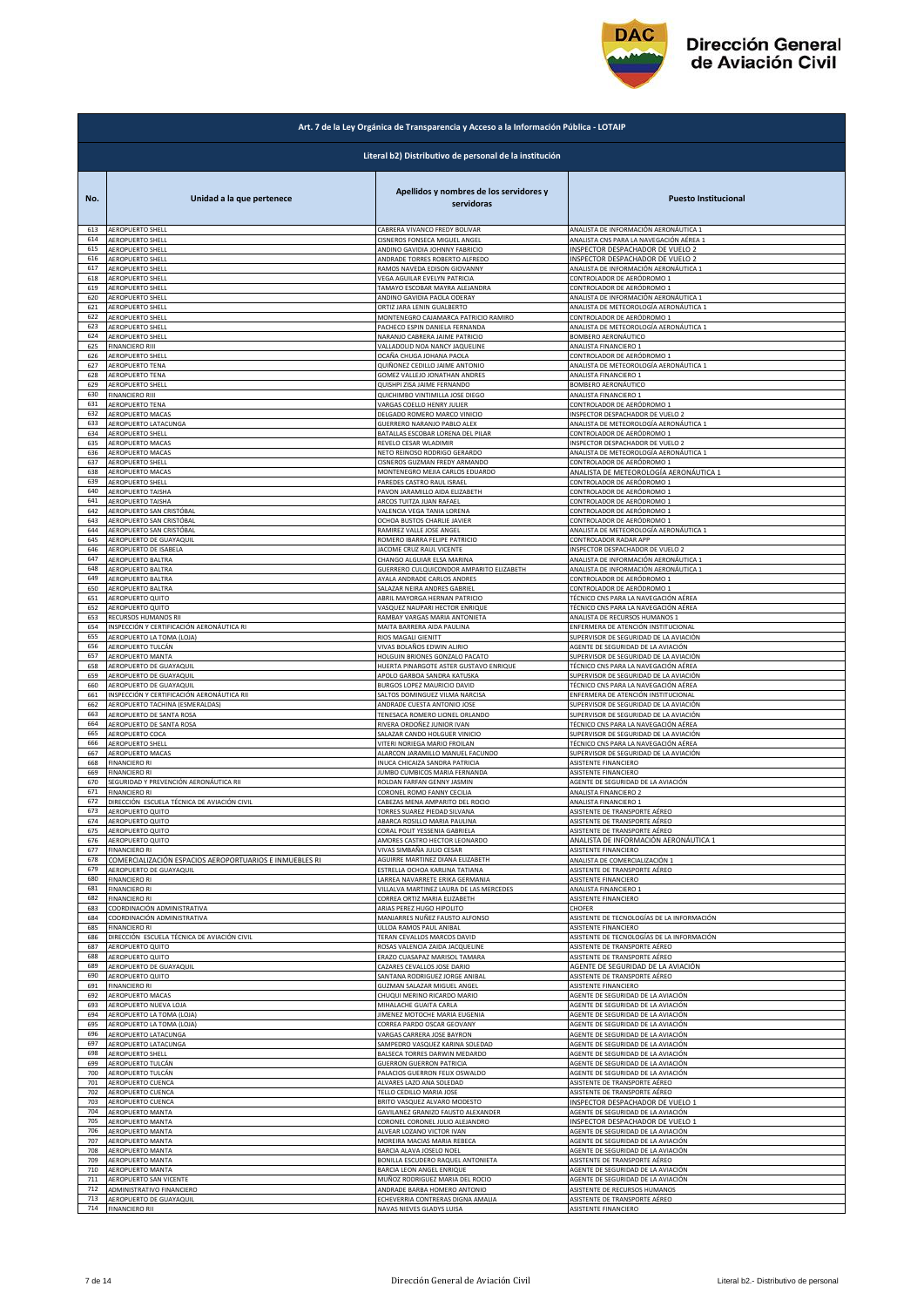

| Art. 7 de la Ley Orgánica de Transparencia y Acceso a la Información Pública - LOTAIP |                                                                    |                                                              |                                                                          |  |
|---------------------------------------------------------------------------------------|--------------------------------------------------------------------|--------------------------------------------------------------|--------------------------------------------------------------------------|--|
|                                                                                       | Literal b2) Distributivo de personal de la institución             |                                                              |                                                                          |  |
| No.                                                                                   | Unidad a la que pertenece                                          | Apellidos y nombres de los servidores y<br>servidoras        | <b>Puesto Institucional</b>                                              |  |
| 715                                                                                   | ADMINISTRATIVO FINANCIERO                                          | PESANTES MOREIRA NARCISA ALEGRIA                             | ASISTENTE FINANCIERO                                                     |  |
| 716                                                                                   | AEROPUERTO DE GUAYAQUIL                                            | CEDEÑO PROAÑO LILIAN DEL ROCIO                               | ASISTENTE DE TRANSPORTE AÉREO                                            |  |
| 717                                                                                   | RECURSOS HUMANOS RII                                               | NUÑEZ VACA MARLIN VANESA                                     | OFICINISTA                                                               |  |
| 718                                                                                   | <b>FINANCIERO RII</b>                                              | QUIMIS QUIMIS ROBERT FELIPE                                  | ASISTENTE FINANCIERO                                                     |  |
| 719                                                                                   | ADMINISTRATIVO FINANCIERO                                          | MEJIA GARCIA MARCOS ALFREDO                                  | ASISTENTE FINANCIERO                                                     |  |
| 720                                                                                   | ADMINISTRATIVO FINANCIERO                                          | CRUZ ALVEAR JUAN RAMON                                       | ASISTENTE FINANCIERO                                                     |  |
| 721                                                                                   | <b>FINANCIERO RII</b>                                              | SANTAMARIA ZAVALA ALEXANDRA ELIZABETH                        | ASISTENTE FINANCIERO                                                     |  |
| 722                                                                                   | AEROPUERTO DE GUAYAQUIL                                            | FIGUEROA QUIMI MILTON CAYETANO                               | ASISTENTE DE TRANSPORTE AÉREO                                            |  |
| 723                                                                                   | AEROPUERTO DE GUAYAQUIL                                            | VELIZ ROSADO MAGNO GUSTAVO                                   | ASISTENTE DE TRANSPORTE AÉREO                                            |  |
| 724                                                                                   | TECNOLOGÍAS DE LA INFORMACIÓN Y COMUNICACIÓN RII                   | SCHLOBOHM EGAS HANS DIETER                                   | ANALISTA DE TECNOLOGÍAS DE LA INFORMACIÓN 1                              |  |
| 725                                                                                   | TECNOLOGÍAS DE LA INFORMACIÓN Y COMUNICACIÓN                       | CHIRIBOGA ANDRADE JORGE GONZALO                              | ANALISTA DE TECNOLOGÍAS DE LA INFORMACIÓN 1                              |  |
| 726                                                                                   | TECNOLOGÍAS DE LA INFORMACIÓN Y COMUNICACIÓN RII                   | INTRIAGO HENRIQUEZ DARWIN ERWIN                              | ASISTENTE DE TECNOLOGÍAS DE LA INFORMACIÓN                               |  |
| 727                                                                                   | AEROPUERTO DE GUAYAQUIL                                            | CARRILLO GUAMANQUISPE CLEVER MAURICIO                        | ASISTENTE DE TRANSPORTE AÉREO                                            |  |
| 728                                                                                   | AEROPUERTO DE GUAYAQUIL                                            | MORALES ARAUJO DENICE ANABELLE                               | ASISTENTE DE TRANSPORTE AÉREO                                            |  |
| 729                                                                                   | <b>FINANCIERO RII</b>                                              | COBA ESPINOZA KATTY DEL ROCIO                                | ASISTENTE FINANCIERO                                                     |  |
| 730                                                                                   | AEROPUERTO DE GUAYAQUIL                                            | CARRERA MOLINA GEOVANNY HUMBERTO                             | ASISTENTE DE TRANSPORTE AÉREO                                            |  |
| 731                                                                                   | AEROPUERTO DE GUAYAQUII                                            | MURILLO VELASQUEZ MELBA ROXANA                               | ASISTENTE DE TRANSPORTE AÉREO                                            |  |
| 732                                                                                   | AEROPUERTO TACHINA (ESMERALDAS)                                    | RIVERA PAREDES JOSE ALBERTO                                  | TÉCNICO EN SERVICIOS AERONÁUTICOS                                        |  |
| 733                                                                                   | AEROPUERTO TACHINA (ESMERALDAS)                                    | EGAS VILLACRES GIOVANNA DE LOS ANGELES                       | AGENTE DE SEGURIDAD DE LA AVIACIÓN                                       |  |
| 734                                                                                   | AEROPUERTO TACHINA (ESMERALDAS)                                    |                                                              | AGENTE DE SEGURIDAD DE LA AVIACIÓN                                       |  |
| 735                                                                                   | AEROPUERTO TACHINA (ESMERALDAS)                                    | RODRIGUEZ TOZCANO ROYER JESUS<br>BONE BOLAÑOS DIGNA MERCEDES | AGENTE DE SEGURIDAD DE LA AVIACIÓN                                       |  |
| 736                                                                                   | AEROPUERTO TACHINA (ESMERALDAS)                                    | MOREIRA MOREIRA VICENTE SOCRATE                              | AGENTE DE SEGURIDAD DE LA AVIACIÓN                                       |  |
| 737                                                                                   | AEROPUERTO TACHINA (ESMERALDAS)                                    | HURTADO ANGULO RAMON GENARO                                  | AGENTE DE SEGURIDAD DE LA AVIACIÓN                                       |  |
| 738                                                                                   | AEROPUERTO DE SANTA ROSA                                           | CARVAJAL CEVALLOS JHONNY FABRICIO                            | AGENTE DE SEGURIDAD DE LA AVIACIÓN                                       |  |
| 739                                                                                   | AEROPUERTO DE SANTA ROSA                                           | SERRANO MOSCOSO TANIA KARINA                                 | AGENTE DE SEGURIDAD DE LA AVIACIÓN                                       |  |
| 740                                                                                   | AEROPUERTO DE SANTA ROSA                                           | RODAS ORELLANA KLEBER JOSE                                   | AGENTE DE SEGURIDAD DE LA AVIACIÓN                                       |  |
| 741                                                                                   | AEROPUERTO DE SANTA ROSA                                           | LASSO ALBAN MARIA DEL CARMEN                                 |                                                                          |  |
| 742                                                                                   | AEROPUERTO COCA                                                    | SUAREZ RODRIGUEZ KARLA JANINA                                | AGENTE DE SEGURIDAD DE LA AVIACIÓN<br>AGENTE DE SEGURIDAD DE LA AVIACIÓN |  |
| 743                                                                                   | AEROPUERTO COCA                                                    | MOREIRA CHAUCA ANGEL EFREN                                   | AGENTE DE SEGURIDAD DE LA AVIACIÓN                                       |  |
| 744                                                                                   | AEROPUERTO COCA                                                    | ESPIN CAICEDO FLAVIO VICENTE OSWALDO                         | INSPECTOR DESPACHADOR DE VUELO 1                                         |  |
| 745                                                                                   | AEROPUERTO COCA                                                    | LLORI LLORI OFELIA SILVIA                                    | AGENTE DE SEGURIDAD DE LA AVIACIÓN                                       |  |
| 746                                                                                   | AEROPUERTO NUEVA LOJA                                              | BALSECA TORRES DARIO JAVIER                                  | AGENTE DE SEGURIDAD DE LA AVIACIÓN                                       |  |
| 747                                                                                   | AEROPUERTO SHELL                                                   | BAEZ BAEZ LUIS FERNANDO                                      | AGENTE DE SEGURIDAD DE LA AVIACIÓN                                       |  |
| 748                                                                                   | AEROPUERTO SHELL                                                   | CAICEDO SORIA SILVIO FRANCISCO                               | AGENTE DE SEGURIDAD DE LA AVIACIÓN                                       |  |
| 749                                                                                   | AEROPUERTO TENA                                                    | <b>IIMBO GALLARDO JUAN GABRIEL</b>                           | AGENTE DE SEGURIDAD DE LA AVIACIÓN                                       |  |
| 750                                                                                   | AEROPUERTO MACAS                                                   | MANOSALVAS SANGURIMA ALFREDA REBECA                          | AGENTE DE SEGURIDAD DE LA AVIACIÓN                                       |  |
| 751                                                                                   | AEROPUERTO QUITO                                                   | ROJAS LOZA ANDRES ALBERTO                                    | INSPECTOR DESPACHADOR DE VUELO 2                                         |  |
| 752                                                                                   | AEROPUERTO NUEVA LOJA                                              | PAREDES DURAN PATRICIO RODRIGO                               | AGENTE DE SEGURIDAD DE LA AVIACIÓN                                       |  |
| 753                                                                                   | AEROPUERTO SAN CRISTÓBAL                                           | LLERENA MARTILLO NATALY JOHANA                               | AGENTE DE SEGURIDAD DE LA AVIACIÓN                                       |  |
| 754                                                                                   | AEROPUERTO SAN CRISTÓBAL                                           | CEVALLOS BAQUE NADIA ANDREA                                  | AGENTE DE SEGURIDAD DE LA AVIACIÓN                                       |  |
| 755                                                                                   | AEROPUERTO SAN CRISTÓBAL                                           | MALIZA ILLICACHI MARIO JAVIER                                | AGENTE DE SEGURIDAD DE LA AVIACIÓN                                       |  |
| 756                                                                                   | AEROPUERTO BALTRA                                                  | HIDALGO ARMIJOS JAVIER ALEJANDRO                             | AGENTE DE SEGURIDAD DE LA AVIACIÓN                                       |  |
| 757                                                                                   | AEROPUERTO BALTRA                                                  | MARGRABER CULQUICONDOR ERIK DAVID                            | AGENTE DE SEGURIDAD DE LA AVIACIÓN                                       |  |
| 758                                                                                   | ADMINISTRATIVO RII                                                 | <b>LOZA BENITEZ HECTOR OSWALDO</b>                           | ASISTENTE DE ACTIVOS FIJOS                                               |  |
| 759                                                                                   | ADMINISTRATIVO R1                                                  | RAMOS LOPEZ MENTOR RODOLFO                                   | GUARDALMACÉN 1                                                           |  |
| 760                                                                                   | INGENIERÍA AEROPORTUARIA RI                                        | LEON NARVAEZ MARCO VINICIO                                   | ASISTENTE DE INGENIERÍA AEROPORTUARIA                                    |  |
| 761                                                                                   | ADMINISTRATIVO R1                                                  | TIPAN CAILLAGUA MARIA MERCEDES                               | ASISTENTE DE PROVEEDURÍA                                                 |  |
| 762                                                                                   | ADMINISTRATIVO R1                                                  | BONE RUMBEA TEODORO RODOLFO                                  | ASISTENTE DE ACTIVOS FIJOS                                               |  |
| 763                                                                                   | NAVEGACIÓN AÉREA RIII                                              | VELASTEGUI PARRA MAURICIO JAVIER                             | ANALISTA CNS PARA LA NAVEGACIÓN AÉREA 1                                  |  |
| 764                                                                                   | INGENIERÍA AEROPORTUARIA RI                                        | ROSALES VASQUEZ GALO FERNANDO                                | ASISTENTE DE INGENIERÍA AEROPORTUARIA                                    |  |
| 765                                                                                   | AEROPUERTO DE GUAYAQUIL                                            | VELEZ GONZALEZ RUBEN LEOPOLDO                                | ASISTENTE DE ACTIVOS FIJOS                                               |  |
| 766                                                                                   | INSPECCIÓN Y CERTIFICACIÓN AERONÁUTICA RII                         | SORROSA PINTO CARLOS ALBERTO                                 | TÉCNICO EN ELECTROENCEFALOGRAMA/CARDIOGRAMA                              |  |
| 767                                                                                   | ADMINISTRATIVO FINANCIERO                                          | AGURTO CHANGO OSCAR ENRIQUE                                  | ASISTENTE FINANCIERO                                                     |  |
| 768                                                                                   | ADMINISTRATIVO RII                                                 | LUNA JIMENEZ JAIME CARLOS<br>CARRASCO LARA EDUARDO           | ASISTENTE DE PROVEEDURÍA<br><b>GUARDALMACÉN 1</b>                        |  |
| 769<br>770                                                                            | AEROPUERTO DE GUAYAQUIL<br>COORDINACIÓN ADMINISTRATIVA             | SORIA VALENCIA PATRICIA VERONICA                             | TÉCNICO DEL CENTRO DE OPERACIONES DE EMERGENCIA                          |  |
| 771                                                                                   | INSPECCIÓN Y CERTIFICACIÓN AERONÁUTICA RI                          | BENITEZ ESPINOSA FAUSTO RODRIGO                              | TÉCNICO DEL CENTRO DE OPERACIONES DE EMERGENCIA                          |  |
| 772                                                                                   | AEROPUERTO LA TOMA (LOJA)                                          | PALADINES LARGO CONSUELO ESPERANZA                           | ASISTENTE DE ENFERMERÍA DE ATENCIÓN INSTITUCIONAL                        |  |
| 773                                                                                   | AEROPUERTO DE GUAYAQUIL                                            | CELI PARADA NANCY ALEXANDRA                                  | ASISTENTE DE ENFERMERÍA DE ATENCIÓN INSTITUCIONAL                        |  |
| 774                                                                                   | INSPECCIÓN Y CERTIFICACIÓN AERONÁUTICA RII                         | DOMINGUEZ MESIAS ANGELA DE LA CRUZ                           | ASISTENTE DE ENFERMERÍA DE ATENCIÓN INSTITUCIONAL                        |  |
| 775                                                                                   | ASESORIA JURIDICA RII                                              | VILLAVICENCIO GARCIA FLOR DE MARIA                           | ABOGADO 1                                                                |  |
| 776                                                                                   | <b>ADMINISTRATIVO R1</b>                                           | PAZOS MOREJON ELSA MARCELA                                   | SECRETARIA                                                               |  |
| 777                                                                                   | DIRECCIÓN ESCUELA TÉCNICA DE AVIACIÓN CIVIL                        | ANDRADE DIAZ MARIA VICTORIA                                  | SECRETARIA EJECUTIVA 2                                                   |  |
| 778                                                                                   | DIRECCIÓN ESCUELA TÉCNICA DE AVIACIÓN CIVIL                        | BECERRA MOLINEROS MIRIAN ELIZABETH                           | SECRETARIA                                                               |  |
| 779                                                                                   | RECURSOS HUMANOS RI                                                | MARTINEZ VILLAGOMEZ GRACE MARGOTH                            | OFICINISTA                                                               |  |
| 780                                                                                   | DIRECCIÓN REGIONAL I                                               | JARAMILLO MAFLA FABIOLA PATRICIA                             | SECRETARIA                                                               |  |
| 781                                                                                   | DIRECCIÓN REGIONAL I                                               | AVILA RAMOS ALCIRA DEL ROCIO                                 | SECRETARIA                                                               |  |
| 782                                                                                   | NAVEGACIÓN AÉREA RI                                                | CISNEROS MORALES MARIA DE LOURDES                            | SECRETARIA                                                               |  |
| 783                                                                                   | AEROPUERTO QUITO                                                   | REVELO CARVAJAL ALICIA JACQUELINE                            | SECRETARIA                                                               |  |
| 784<br>785                                                                            | AEROPUERTO LATACUNGA<br>INSPECCIÓN Y CERTIFICACIÓN AERONÁUTICA RII | GUTIERREZ RAMON MARIA ERCILIA                                | SECRETARIA                                                               |  |
| 786                                                                                   | ADMINISTRATIVO RII                                                 | DIAZ LEON GRETA PATRICIA<br>BARRETO ALVARADO VILMA GRACIELA  | SECRETARIA<br>OFICINISTA                                                 |  |
| 787                                                                                   | AEROPUERTO TULCÁN                                                  | ARGOTI ORTIZ LIDIA FABIOLA                                   | ASISTENTE DE ENFERMERÍA DE ATENCIÓN INSTITUCIONAL                        |  |
| 788                                                                                   | <b>FINANCIERO RII</b>                                              | CORONEL ALVARADO NELLY MARGARITA                             | OFICINISTA                                                               |  |
| 789                                                                                   | <b>FINANCIERO RII</b>                                              | VELEZ CASTRO HERLANDA DE LOS ANGELES                         | OFICINISTA                                                               |  |
| 790                                                                                   | INSPECCIÓN Y CERTIFICACIÓN AERONÁUTICA RII                         | GUERRA CEDEÑO GINA LORENA                                    | SECRETARIA                                                               |  |
| 791                                                                                   | AEROPUERTO DE GUAYAQUIL                                            | MAQUILON GOMEZ SILVANA EUNICE                                | SECRETARIA                                                               |  |
| 792                                                                                   | <b>FINANCIERO RII</b>                                              | ORTEGA SIGUA MANUEL RODRIGO                                  | OFICINISTA                                                               |  |
| 793                                                                                   | ADMINISTRATIVO RII                                                 | URBINA YAGUAL WALTER ANTONIO                                 | OFICINISTA                                                               |  |
| 794                                                                                   | INSPECCIÓN Y CERTIFICACIÓN AERONÁUTICA RII                         | AVILES ROSADO MARIA DEL CARMEN                               | SECRETARIA                                                               |  |
| 795                                                                                   | ADMINISTRATIVO RII                                                 | LEON ZAMBRANO DILIA ELIZABETH                                | OFICINISTA                                                               |  |
| 796                                                                                   | INGENIERÍA AEROPORTUARIA RII                                       | ROMERO ROMAN EMERITA ESMERALDA                               | SECRETARIA                                                               |  |
| 797                                                                                   | ADMINISTRATIVO FINANCIERO                                          | VELEZ FAJARDO CECILIA MARIA                                  | SECRETARIA                                                               |  |
| 798                                                                                   | <b>FINANCIERO RII</b>                                              | JIMENEZ ORTIZ BLANCA ROSA                                    | SECRETARIA                                                               |  |
| 799                                                                                   | ASESORÍA JURÍDICA RII                                              | QUIÑONEZ GARCES MARJORIE FRANCISCA                           | SECRETARIA                                                               |  |
| 800                                                                                   | ASESORÍA JURÍDICA RII                                              | HIDALGO MINDA BRENDA DEL PILAR                               | OFICINISTA                                                               |  |
| 801                                                                                   | DIRECCIÓN REGIONAL II                                              | <b>IDROVO GRANIZO YOLANDA VERONICA</b>                       | SECRETARIA                                                               |  |
| 802                                                                                   | AEROPUERTO DE GUAYAQUIL                                            | RODRIGUEZ LIMONES MARIA FERNANDA                             | ANALISTA CNS PARA LA NAVEGACIÓN AÉREA 1                                  |  |
| 803                                                                                   | INSPECCIÓN Y CERTIFICACIÓN AERONÁUTICA RII                         | AGUILAR ORELLANA SANDRA GLORIA                               | SECRETARIA                                                               |  |
| 804                                                                                   | ADMINISTRATIVO RII                                                 | MONTALVAN PARRAGA DORA                                       | OFICINISTA                                                               |  |
| 805                                                                                   | TECNOLOGÍAS DE LA INFORMACIÓN Y COMUNICACIÓN RII                   | RUALES ESPINOZA JUANA ELIZABETH                              | SECRETARIA                                                               |  |
| 806                                                                                   | RECURSOS HUMANOS RII                                               | TORRES CANADAS ELSA LEONOR                                   | SECRETARIA                                                               |  |
| 807                                                                                   | AEROPUERTO TACHINA (ESMERALDAS)                                    | MARTINEZ BRAVO IRMA DEL ROCIO                                | SECRETARIA                                                               |  |
| 808                                                                                   | AEROPUERTO TACHINA (ESMERALDAS)                                    | PALACIOS MONTESDEOCA EDDWIN GABRIEL                          | CHOFER                                                                   |  |
| 809                                                                                   | AEROPUERTO DE SANTA ROSA                                           | BARZALLO MOROCHO NARCISA DEL ROCIO                           | SECRETARIA                                                               |  |
| 810                                                                                   | AEROPUERTO MACAS                                                   | RODRIGUEZ NORIEGA GUADALUPE LUCINDA                          | SECRETARIA                                                               |  |
| 811                                                                                   | GESTIÓN OPERATIVA EMPRESARIAL                                      | CADENA CASTILLO EDISON ALBERTO                               | TÉCNICO DE MANTENIMIENTO                                                 |  |
| 812                                                                                   | ADMINISTRATIVO R1                                                  | YEPEZ GONZALES ALEX CRISTIAN                                 | CHOFER                                                                   |  |
| 813                                                                                   | AEROPUERTO QUITO                                                   | <b>FOAPANTA ULLAURI RICHARD WILLIAM</b>                      | CHOFER                                                                   |  |
| 814                                                                                   | AEROPUERTO QUITO                                                   | SILVA MORAN HUGO EDUARDO                                     | CHOFER                                                                   |  |
| 815                                                                                   | AEROPUERTO QUITO                                                   | ROMERO ALVARADO WILLIAM HERNAN                               | CHOFER                                                                   |  |
| 816                                                                                   | <b>ADMINISTRATIVO R1</b>                                           | LOPEZ LAMA LUIS EFREN                                        | CHOFER                                                                   |  |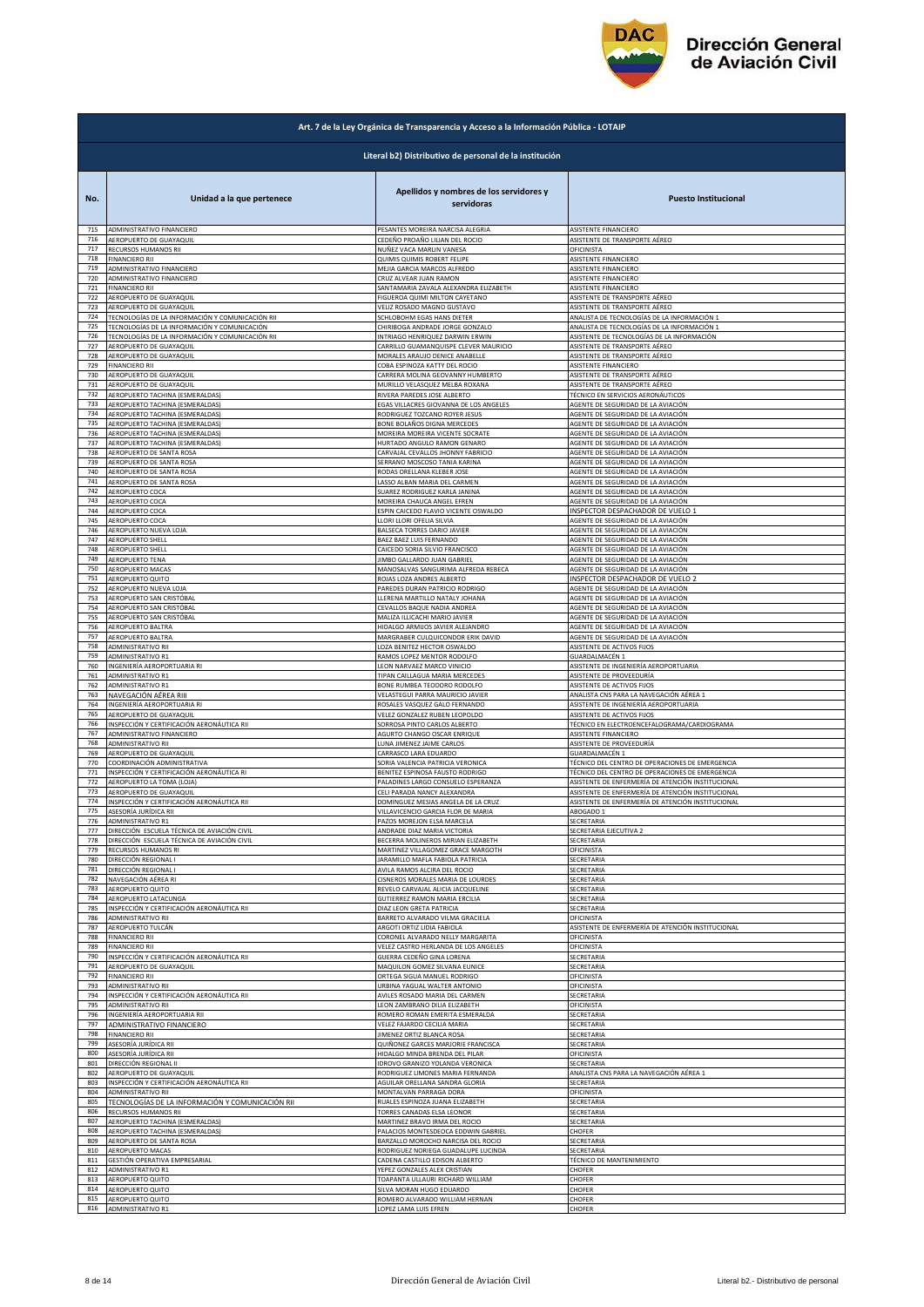

| Art. 7 de la Ley Orgánica de Transparencia y Acceso a la Información Pública - LOTAIP |                                                        |                                                                |                                                |  |
|---------------------------------------------------------------------------------------|--------------------------------------------------------|----------------------------------------------------------------|------------------------------------------------|--|
|                                                                                       | Literal b2) Distributivo de personal de la institución |                                                                |                                                |  |
| No.                                                                                   | Unidad a la que pertenece                              | Apellidos y nombres de los servidores y<br>servidoras          | <b>Puesto Institucional</b>                    |  |
| 817                                                                                   | NAVEGACIÓN AÉREA RI                                    | LEVOYER RAMIREZ EDUARDO PATRICIO                               | CHOFER                                         |  |
| 818                                                                                   | NAVEGACIÓN AÉREA RI                                    | CHELA GAIBOR DIEGO ALONSO                                      | CHOFER                                         |  |
| 819                                                                                   | ADMINISTRATIVO R1                                      | BAHAMONDE TIPAN NELSON OSWALDO                                 | CHOFER                                         |  |
| 820                                                                                   | ADMINISTRATIVO R1                                      | AYERVE TOBAR ARMANDO ALEXANDER                                 | CHOFER                                         |  |
| 821                                                                                   | GESTIÓN OPERATIVA EMPRESARIAL                          | RAMIREZ TAPIA JORGE RAFAEL                                     | TÉCNICO EN DESPACHO DE COMBUSTIBLE DE AVIACIÓN |  |
| 822                                                                                   | GESTIÓN OPERATIVA EMPRESARIAL                          | PACHECO CALDERON MIGUEL PATRICIO                               | TÉCNICO EN DESPACHO DE COMBUSTIBLE DE AVIACIÓN |  |
| 823                                                                                   | DIRECCIÓN ESCUELA TÉCNICA DE AVIACIÓN CIVIL            | CUMBAL TOAPANTA DELIA MATILDE                                  | COCINERO                                       |  |
| 824                                                                                   | <b>ADMINISTRATIVO R1</b>                               | MANOBANDA REA JOSE AMABLE                                      | TÉCNICO EN SERVICIOS DE MANTENIMIENTO 1        |  |
| 825                                                                                   | GESTIÓN OPERATIVA EMPRESARIAL                          | BRIONES TAPIA OLMEDO DAVID                                     | TÉCNICO EN DESPACHO DE COMBUSTIBLE DE AVIACIÓN |  |
| 826                                                                                   | ADMINISTRATIVO R1                                      | CRUZ GOMEZ FREDDY JESUS                                        | CHOFER                                         |  |
| 827                                                                                   | AEROPUERTO SALINAS                                     | RODRIGUEZ ROMERO KATIUSCA SORAYA                               | CONSERJE                                       |  |
| 828                                                                                   | GESTIÓN OPERATIVA EMPRESARIAL                          | CORDOVA RUIZ VICTOR HUGO                                       | TÉCNICO EN DESPACHO DE COMBUSTIBLE DE AVIACIÓN |  |
| 829                                                                                   | ADMINISTRATIVO R1                                      | MORALES GUALOTO JOSE MIGUEL                                    | TÉCNICO EN SERVICIOS DE MANTENIMIENTO 1        |  |
| 830                                                                                   | ADMINISTRATIVO R1                                      | JURADO AYALA JOSE ANTONIO                                      | CHOFER                                         |  |
| 831                                                                                   | <b>ADMINISTRATIVO R1</b>                               | FLORES LARA EDGAR ANDRES                                       | ANALISTA DE SEGUROS AERONÁUTICOS 3             |  |
| 832                                                                                   | NAVEGACIÓN AÉREA RI                                    | ALTAMIRANO GARRIDO ALEJANDRO GIOVANI                           | CHOFER                                         |  |
| 833                                                                                   | DIRECCIÓN ESCUELA TÉCNICA DE AVIACIÓN CIVIL            | MESIAS VERGARA WILSON GERMAN                                   | ENCUADERNADOR                                  |  |
| 834                                                                                   | ADMINISTRATIVO R1                                      | RODRIGUEZ NEGRETE VICTOR HUGO                                  | TÉCNICO EN SERVICIOS DE MANTENIMIENTO 2        |  |
| 835<br>836                                                                            | AEROPUERTO QUITO                                       | HERRERA SOTO LENIN BERNARDO                                    | TÉCNICO EN SERVICIOS DE MANTENIMIENTO 1        |  |
| 837                                                                                   | ADMINISTRATIVO R1                                      | VERA VINUEZA LUIS IVAN                                         | CHOFER                                         |  |
|                                                                                       | ADMINISTRATIVO R1                                      | USHIÑA PACHECO MARIO FABIAN                                    | CHOFER                                         |  |
| 838                                                                                   | DIRECCIÓN ESCUELA TÉCNICA DE AVIACIÓN CIVIL            | ENRIQUEZ RUIZ CARMITA GRACIELA                                 | CONSERJE                                       |  |
| 839                                                                                   | DIRECCIÓN ESCUELA TÉCNICA DE AVIACIÓN CIVIL            | PIEDRA ALMEIDA GLADIS JOVA                                     | CONSERJE                                       |  |
| 840                                                                                   | DIRECCIÓN ESCUELA TÉCNICA DE AVIACIÓN CIVIL            | SAN PEDRO MALAGON LETICIA CECIBEL                              | CONSERJE                                       |  |
| 841                                                                                   | GESTIÓN OPERATIVA EMPRESARIAL                          | GUZMAN QUIROZ LUIS ANDRES                                      | TÉCNICO EN DESPACHO DE COMBUSTIBLE DE AVIACIÓN |  |
| 842                                                                                   | GESTIÓN OPERATIVA EMPRESARIAL                          | PEREZ CARRASCAL FABIAN GEOVANNY                                | TÉCNICO EN DESPACHO DE COMBUSTIBLE DE AVIACIÓN |  |
| 843                                                                                   | GESTIÓN OPERATIVA EMPRESARIAL                          | ZAMORA MACAS MANUEL ANTONIO                                    | TÉCNICO EN DESPACHO DE COMBUSTIBLE DE AVIACIÓN |  |
| 844                                                                                   | AEROPUERTO DE GUAYAQUIL                                | TOAPANTA ARIAS MILTON JACINTO                                  | TÉCNICO EN SERVICIOS DE MANTENIMIENTO 1        |  |
| 845                                                                                   | AEROPUERTO DE GUAYAQUIL                                | YEPEZ MORENO SIMON EDUARDO                                     | TÉCNICO EN SERVICIOS DE MANTENIMIENTO 1        |  |
| 846                                                                                   | <b>ADMINISTRATIVO R1</b>                               | CHASILUISA ESCOBAR MARIO ROSENDO                               | TÉCNICO EN SERVICIOS DE MANTENIMIENTO 1        |  |
| 847                                                                                   | ADMINISTRATIVO R1                                      | RODRIGUEZ HIDALGO CARLOS FERNANDO                              | TÉCNICO EN SERVICIOS DE MANTENIMIENTO 2        |  |
| 848<br>849                                                                            | ADMINISTRATIVO R1<br>ADMINISTRATIVO R1                 | CALISPA PILICITA LUIS ARTURO                                   | CHOFER                                         |  |
| 850                                                                                   | ADMINISTRATIVO R1                                      | AGUILA WILSON FRANCISCO<br>PIEDRA SANCHEZ EDISON ERNESTO       | CHOFER<br>CHOFER                               |  |
| 851                                                                                   | ADMINISTRATIVO R1                                      | HIDALGO LLANO WILSON ALBERTO                                   | CHOFER                                         |  |
| 852                                                                                   | AEROPUERTO QUITO                                       | CHISAGUANO PILLAJO GALO MANUEL                                 | CONSERJE                                       |  |
| 853                                                                                   | DIRECCIÓN ESCUELA TÉCNICA DE AVIACIÓN CIVIL            | CHICAIZA MACANSELA MILTON EDUARDO                              | CONSERJE                                       |  |
| 854                                                                                   | ADMINISTRATIVO R1                                      | LINCANGO ALVARO JOSE LUIS                                      | CHOFER                                         |  |
| 855                                                                                   | ADMINISTRATIVO R1                                      | ANDRADE AGUIRRE FRANKLIN IVAN                                  | TÉCNICO EN SERVICIOS DE MANTENIMIENTO 2        |  |
| 856                                                                                   | DIRECCIÓN ESCUELA TÉCNICA DE AVIACIÓN CIVIL            | SALAZAR FLORES VLADY LUIS                                      | CONSERJE                                       |  |
| 857                                                                                   | DIRECCIÓN ESCUELA TÉCNICA DE AVIACIÓN CIVIL            | LOPEZ MOLINA LEONARDO                                          | CONSERJE                                       |  |
| 858                                                                                   | COORDINACIÓN ADMINISTRATIVA                            | ALMACHE SOLIS ANGELICA DEL ROCIO                               | OFICINISTA                                     |  |
| 859                                                                                   | ADMINISTRATIVO R1                                      | MENDEZ JARAMILLO ANGEL RAUL                                    | CHOFER                                         |  |
| 860                                                                                   | GESTIÓN OPERATIVA EMPRESARIAL                          | MEDINA VASQUEZ PAOLO CESAR                                     | TÉCNICO EN DESPACHO DE COMBUSTIBLE DE AVIACIÓN |  |
| 861                                                                                   | GESTIÓN OPERATIVA EMPRESARIAL                          | ROMERO TOLEDO PATRICIO TRAJANO                                 | TÉCNICO EN DESPACHO DE COMBUSTIBLE DE AVIACIÓN |  |
| 862                                                                                   | AEROPUERTO LA TOMA (LOJA)                              | NARVAEZ ROGELIO                                                | BOMBERO AERONÁUTICO                            |  |
| 863                                                                                   | AEROPUERTO LA TOMA (LOJA)                              | LOYOLA MORA LEONEL ALBERTO                                     | BOMBERO AERONÁUTICO                            |  |
| 864                                                                                   | AEROPUERTO LA TOMA (LOJA)                              | CORDOVA LUZURIAGA JUAN CARLOS                                  | BOMBERO AERONÁUTICO                            |  |
| 865                                                                                   | AEROPUERTO LA TOMA (LOJA)                              | CHAMBA RAMON EDUARDO BOLIVAR                                   | BOMBERO AERONÁUTICO                            |  |
| 866                                                                                   | AEROPUERTO RIOBAMBA                                    | CABAY GUAMAN CARLOS ALFONSO                                    | GUARDIÁN                                       |  |
| 867                                                                                   | AEROPUERTO LATACUNGA                                   | ARMENDARIZ CAICEDO VICTOR HUGO                                 | BOMBERO AERONÁUTICO                            |  |
| 868                                                                                   | AEROPUERTO LATACUNGA                                   | HIDALGO MORENO HUGO FERNANDO                                   | BOMBERO AERONÁUTICO                            |  |
| 869                                                                                   | AEROPUERTO LATACUNGA                                   | MORENO RIOS WALTER GUILLERMO                                   | BOMBERO AERONÁUTICO                            |  |
| 870                                                                                   | AEROPUERTO LATACUNGA                                   | MARTINEZ BUSTILLOS WILLIAM PATRICIO                            | BOMBERO AERONÁUTICO                            |  |
| 871<br>872                                                                            | AEROPUERTO LATACUNGA<br>AEROPUERTO LATACUNGA           | SEGOVIA PAZMIÑO FLAVIO FERNANDO                                | BOMBERO AERONÁUTICO                            |  |
| 873                                                                                   | AEROPUERTO LATACUNGA                                   | QUINALUISA SHULCA IVAN ESTUARDO<br>ALBAN TOVAR EDMUNDO MARCELO | BOMBERO AERONÁUTICO<br>BOMBERO AERONÁUTICO     |  |
| 874                                                                                   | AEROPUERTO LATACUNGA                                   | GUACHO SALAZAR JHON KLEBER                                     | BOMBERO AERONÁUTICO                            |  |
| 875                                                                                   | AEROPUERTO LATACUNGA                                   | LEON ARROYO ROGHER IGNACIO                                     | BOMBERO AERONÁUTICO                            |  |
| 876                                                                                   | AEROPUERTO LATACUNGA                                   | <b>GUANO TOAPANTA CARLOS PATRICIO</b>                          | TÉCNICO EN DESPACHO DE COMBUSTIBLE DE AVIACIÓN |  |
| 877                                                                                   | AEROPUERTO LATACUNGA                                   | CUNALATA ASQUI LUIS ARMANDO                                    | GUARDIAN                                       |  |
| 878                                                                                   | AEROPUERTO LATACUNGA                                   | TOAPANTA PILA ALVARO RODRIGO                                   | ANALISTA CNS PARA LA NAVEGACIÓN AÉREA 1        |  |
| 879                                                                                   | GESTIÓN OPERATIVA EMPRESARIAL                          | PAREDES TAPIA GUIDO GIOVANI                                    | TÉCNICO EN DESPACHO DE COMBUSTIBLE DE AVIACIÓN |  |
| 880                                                                                   | AEROPUERTO MANTA                                       | PAZMIÑO CONRADO MARCO VINICIO                                  | BOMBERO AERONÁUTICO                            |  |
| 881                                                                                   | AEROPUERTO MACAS                                       | FALCONY HIDALGO ROLANDO EUGENIO                                | BOMBERO AERONÁUTICO                            |  |
| 882                                                                                   | AEROPUERTO LATACUNGA                                   | DEFAZ CAJAS MARCO ANTONIO                                      | BOMBERO AERONÁUTICO                            |  |
| 883                                                                                   | AEROPUERTO LATACUNGA                                   | CAMPAÑA CAICEDO VICTOR HUGO                                    | BOMBERO AERONÁUTICO                            |  |
| 884                                                                                   | AEROPUERTO LATACUNGA                                   | CAIZA VEINTIMILLA JOSE LUIS                                    | BOMBERO AERONÁUTICO                            |  |
| 885                                                                                   | AEROPUERTO LATACUNGA                                   | LUGMANIA CALDERON MARCO ALCIDES                                | BOMBERO AERONÁUTICO                            |  |
| 886                                                                                   | AEROPUERTO LATACUNGA                                   | ANCHATIPAN NAVAS LUIS ARTURO                                   | TÉCNICO EN SERVICIOS DE MANTENIMIENTO 2        |  |
| 887                                                                                   | AEROPUERTO LATACUNGA                                   | GUTIERREZ BONILLA HUGO PATRICIO                                | BOMBERO AERONÁUTICO                            |  |
| 888                                                                                   | AEROPUERTO SHELL                                       | RUIZ SOSA MARIO VINICIO                                        | BOMBERO AERONÁUTICO                            |  |
| 889                                                                                   | AEROPUERTO TULCÁN                                      | VILLARREAL YANDUN JOSE LUIS                                    | BOMBERO AERONÁUTICO                            |  |
| 890                                                                                   | AEROPUERTO TULCÁN                                      | MORILLO BOLAÑOS AMILCAR EUGENIO                                | BOMBERO AERONÁUTICO                            |  |
| 891                                                                                   | AEROPUERTO TULCÁN                                      | LIMA MEJIA SEGUNDO JOSE PEDRO                                  | BOMBERO AERONÁUTICO                            |  |
| 892                                                                                   | AEROPUERTO TULCÁN                                      | DEL HIERRO ORTEGA GALO GERMAN                                  | BOMBERO AERONÁUTICO                            |  |
| 893                                                                                   | AEROPUERTO TULCÁN                                      | MARTINEZ GUZMAN MANUEL MESIAS                                  | CHOFER                                         |  |
| 894                                                                                   | AEROPUERTO TULCÁN                                      | CHUGA VILLARREAL WILSON ALFREDO                                | CHOFER                                         |  |
| 895                                                                                   | AEROPUERTO TULCÁN                                      | <b>JATIVA GARCIA XAVIER FERNANDO</b>                           | BOMBERO AERONÁUTICO                            |  |
| 896                                                                                   | AEROPUERTO CUENCA                                      | GORDILLO GUINGLA ESTUARDO GERMAN                               | CHOFER                                         |  |
| 897                                                                                   | AEROPUERTO LA TOMA (LOJA)                              | SALTOS MOYANO BENJAMIN AURELIO                                 | CHOFER                                         |  |
| 898                                                                                   | AEROPUERTO CUENCA                                      | CHIMBO GRANDA SERGIO ANTONIO                                   | CHOFER                                         |  |
| 899                                                                                   | GESTIÓN OPERATIVA EMPRESARIAL                          | ESPINOZA MERCHAN WILSON SEVERO                                 | TÉCNICO EN DESPACHO DE COMBUSTIBLE DE AVIACIÓN |  |
| 900                                                                                   | AEROPUERTO MANTA                                       | VIVANCO CALVA JORGE ALFREDO                                    | BOMBERO AERONÁUTICO                            |  |
| 901                                                                                   | AEROPUERTO MANTA                                       | HURTADO BRIONES ANGELA JACQUELINE                              | OFICINISTA                                     |  |
| 902                                                                                   | AEROPUERTO LA TOMA (LOJA)                              | UCHUARI CAJILIMA MARIO BALTAZAR                                | BOMBERO AERONÁUTICO                            |  |
| 903                                                                                   | AEROPUERTO MANTA                                       | SANDOVAL LOPEZ OSCAR ALFREDO                                   | BOMBERO AERONÁUTICO                            |  |
| 904                                                                                   | AEROPUERTO QUITO                                       | IZA VIERA LEOPOLDO FERNANDO                                    | BOMBERO AERONÁUTICO                            |  |
| 905                                                                                   | AEROPUERTO MANTA                                       | CASTILLO RUEDA JUAN CARLOS                                     | BOMBERO AERONÁUTICO                            |  |
| 906                                                                                   | AEROPUERTO MANTA                                       | AGUILERA CARRILLO CARLOS MARCELO                               | BOMBERO AERONÁUTICO                            |  |
| 907                                                                                   | <b>AEROPUERTO MANTA</b>                                | VILLAVICENCIO ZAMBRANO CARLOS WALTHER                          | CHOFER                                         |  |
| 908                                                                                   | GESTIÓN OPERATIVA EMPRESARIAL                          | VELIZ CASTRO JAIME JAVIER                                      | TÉCNICO EN DESPACHO DE COMBUSTIBLE DE AVIACIÓN |  |
| 909                                                                                   | AEROPUERTO MANTA                                       | SALCEDO LEON JOB GUILLERMO                                     | CHOFER                                         |  |
| 910                                                                                   | GESTIÓN OPERATIVA EMPRESARIAL                          | QUIÑONEZ CORTEZ JUAN CARLOS                                    | TÉCNICO EN DESPACHO DE COMBUSTIBLE DE AVIACIÓN |  |
| 911                                                                                   | AEROPUERTO MANTA                                       | CHAVEZ NEVAREZ DINO RODOLFO AUGUSTO                            | BOMBERO AERONÁUTICO                            |  |
| 912                                                                                   | AEROPUERTO SAN VICENTE                                 | MOREIRA ANDRADE RAMON AMANDO                                   | CHOFER                                         |  |
| 913                                                                                   | GESTIÓN OPERATIVA EMPRESARIAL                          | HERNANDEZ ZAMBRANO MARIO HONORIO                               | TÉCNICO EN DESPACHO DE COMBUSTIBLE DE AVIACIÓN |  |
| 914                                                                                   | AEROPUERTO MANTA                                       | INTRIAGO TORRES JUAN EFREN                                     | BOMBERO AERONÁUTICO                            |  |
| 915                                                                                   | AEROPUERTO MANTA                                       | CHAVEZ VASQUEZ MANUEL ABELARDO                                 | BOMBERO AERONÁUTICO                            |  |
| 916                                                                                   | AEROPUERTO SAN VICENTE                                 | QUIROZ BARRETO JOSE ANTONIO                                    | BOMBERO AERONÁUTICO                            |  |
| 917                                                                                   | AEROPUERTO MANTA                                       | SALAZAR TELLO ANGEL JESUS                                      | TÉCNICO EN SERVICIOS DE MANTENIMIENTO 1        |  |
| 918                                                                                   | GESTIÓN OPERATIVA EMPRESARIAL                          | LOPEZ MOREIRA JOSE SANTIAGO                                    | TÉCNICO EN DESPACHO DE COMBUSTIBLE DE AVIACIÓN |  |
|                                                                                       |                                                        |                                                                |                                                |  |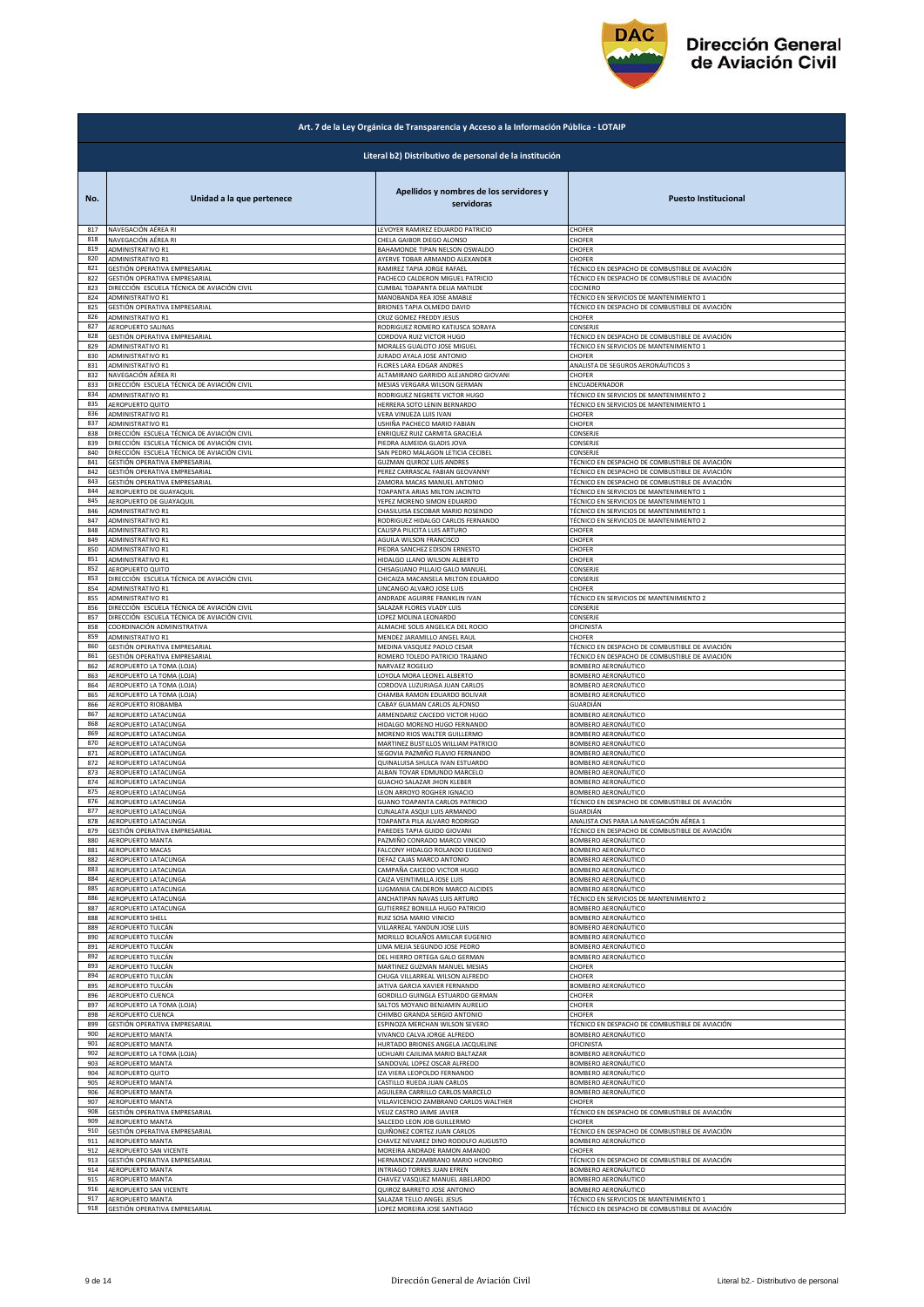

|            | Art. 7 de la Ley Orgánica de Transparencia y Acceso a la Información Pública - LOTAIP |                                                                |                                                                                                  |  |
|------------|---------------------------------------------------------------------------------------|----------------------------------------------------------------|--------------------------------------------------------------------------------------------------|--|
|            | Literal b2) Distributivo de personal de la institución                                |                                                                |                                                                                                  |  |
| No.        | Unidad a la que pertenece                                                             | Apellidos y nombres de los servidores y<br>servidoras          | <b>Puesto Institucional</b>                                                                      |  |
| 919        | GESTIÓN OPERATIVA EMPRESARIAL                                                         | MUÑOZ TORRES DOVE JESUS                                        | MECÁNICO DE AVIACIÓN                                                                             |  |
| 920        | ADMINISTRATIVO RII                                                                    | NIETO HENRIQUEZ HECTOR AGUSTIN                                 | CHOFER                                                                                           |  |
| 921        | NAVEGACIÓN AÉREA RII                                                                  | LOZA QUIZPE JACINTO ARMANDO                                    | CHOFER                                                                                           |  |
| 922        | <b>AEROPUERTO TENA</b>                                                                | SALAZAR VACA TANIA PATRICIA                                    | ANALISTA FINANCIERO 1                                                                            |  |
| 923        | AEROPUERTO TENA                                                                       | CHANCUSIG CHANCUSIG MARIO FERNANDO                             | ANALISTA CNS PARA LA NAVEGACIÓN AÉREA 1                                                          |  |
| 924        | ADMINISTRATIVO RII                                                                    | CARPIO SANCHEZ LUIS OMAR                                       | CHOFFR                                                                                           |  |
| 925        | GESTIÓN OPERATIVA EMPRESARIAL                                                         | QUEZADA SANCHEZ JORGE ENRIQUE                                  | TÉCNICO EN DESPACHO DE COMBUSTIBLE DE AVIACIÓN                                                   |  |
| 926        | GESTIÓN OPERATIVA EMPRESARIAL                                                         | LOZA JIMENEZ HECTOR OSWALDO                                    | TÉCNICO EN DESPACHO DE COMBUSTIBLE DE AVIACIÓN<br>TÉCNICO EN DESPACHO DE COMBUSTIBLE DE AVIACIÓN |  |
| 927        | GESTIÓN OPERATIVA EMPRESARIAL                                                         | ZHUNE ORTEGA JUAN ALBERTO                                      | TÉCNICO EN DESPACHO DE COMBUSTIBLE DE AVIACIÓN                                                   |  |
| 928        | GESTIÓN OPERATIVA EMPRESARIAL                                                         | SALAZAR PILLIGUA ALEX RONALD                                   |                                                                                                  |  |
| 929        | GESTIÓN OPERATIVA EMPRESARIAL                                                         | PALMA YAGUAL JOSE PATRICIO                                     | TÉCNICO EN DESPACHO DE COMBUSTIBLE DE AVIACIÓN                                                   |  |
| 930        | GESTIÓN OPERATIVA EMPRESARIAL                                                         | ORTEGA VERA EZEQUIEL SIMON                                     | TÉCNICO EN DESPACHO DE COMBUSTIBLE DE AVIACIÓN                                                   |  |
| 931        | GESTIÓN OPERATIVA EMPRESARIAL                                                         | MONTEROS CASTILLO JORGE ISAAC                                  | TÉCNICO EN DESPACHO DE COMBUSTIBLE DE AVIACIÓN                                                   |  |
| 932        | GESTIÓN OPERATIVA EMPRESARIAL                                                         | MARTINEZ VERA RAFAEL ANTONIO                                   | TÉCNICO EN DESPACHO DE COMBUSTIBLE DE AVIACIÓN                                                   |  |
| 933        | GESTIÓN OPERATIVA EMPRESARIAL                                                         | CARABALI SANCHEZ ANGEL CELI                                    | TÉCNICO EN DESPACHO DE COMBUSTIBLE DE AVIACIÓN                                                   |  |
| 934        | GESTIÓN OPERATIVA EMPRESARIAL                                                         | KAROLYS PIEDRAHITA GILBERTO VICENTE                            | TÉCNICO EN DESPACHO DE COMBUSTIBLE DE AVIACIÓN                                                   |  |
| 935        | GESTIÓN OPERATIVA EMPRESARIAL                                                         | RODRIGUEZ CEVALLOS ANTONIO ALEXANDER                           | SUPERVISOR DE OPERACIONES DE COMBUSTIBLE DE AVIACIÓN                                             |  |
| 936        | ADMINISTRATIVO RII                                                                    | ZAMBRANO BAJAÑA LEONCIO BENITO                                 | CHOFER                                                                                           |  |
| 937        | ADMINISTRATIVO RII                                                                    | MACIAS BARZOLA BERNARDO ANTONIO MAGUNCIO                       | CONSERJE                                                                                         |  |
| 938        | AEROPUERTO DE GUAYAQUIL                                                               | CAJAS SILVA GONZALO VINICIO                                    | TÉCNICO EN SERVICIOS DE MANTENIMIENTO 1                                                          |  |
| 939        | GESTIÓN OPERATIVA EMPRESARIAL                                                         | AVILA FUENTES ANGEL GUILLERMO                                  | TÉCNICO EN DESPACHO DE COMBUSTIBLE DE AVIACIÓN                                                   |  |
| 940        | GESTIÓN OPERATIVA EMPRESARIAL                                                         | JARA GOMEZ VICENTE OBDULIO                                     | TÉCNICO EN SERVICIOS DE MANTENIMIENTO 1                                                          |  |
| 941        | GESTIÓN OPERATIVA EMPRESARIAL                                                         | PLUA CEDEÑO JAIME FERNANDO                                     | TÉCNICO EN DESPACHO DE COMBUSTIBLE DE AVIACIÓN                                                   |  |
| 942        | GESTIÓN OPERATIVA EMPRESARIAL                                                         | RIOS FRANCO GERMAN ORLANDO                                     | TÉCNICO EN DESPACHO DE COMBUSTIBLE DE AVIACIÓN                                                   |  |
| 943        | NAVEGACIÓN AÉREA RII                                                                  | QUIMIS INDACOCHEA FREDDY NARCISO                               | CHOFER                                                                                           |  |
| 944        | AEROPUERTO DE GUAYAQUIL                                                               | ESPINOZA ROMERO JOSE BOLIVAR                                   | CHOFER                                                                                           |  |
| 945        | AEROPUERTO DE GUAYAQUIL                                                               | CAICEDO DE LA CRUZ RIGOBERTO JAVIER                            | TÉCNICO EN SERVICIOS DE MANTENIMIENTO 2                                                          |  |
| 946        | AEROPUERTO DE GUAYAQUIL                                                               | VEGA PIGUAVE ENRIQUE YARI                                      | TÉCNICO EN SERVICIOS DE MANTENIMIENTO 1                                                          |  |
| 947        | INSPECCIÓN Y CERTIFICACIÓN AERONÁUTICA RII                                            | ZUÑIGA ROSAS MANUEL EDUARDO                                    | INTENDENTE INSPECTOR PILOTO DE CONTROL                                                           |  |
| 948        | NAVEGACIÓN AÉREA RII                                                                  | BAÑOS ALVARADO SEGUNDO GILBERTO                                | CHOFER                                                                                           |  |
| 949        | COMERCIALIZACIÓN ESPACIOS AEROPORTUARIOS E INMUEBLES RII                              | SEGOVIA BONILLA CARLOS ALEJANDRO                               | ANALISTA DE COMERCIALIZACIÓN 3                                                                   |  |
| 950        | AEROPUERTO DE SANTA ROSA                                                              | CERVANTES ENGRACIA JULIO AUGUSTO                               | BOMBERO AERONÁUTICO                                                                              |  |
| 951        | RECURSOS HUMANOS RII                                                                  | HIDALGO MINDA LUIS ALBERTO                                     | CONSERJE                                                                                         |  |
| 952        | AEROPUERTO DE GUAYAQUIL                                                               | AVILES SUAREZ JOHN WILLIAN                                     | TÉCNICO EN SERVICIOS DE MANTENIMIENTO 1                                                          |  |
| 953        | NAVEGACIÓN AÉREA RII                                                                  | BUENO VILLACIS FRANCISCO JAVIER                                | CHOFER                                                                                           |  |
| 954        | ADMINISTRATIVO RII                                                                    | CABANILLA GOMEZ LUIS ENRIQUE                                   | CHOFER                                                                                           |  |
| 955        | GESTIÓN OPERATIVA EMPRESARIAL                                                         | ZAMORA VERA ANGEL AGUSTIN                                      | TÉCNICO EN DESPACHO DE COMBUSTIBLE DE AVIACIÓN                                                   |  |
| 956        | AEROPUERTO DE GUAYAQUIL                                                               | CORDOVA ZAMORA JULIO MARCELO                                   | CHOFER                                                                                           |  |
| 957        | AEROPUERTO DE GUAYAQUIL                                                               | FRANCO VICUÑA CESAR ERNESTO                                    | TÉCNICO EN SERVICIOS DE MANTENIMIENTO 1                                                          |  |
| 958<br>959 | ADMINISTRATIVO RII                                                                    | ASTUDILLO VILLACIS FREDI ELIECER                               | CHOFER                                                                                           |  |
| 960        | <b>FINANCIERO RII</b>                                                                 | RAMIREZ ALCIVAR IVAN GIOVANNI                                  | CONSERJE                                                                                         |  |
|            | NAVEGACIÓN AÉREA RI                                                                   | AYALA PUNIN LENIN MARCEL                                       | INSPECTOR DE NAVEGACIÓN AÉREA CNS                                                                |  |
| 961        | GESTIÓN OPERATIVA EMPRESARIAL                                                         | CARPIO TOBAR XAVIER ORLANDO                                    | TÉCNICO EN DESPACHO DE COMBUSTIBLE DE AVIACIÓN                                                   |  |
| 962        | GESTIÓN OPERATIVA EMPRESARIAL                                                         | DONOSO BONE WIMPER EDUARDO                                     | TÉCNICO EN DESPACHO DE COMBUSTIBLE DE AVIACIÓN                                                   |  |
| 963        | GESTIÓN OPERATIVA EMPRESARIAL                                                         | LAMA RIVERA JIMMY AUGUSTO                                      | TÉCNICO EN SERVICIOS DE MANTENIMIENTO 1                                                          |  |
| 964        | GESTIÓN OPERATIVA EMPRESARIAL                                                         | SCOTT VALERO PUGLIO CRISPIN                                    | TÉCNICO EN DESPACHO DE COMBUSTIBLE DE AVIACIÓN                                                   |  |
| 965<br>966 | GESTIÓN OPERATIVA EMPRESARIAL<br>AEROPUERTO DE GUAYAQUIL                              | BOHORQUEZ OLLAGUE LUIS FELIPE                                  | TÉCNICO EN DESPACHO DE COMBUSTIBLE DE AVIACIÓN                                                   |  |
| 967        | GESTIÓN OPERATIVA EMPRESARIAL                                                         | BARRENO PARRA RAMON EDELBERTO<br>MEJIA BELTRAN GONZALO ENRIQUE | GUARDIÁN<br>TÉCNICO EN DESPACHO DE COMBUSTIBLE DE AVIACIÓN                                       |  |
| 968        | ADMINISTRATIVO RII                                                                    | TORAL BARZOLA JORGE ANIBAL WASHINGTON                          | TÉCNICO EN SERVICIOS DE MANTENIMIENTO 1                                                          |  |
| 969        | ADMINISTRATIVO RII                                                                    | PACHECO MOSQUERA COLON ELIAS                                   | TÉCNICO EN SERVICIOS DE MANTENIMIENTO 1                                                          |  |
| 970        | AEROPUERTO DE GUAYAQUIL                                                               | VILLACIS MORA RODRIGO WILFRIDO                                 | CHOFER                                                                                           |  |
| 971        | AEROPUERTO DE SANTA ROSA                                                              | VIVANCO ESPINOZA ALEXANDER EFREN                               | BOMBERO AERONÁUTICO                                                                              |  |
| 972        | SEGURIDAD Y PREVENCIÓN AERONÁUTICA RII                                                | MONTEROS ESPINOZA PORFIRIO ISAAC                               | BOMBERO AERONÁUTICO                                                                              |  |
| 973        | GESTIÓN OPERATIVA EMPRESARIAL                                                         | VELEZ FAJARDO JOHN ANGEL                                       | TÉCNICO EN DESPACHO DE COMBUSTIBLE DE AVIACIÓN                                                   |  |
| 974        | GESTIÓN OPERATIVA EMPRESARIAL                                                         | SANTILLAN LARA EDUARDO VICENTE                                 | TÉCNICO EN DESPACHO DE COMBUSTIBLE DE AVIACIÓN                                                   |  |
| 975        | AEROPUERTO DE GUAYAQUIL                                                               | MEDINA YAGUAL WILSON GIOVANNI                                  | TÉCNICO EN SERVICIOS DE MANTENIMIENTO 2                                                          |  |
| 976        | AEROPUERTO DE GUAYAQUIL                                                               | RAMOS BARBA ROGELIO RAMIRO                                     | TÉCNICO EN SERVICIOS DE MANTENIMIENTO 2                                                          |  |
| 977        | ADMINISTRATIVO RII                                                                    | RUIZ JURADO WILLIAM                                            | CHOFER                                                                                           |  |
| 978        | DIRECCIÓN REGIONAL II                                                                 | COELLO CABRERA LUIS JOHN                                       | CONSERJE                                                                                         |  |
| 979        | ADMINISTRATIVO RII                                                                    | CARABALI SANCHEZ MANUEL JESUS                                  | CHOFER                                                                                           |  |
| 980        | RECURSOS HUMANOS RIII                                                                 | REYES RODAS MONICA BALBINA                                     | ASISTENTE DE RECURSOS HUMANOS                                                                    |  |
| 981        | RECURSOS HUMANOS RIII                                                                 | RIOFRIO OLALLA ANITA CRISTINA                                  | ANALISTA DE RECURSOS HUMANOS 1                                                                   |  |
| 982        | GESTIÓN OPERATIVA EMPRESARIAL                                                         | ARAGUNDI VACACELA VICENTE EFREN                                | TÉCNICO EN DESPACHO DE COMBUSTIBLE DE AVIACIÓN                                                   |  |
| 983        | GESTIÓN OPERATIVA EMPRESARIAL                                                         | MUÑOZ ORTEGA ALSY GEOVANNY                                     | TÉCNICO EN DESPACHO DE COMBUSTIBLE DE AVIACIÓN                                                   |  |
| 984        | GESTIÓN OPERATIVA EMPRESARIAL                                                         | GUERRERO SAMANIEGO ROBINSON GIOVANNY                           | TÉCNICO EN DESPACHO DE COMBUSTIBLE DE AVIACIÓN                                                   |  |
| 985        | SEGURIDAD Y PREVENCIÓN AERONÁUTICA RI                                                 | CARRERA CORO CRISTIAN JAVIER                                   | TÉCNICO EN SERVICIO EN MANTENIMIENTO 1                                                           |  |
| 986        | AEROPUERTO DE GUAYAQUIL                                                               | VINCES SANTOS STALIN IVAN                                      | CHOFER                                                                                           |  |
| 987        | AEROPUERTO LA TOMA (LOJA)                                                             | CASTILLO CARRION DARWIN ALBERTO                                | BOMBERO AERONÁUTICO                                                                              |  |
| 988        | <b>FINANCIERO RII</b>                                                                 | ALVAREZ ROGEL SEGUNDO SILVIO                                   | CONSERJE                                                                                         |  |
| 989        | AEROPUERTO DE GUAYAQUIL                                                               | ALMEIDA CASTRO JOFFRE ANTONIO                                  | BOMBERO AERONÁUTICO                                                                              |  |
| 990        | AEROPUERTO TACHINA (ESMERALDAS)                                                       | BAUTISTA VELASCO CRISTHIAN YOVANY                              | GUARDIÁN                                                                                         |  |
| 991        | <b>AEROPUERTO TACHINA (ESMERALDAS)</b>                                                | RUANO ARIZALA EDISON                                           | BOMBERO AERONÁUTICO                                                                              |  |
| 992        | GESTIÓN OPERATIVA EMPRESARIAL                                                         | <b>BUSTAMANTE YOR PAQUITO</b>                                  | TÉCNICO EN DESPACHO DE COMBUSTIBLE DE AVIACIÓN                                                   |  |
| 993        | AEROPUERTO TACHINA (ESMERALDAS)                                                       | QUIÑONEZ ANGULO NILSON CELIN                                   | <b>BOMBERO AERONÁUTICO</b>                                                                       |  |
| 994        | AEROPUERTO TACHINA (ESMERALDAS)                                                       | BARROS TIXE LUIS ARTURO                                        | BOMBERO AERONÁUTICO                                                                              |  |
| 995        | AEROPUERTO TACHINA (ESMERALDAS)                                                       | PRADO GARCIA DAVID BALDEMAR                                    | CHOFER                                                                                           |  |
| 996        | <b>AEROPUERTO MANTA</b>                                                               | CEDEÑO VELEZ LEONARDO ALEXANDER                                | ANALISTA CNS PARA LA NAVEGACIÓN AÉREA 1                                                          |  |
| 997        | AEROPUERTO TACHINA (ESMERALDAS)                                                       | CANCIO CHEME EXON CLARD                                        | GUARDIÁN                                                                                         |  |
| 998        | AEROPUERTO GUALAQUIZA                                                                 | MATAMOROS ESPINOZA JOSE ALEXANDER                              | GUARDIÁN                                                                                         |  |
| 999        | AEROPUERTO COCA                                                                       | PALADINES ALAVA JOHN ALFREDO                                   | AGENTE DE SEGURIDAD DE LA AVIACIÓN                                                               |  |
| 1000       | NAVEGACIÓN AÉREA RII                                                                  | PINTADO MORALES JUAN CARLOS                                    | BOMBERO AERONÁUTICO                                                                              |  |
| 1001       | AEROPUERTO DE SANTA ROSA                                                              | JIMENEZ BENITEZ SEGUNDO ALEJANDRO                              | BOMBERO AERONÁUTICO                                                                              |  |
| 1002       | AEROPUERTO DE SANTA ROSA                                                              | LUPU CASTRO VICTOR HUGO                                        | GUARDIÁN                                                                                         |  |
| 1003       | AEROPUERTO DE SANTA ROSA                                                              | <b>LEON LOZANO ANDERSON MAX</b>                                | BOMBERO AERONÁUTICO                                                                              |  |
| 1004       | AEROPUERTO DE SANTA ROSA                                                              | AJILA CHAPIN HUMBERTO STALIN                                   | BOMBERO AERONÁUTICO                                                                              |  |
| 1005       | AEROPUERTO DE SANTA ROSA                                                              | VASQUEZ LAINES WILSON JAVIER                                   | BOMBERO AERONÁUTICO                                                                              |  |
| 1006       | SEGURIDAD Y PREVENCIÓN AERONÁUTICA RII                                                | HOLGUIN SOTO EDDIE GREGORIO                                    | BOMBERO AERONÁUTICO                                                                              |  |
| 1007       | AEROPUERTO DE SANTA ROSA                                                              | RODAS ORELLANA ENRIQUE JONAS ALEJANDRO                         | BOMBERO AERONÁUTICO                                                                              |  |
| 1008       | AEROPUERTO DE SANTA ROSA                                                              | ARBOLEDA BRIONES LEOPOLDO ERNESTO                              | BOMBERO AERONÁUTICO                                                                              |  |
| 1009       | AEROPUERTO DE SANTA ROSA                                                              | URDIN SURIAGA ELDER ERMEL                                      | BOMBERO AERONÁUTICO                                                                              |  |
| 1010       | AEROPUERTO DE GUAYAQUIL                                                               | HIDALGO MINDA WASHINGTON EMILIO                                | BOMBERO AERONÁUTICO                                                                              |  |
| 1011       | AEROPUERTO COCA                                                                       | TROYA GARZON NELSON VIRGILIO                                   | BOMBERO AERONÁUTICO                                                                              |  |
| 1012       | AEROPUERTO SHELL                                                                      | ROMERO CONSTANTE OSCAR RODRIGO                                 | BOMBERO AERONÁUTICO                                                                              |  |
| 1013       |                                                                                       | CONDO NOA CARLIN LIBERATO                                      | GUARDIÁN                                                                                         |  |
| 1014       | AEROPUERTO COCA<br>AEROPUERTO COCA                                                    | DUMAN LLIGUICHUZHCA JOSE CARLOS JULIO                          | BOMBERO AERONÁUTICO                                                                              |  |
| 1015       | AEROPUERTO COCA                                                                       | TOSCANO SANCHEZ JORGE ALEJANDRO                                | BOMBERO AERONÁUTICO                                                                              |  |
| 1016       | AEROPUERTO COCA                                                                       | REYES VARGAS JOSE LUIS                                         | BOMBERO AERONÁUTICO                                                                              |  |
| 1017       | AEROPUERTO COCA                                                                       | DALGO UQUILLAS FAUSTO RUFINO                                   | BOMBERO AERONÁUTICO                                                                              |  |
| 1018       | AEROPUERTO COCA                                                                       | QUISHPE CHASIQUIZA SEGUNDO RODRIGO                             | BOMBERO AERONÁUTICO                                                                              |  |
| 1019       | AEROPUERTO COCA                                                                       | CASTRO GUERRERO SEGUNDO RENE                                   | BOMBERO AERONÁUTICO                                                                              |  |
| 1020       | AEROPUERTO COCA                                                                       | LINCANGO ALVARO NELSON RODRIGO                                 | BOMBERO AERONÁUTICO                                                                              |  |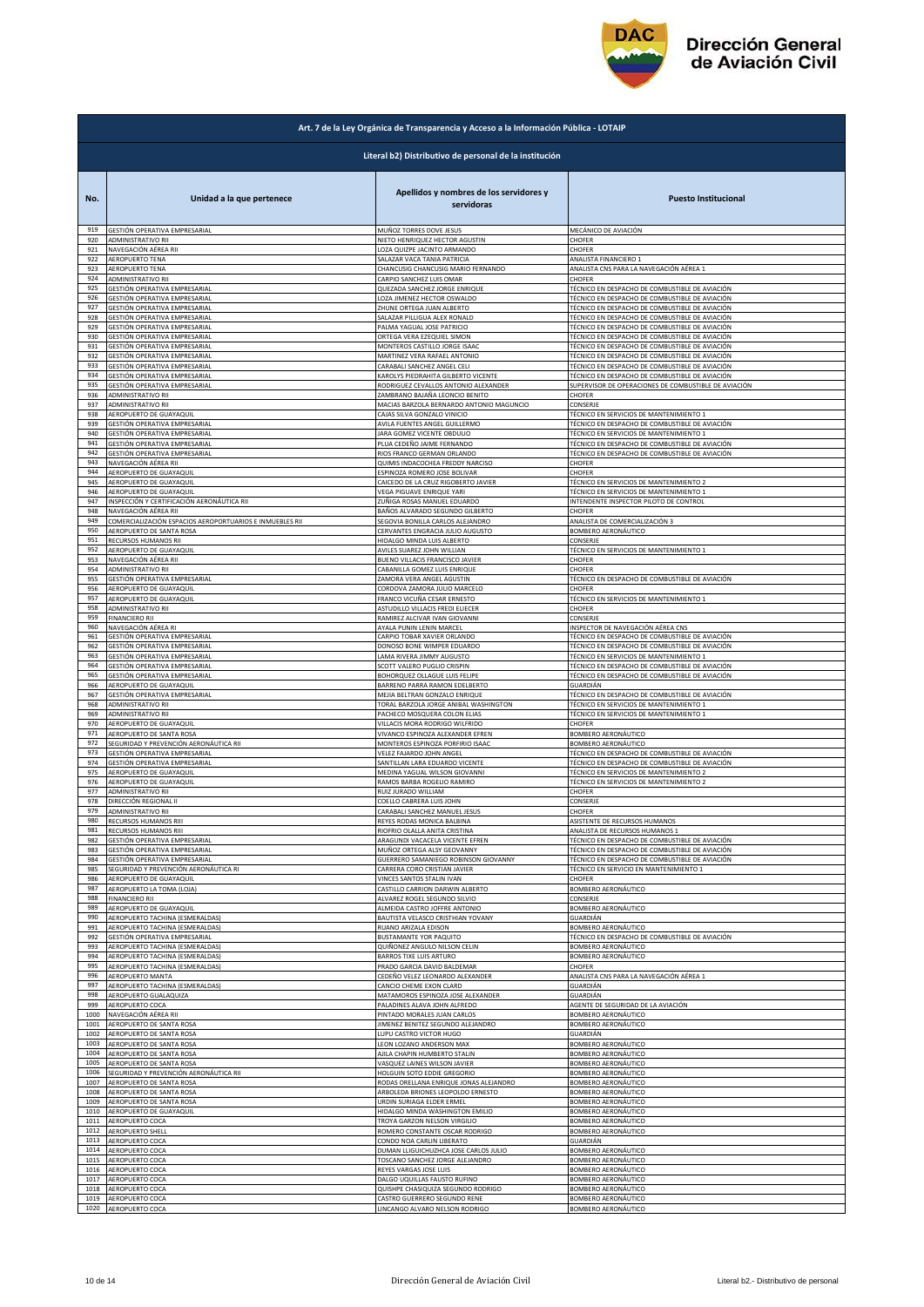

|              | Art. 7 de la Ley Orgánica de Transparencia y Acceso a la Información Pública - LOTAIP |                                                                |                                                                               |  |
|--------------|---------------------------------------------------------------------------------------|----------------------------------------------------------------|-------------------------------------------------------------------------------|--|
|              | Literal b2) Distributivo de personal de la institución                                |                                                                |                                                                               |  |
| No.          | Unidad a la que pertenece                                                             | Apellidos y nombres de los servidores y<br>servidoras          | <b>Puesto Institucional</b>                                                   |  |
| 1021         | AEROPUERTO COCA                                                                       | ALEMAN CRIOLLO ALFREDO EFRAIN                                  | BOMBERO AERONÁUTICO                                                           |  |
| 1022         | AEROPUERTO COCA                                                                       | JIMENEZ PARDO JULIO CESAR                                      | BOMBERO AERONÁUTICO                                                           |  |
| 1023         | AEROPUERTO COCA                                                                       | CHASI MERA ANGEL EDUARDO                                       | AGENTE DE SEGURIDAD DE LA AVIACIÓN                                            |  |
| 1024         | AEROPUERTO NUEVA LOJA                                                                 | GUERRERO JIMENEZ RAMIRO GUSTAVO                                | BOMBERO AERONÁUTICO                                                           |  |
| 1025         | AEROPUERTO NUEVA LOJA                                                                 | BONE CARVAJAL HERMINIO VLADIMIR                                | BOMBERO AERONÁUTICO                                                           |  |
| 1026         | AEROPUERTO NUEVA LOJA                                                                 | CALDERON CHIMBO MARCO FLORENTINO                               | BOMBERO AERONÁUTICO                                                           |  |
| 1027         | AEROPUERTO NUEVA LOJA                                                                 | GUAMAN PAGUAY ERALDO HOMERO                                    | BOMBERO AERONÁUTICO                                                           |  |
| 1028         | AEROPUERTO NUEVA LOJA                                                                 | NUÑEZ SILVA DANILO AGAPITO                                     | BOMBERO AERONÁUTICO                                                           |  |
| 1029         | AEROPUERTO NUEVA LOJA                                                                 | ALVARADO ALVARADO NORMAN OSWALDO                               | <b>SOMBERO AERONÁUTICO</b>                                                    |  |
| 1030         | AEROPUERTO NUEVA LOJA                                                                 | LOAYZA OCHOA JORGE VISMAR                                      | BOMBERO AERONÁUTICO                                                           |  |
| 1031         | AEROPUERTO SHELL                                                                      | GAVIDIA ROBALINO MARCO VICENTE                                 | BOMBERO AERONÁUTICO                                                           |  |
| 1032         | AEROPUERTO SHELL                                                                      | LASSO HUGO MANUEL                                              | BOMBERO AERONÁUTICO                                                           |  |
| 1033         | AEROPUERTO SHELL                                                                      | VITERI NORIEGA GILBERTO JOSE                                   | TÉCNICO EN SERVICIOS DE MANTENIMIENTO 2                                       |  |
| 1034         | AEROPUERTO SHELL                                                                      | ORTIZ SUAREZ HECTOR GONZALO                                    | GUARDIÁN                                                                      |  |
| 1035         | <b>AEROPUERTO TENA</b>                                                                | GUAMAN MENDOZA POLIVIO MESIAS                                  | BOMBERO AERONÁUTICO                                                           |  |
| 1036         | AEROPUERTO SHELL                                                                      | ARIAS VELASCO WILLIAN EDUARDO                                  | BOMBERO AERONÁUTICO                                                           |  |
| 1037         | AEROPUERTO LATACUNGA                                                                  | ALVAREZ MOLINA CARLOS GILBERTO                                 | BOMBERO AERONÁUTICO                                                           |  |
| 1038         | <b>AEROPUERTO TENA</b>                                                                | MIRANDA CASTRO GALO FAVIAN                                     | <b>3OMBERO AERONÁUTICO</b>                                                    |  |
| 1039         | AEROPUERTO TENA                                                                       | GREFA RIVADENEYRA HECTOR MARCELO                               | GUARDIÁN                                                                      |  |
| 1040         | AEROPUERTO MACAS                                                                      | GRANDA ALARCON RODRIGO VINICIO                                 | BOMBERO AERONÁUTICO                                                           |  |
| 1041         | AEROPUERTO MACAS                                                                      | PALACIOS JARAMILLO GONZALO WILLAN                              | BOMBERO AERONÁUTICO                                                           |  |
| 1042         | <b>AEROPUERTO MACAS</b>                                                               | MOLINA ESPINOZA JORGE WILFRIDO                                 | BOMBERO AERONÁUTICO                                                           |  |
| 1043         | AEROPUERTO TENA                                                                       | GAVILANES ALTAMIRANO EDISON XAVIER                             | BOMBERO AERONÁUTICO                                                           |  |
| 1044         | AEROPUERTO MACAS                                                                      | LASCANO FREIRE CARLOS RAUL                                     | BOMBERO AERONÁUTICO                                                           |  |
| 1045         | AEROPUERTO MACAS                                                                      | COZAR AGUAYO GUILLERMO RAFAEL                                  | BOMBERO AERONÁUTICO                                                           |  |
| 1046         | AEROPUERTO MACAS                                                                      | MALLA DIAZ HOMERO ENRIQUE<br>ALVARADO CELI ANGEL BENIGNO       | GUARDIÁN                                                                      |  |
| 1047         | AEROPUERTO SAN CRISTÓBAL                                                              | DIAZ YUCAILLA JOSE FRANCISCO                                   | BOMBERO AERONÁUTICO                                                           |  |
| 1048         | AEROPUERTO SAN CRISTÓBAL                                                              |                                                                | BOMBERO AERONÁUTICO                                                           |  |
| 1049         | AEROPUERTO SAN CRISTÓBAL                                                              | ORTEGA SANDOVAL JHONNY PAUL                                    | BOMBERO AERONÁUTICO                                                           |  |
| 1050         | AEROPUERTO SAN CRISTÓBAL                                                              | PALATE SAILEMA SEGUNDO MANUEL                                  | BOMBERO AERONÁUTICO                                                           |  |
| 1051         | AEROPUERTO SAN CRISTÓBAL                                                              | CHAUCA PALLO CARLOS MAURICIO                                   | BOMBERO AERONÁUTICO                                                           |  |
| 1052         | AEROPUERTO DE ISABELA                                                                 | CONTRERAS DELGADO PEDRO JAVIER                                 | BOMBERO AERONÁUTICO                                                           |  |
| 1053         | AEROPUERTO DE ISABELA                                                                 | CEVALLOS LUNA ALFONSO ROBERTO                                  | BOMBERO AERONÁUTICO                                                           |  |
| 1054         | AEROPUERTO BALTRA                                                                     | ROMERO IBARRA IVAN AQUILES                                     | BOMBERO AERONÁUTICO                                                           |  |
| 1055         | ADMINISTRATIVO RIII                                                                   | LOMBEIDA VERGARA EDGAR HERNAN                                  | CHOFER                                                                        |  |
| 1056         | AEROPUERTO DE SANTA ROSA                                                              | STERLING HERNANDEZ ERWIN ULIANOV                               | BOMBERO AERONÁUTICO                                                           |  |
| 1057         | DIRECCIÓN ESCUELA TÉCNICA DE AVIACIÓN CIVIL                                           | CUMBAL CUICHAN BLANCA IRENE                                    | COCINERO                                                                      |  |
| 1058         | DIRECCIÓN ESCUELA TÉCNICA DE AVIACIÓN CIVIL                                           | MALDONADO PAZMIÑO MARCIA SEMIRAMIS                             | ANALISTA DE PLANIFICACIÓN Y CALIDAD 2                                         |  |
| 1059         | AEROPUERTO SAN CRISTÓBAL                                                              | YANGARE TORRES ABEL DARIO                                      | AGENTE DE SEGURIDAD DE LA AVIACIÓN                                            |  |
| 1060         | AEROPUERTO SALINAS                                                                    | MAYORGA BERMEO DAISY LORENA                                    | AGENTE DE SEGURIDAD DE LA AVIACIÓN                                            |  |
| 1061         | AEROPUERTO SAN CRISTÓBAL                                                              | BUENAÑO ZAVALA HENRRY ANDRES                                   | BOMBERO AERONÁUTICO                                                           |  |
| 1062         | AEROPUERTO NUEVA LOJA                                                                 | <b>FOSCANO BORJA MARCELO ANDRES</b>                            | CONTROLADOR DE AERÓDROMO 1                                                    |  |
| 1063         | NAVEGACIÓN AÉREA RIII                                                                 | OÑATE LAZO CARLOS ALFREDO                                      | ANALISTA CNS PARA LA NAVEGACIÓN AÉREA 1                                       |  |
| 1064         | AEROPUERTO COCA                                                                       | MUÑOZ CERDA CARLOS ROBERTO                                     | CONTROLADOR DE AERÓDROMO 1                                                    |  |
| 1065         | AEROPUERTO COCA                                                                       | ROJAS ARAUZ ELVIS VINICIO                                      | CHOFER                                                                        |  |
| 1066         | <b>AEROPUERTO MACAS</b>                                                               | ANDINO GAVIDIA KARLA SABRINA                                   | CONTROLADOR DE AERÓDROMO 1                                                    |  |
| 1067         | AEROPUERTO MACAS                                                                      | CANTOS BORJA DIEGO ALBERTO                                     | CONTROLADOR DE AERÓDROMO 1                                                    |  |
| 1068         | AEROPUERTO TENA                                                                       | HARO FLORES SLENDY VANESSA                                     | ANALISTA CNS PARA LA NAVEGACIÓN AÉREA 1                                       |  |
| 1069         | AEROPUERTO TENA                                                                       | TOAPANTA SANTOS SHOGO XAVIER                                   | ANALISTA CNS PARA LA NAVEGACIÓN AÉREA 1                                       |  |
| 1070         | AEROPUERTO TENA                                                                       | CALUCHO LOPEZ RONALD ALEXANDER                                 | <b>CHOFER</b>                                                                 |  |
| 1071         | <b>AEROPUERTO TAISHA</b>                                                              | CANDO MECIAS DIEGO FERNANDO                                    | CONTROLADOR DE AERÓDROMO 1                                                    |  |
| 1072         | TECNOLOGÍAS DE LA INFORMACIÓN Y COMUNICACIÓN RIII                                     | CARRILLO ROBALINO EULALIA XIMENA                               | ANALISTA DE TECNOLOGÍAS DE LA INFORMACIÓN 1                                   |  |
| 1073         | AEROPUERTO TACHINA (ESMERALDAS)                                                       | ZUÑIGA TAMAYO MARLON MAURICIO                                  | ANALISTA CNS PARA LA NAVEGACIÓN AÉREA 1                                       |  |
| 1074         | COORDINACIÓN ADMINISTRATIVA                                                           | VALENCIA QUIROZ JENNY ADRIANA                                  | OFICINISTA                                                                    |  |
| 1075         | AEROPUERTO QUITO                                                                      | BONILLA CUADRADO ALEX JAVIER                                   | ANALISTA CNS PARA LA NAVEGACIÓN AÉREA 1                                       |  |
| 1076         | INSPECCIÓN Y CERTIFICACIÓN AERONÁUTICA RI                                             | SANCHEZ VALLEJO NELLY FERNANDA                                 | INSPECTOR AUXILIAR DE CABINA                                                  |  |
| 1077         | AEROPUERTO QUITO                                                                      | ZAPATA NARANJO SANDRA VERONICA                                 | ASISTENTE DE TRANSPORTE AÉREO                                                 |  |
| 1078         | AEROPUERTO QUITO                                                                      | JIMENEZ RIVAS EVELYN DAYANA                                    | ASISTENTE DE TRANSPORTE AÉREO                                                 |  |
| 1079         | ADMINISTRATIVO R1                                                                     | <b>ACOSTA MONTIEL ANA LUCIA</b>                                | ASISTENTE DE PROVEEDURÍA                                                      |  |
| 1080         | DIRECCIÓN ESCUELA TÉCNICA DE AVIACIÓN CIVIL                                           | TACO TAIPE JORGE ENRIQUE                                       | GUARDIÁN                                                                      |  |
| 1081         | GESTIÓN OPERATIVA EMPRESARIAL                                                         | CEPEDA CELA WASHINGTON FERNANDO                                | FECNICO EN DESPACHO DE COMBUSTIBLE DE AVIACION                                |  |
| 1082         | GESTIÓN OPERATIVA EMPRESARIAL                                                         | MERO MERA PATRICIO ROBERTO<br>MELENDREZ PEREZ DOLORES MERCEDES | TÉCNICO EN DESPACHO DE COMBUSTIBLE DE AVIACIÓN                                |  |
| 1083         | <b>FINANCIERO RII</b>                                                                 | SEGURA ESPINOZA JANINA JUANA                                   | ASISTENTE FINANCIERA                                                          |  |
| 1084         | AEROPUERTO DE GUAYAQUIL                                                               |                                                                | ANALISTA CNS PARA LA NAVEGACIÓN AÉREA 1                                       |  |
| 1085         | AEROPUERTO DE GUAYAQUIL                                                               | WBRASLERS ENDARA AARON DAMIAN                                  | ANALISTA CNS PARA LA NAVEGACIÓN AÉREA 1                                       |  |
| 1086         | AEROPUERTO DE GUAYAQUIL                                                               | RUGEL ANCHUNDIA MARIA MAGDALENA                                | ANALISTA CNS PARA LA NAVEGACIÓN AÉREA 1                                       |  |
| 1087         | AEROPUERTO DE GUAYAQUIL                                                               | BARAHONA VEGA PLACIDO JESUS                                    | SUPERVISOR DE SEGURIDAD DE LA AVIACIÓN                                        |  |
| 1088         | AEROPUERTO SALINAS                                                                    | SALAZAR BEJEGUEN LUIS ENRIQUE                                  | TÉCNICO EN SERVICIOS AERONÁUTICOS                                             |  |
| 1089         | AEROPUERTO SALINAS                                                                    | TIPANTIZA PATIÑO ARMANDO ALIPIO                                | TÉCNICO EN SERVICIOS AERONÁUTICOS                                             |  |
| 1090         | ADMINISTRATIVO FINANCIERO                                                             | VILLON CASTRO PATRICIO ALFREDO                                 | ASISTENTE FINANCIERO                                                          |  |
| 1091         | ADMINISTRATIVO FINANCIERO                                                             | VILLAVICENCIO PALMA JULIA DEL CARMEN                           | ANALISTA FINANCIERO 1                                                         |  |
| 1092         | AEROPUERTO SAN CRISTÓBAL                                                              | SANTANA SANCHEZ LUIS ARMANDO                                   | AGENTE DE SEGURIDAD DE LA AVIACIÓN                                            |  |
| 1093         | GESTIÓN OPERATIVA EMPRESARIAL                                                         | MONSERRATE PATIÑO DENIS OLIVER                                 | TÉCNICO EN SERVICIO EN MANTENIMIENTO 1                                        |  |
| 1094         | AEROPUERTO DE GUAYAQUIL                                                               | CORDOVA CRUZ BYRON RENE                                        | ANALISTA DE METEOROLOGÍA AERONÁUTICA 1                                        |  |
| 1095         | NAVEGACIÓN AÉREA RI                                                                   | BUENAÑO OROZCO SANDRA CECILIA                                  | ANALISTA EN COMUNICACIONES AFS 1                                              |  |
| 1096         | GESTIÓN OPERATIVA EMPRESARIAL                                                         | MUÑOZ ROMERO EGBERTO IGNACIO                                   | TÉCNICO EN DESPACHO DE COMBUSTIBLE DE AVIACIÓN                                |  |
| 1097         | GESTIÓN OPERATIVA EMPRESARIAL                                                         | MONTERO GAVILANEZ LUIS FELIPE                                  | TÉCNICO EN DESPACHO DE COMBUSTIBLE DE AVIACIÓN                                |  |
| 1098         | GESTIÓN OPERATIVA EMPRESARIAL                                                         | PIGUAVE ALVARADO RONDIS EUSEBIO                                | TÉCNICO EN DESPACHO DE COMBUSTIBLE DE AVIACIÓN                                |  |
| 1099         | GESTIÓN OPERATIVA EMPRESARIAL                                                         | TENE MOROCHO MARCO VINICIO                                     | FÉCNICO EN DESPACHO DE COMBUSTIBLE DE AVIACIÓN                                |  |
| 1100         | GESTIÓN OPERATIVA EMPRESARIAL                                                         | SALINAS CADENA JORGE BENEDICTO                                 | TÉCNICO EN DESPACHO DE COMBUSTIBLE DE AVIACIÓN                                |  |
| 1101         | GESTIÓN OPERATIVA EMPRESARIAL                                                         | CASTILLO RODRIGUEZ MIGUEL ANGEL                                | TÉCNICO EN DESPACHO DE COMBUSTIBLE DE AVIACIÓN                                |  |
| 1102         | GESTIÓN OPERATIVA EMPRESARIAL                                                         | CORDOVA BERMEO LINDON PATRICIO                                 | TÉCNICO EN DESPACHO DE COMBUSTIBLE DE AVIACIÓN                                |  |
| 1103         | GESTIÓN OPERATIVA EMPRESARIAL                                                         | ZAMBRANO PEÑA GEOVANNY FABRICIO                                | ÉCNICO EN DESPACHO DE COMBUSTIBLE DE AVIACIÓN                                 |  |
| 1104         | GESTIÓN OPERATIVA EMPRESARIAL                                                         | ALVARADO JURADO ANGEL ERNESTO                                  | FÉCNICO EN DESPACHO DE COMBUSTIBLE DE AVIACIÓN                                |  |
| 1105         | AEROPUERTO CUENCA                                                                     | GUILLEN IGLESIAS BYRON GUSTAVO                                 | SUPERVISOR DE SEGURIDAD DE LA AVIACIÓN                                        |  |
| 1106         | AEROPUERTO CUENCA                                                                     | BONILLA YUCAILLA DIEGO FERNANDO                                | CONTROLADOR DE AERÓDROMO 1                                                    |  |
| 1107         | AEROPUERTO CUENCA                                                                     | ROMERO INGA MARIA FERNANDA                                     | ASISTENTE DE TRANSPORTE AÉREO                                                 |  |
| 1108         | GESTIÓN OPERATIVA EMPRESARIAL                                                         | ZARUMA HEREDIA SEGUNDO                                         | TÉCNICO EN DESPACHO DE COMBUSTIBLE DE AVIACIÓN                                |  |
| 1109<br>1110 | SEGURIDAD Y PREVENCIÓN AERONÁUTICA RI                                                 | PASTRANA PADILLA ROLANDO PAUL                                  | AGENTE DE SEGURIDAD DE LA AVIACIÓN<br>ANALISTA CNS PARA LA NAVEGACIÓN AÉREA 1 |  |
| 1111         | NAVEGACIÓN AÉREA RI<br>NAVEGACIÓN AÉREA RI                                            | MALDONADO ORTIZ MARCO VINICIO<br>IPIALES BUNCI DARWIN ROLANDO  | ANALISTA CNS PARA LA NAVEGACIÓN AÉREA 1                                       |  |
| 1112         | AEROPUERTO LATACUNGA                                                                  | VILLALVA BARRIGA JAIME MIGUEL                                  | AGENTE DE SEGURIDAD DE LA AVIACIÓN                                            |  |
| 1113         | RECURSOS HUMANOS RI                                                                   | CHICAIZA CHAUCA FELIX DE JESUS                                 | CHOFER                                                                        |  |
| 1114         | AEROPUERTO LATACUNGA                                                                  | CHANCUSIG CASA SEGUNDO DANIEI                                  | CHOFER                                                                        |  |
| 1115         | AEROPUERTO LATACUNGA                                                                  | GUAYTA IZA EDISON FABIAN                                       | CHOFER                                                                        |  |
| 1116         | AEROPUERTO LATACUNGA                                                                  | ALMEIDA PASTRANO DIEGO FRANCISCO                               | CHOFER                                                                        |  |
| 1117         | AEROPUERTO SHELL                                                                      | HIDALGO MARQUEZ JOSE RAFAEL                                    | CHOFER                                                                        |  |
| 1118         | AEROPUERTO LA TOMA (LOJA)                                                             | PALADINES BRAVO CESAR AUGUSTO                                  | ANALISTA CNS PARA LA NAVEGACIÓN AÉREA 1                                       |  |
| 1119         | AEROPUERTO LA TOMA (LOJA)                                                             |                                                                | AGENTE DE SEGURIDAD DE LA AVIACIÓN                                            |  |
| 1120         | GESTIÓN OPERATIVA EMPRESARIAL                                                         | CORDOVA CORDOVA JOSE LUIS<br>MOSQUERA ROMERO JOEL GUILLERMO    | TÉCNICO EN DESPACHO DE COMBUSTIBLE DE AVIACIÓN                                |  |
| 1121         | GESTIÓN OPERATIVA EMPRESARIAL                                                         | GARCIA SANCHEZ CARLOS DANIEL                                   | SUPERVISOR DE OPERACIONES DE COMBUSTIBLE DE AVIACIÓN                          |  |
| 1122         | ADMINISTRATIVO FINANCIERO                                                             | ESTRELLA HIDALGO ERIKA PATRICIA                                | GUARDALMACÉN 1                                                                |  |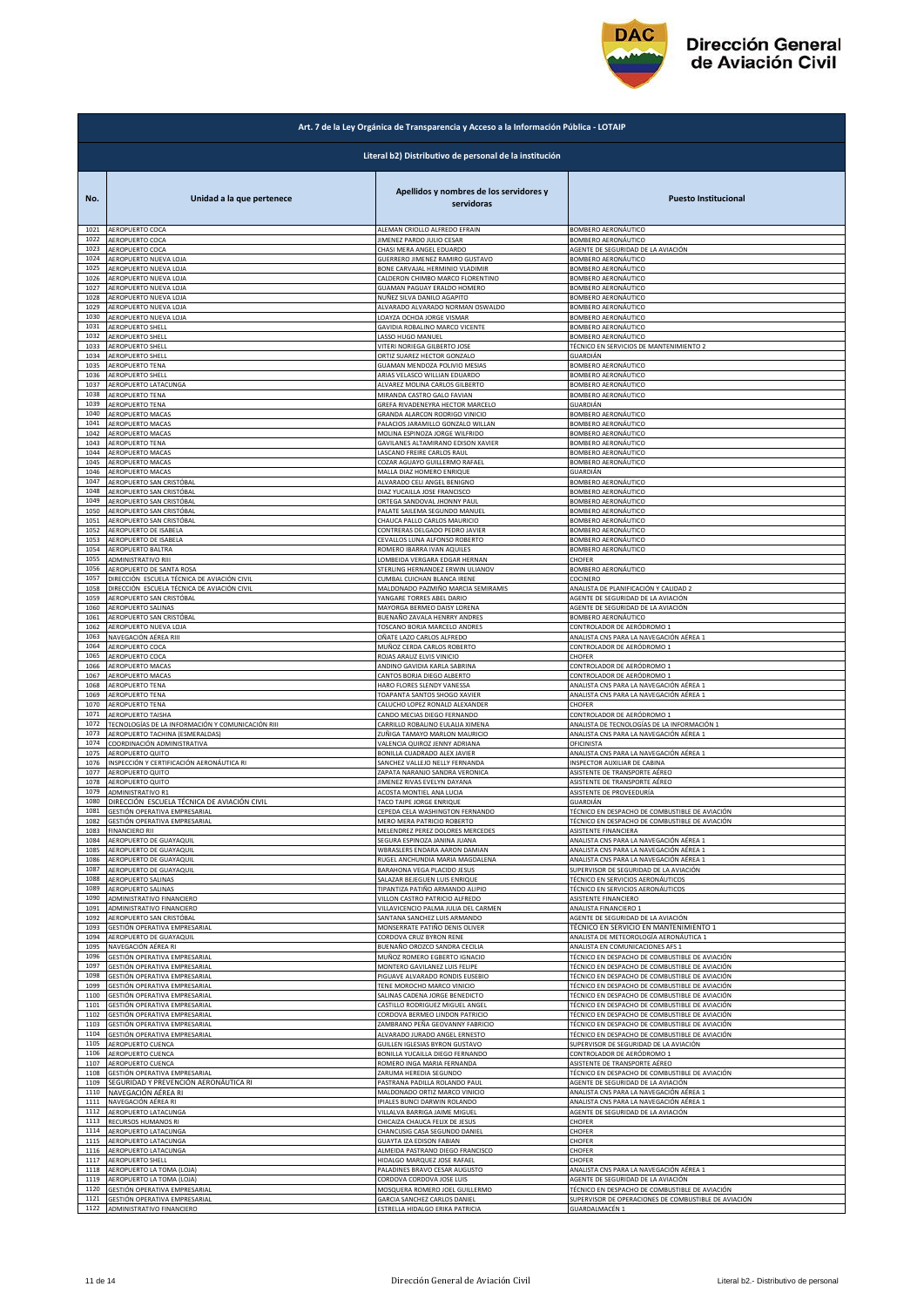

|              | Art. 7 de la Ley Orgánica de Transparencia y Acceso a la Información Pública - LOTAIP |                                                              |                                                                  |  |
|--------------|---------------------------------------------------------------------------------------|--------------------------------------------------------------|------------------------------------------------------------------|--|
|              | Literal b2) Distributivo de personal de la institución                                |                                                              |                                                                  |  |
| No.          | Unidad a la que pertenece                                                             | Apellidos y nombres de los servidores y<br>servidoras        | <b>Puesto Institucional</b>                                      |  |
| 1123         | NAVEGACIÓN AÉREA RI                                                                   | ESTRELLA MENA JENNIFER PAULINA                               | CONTROLADOR DE AERÓDROMO 1                                       |  |
| 1124         | AEROPUERTO MANTA                                                                      | ECHEVERRIA LUCERO CARLOS FERNANDO                            | CONTROLADOR DE AERÓDROMO 1                                       |  |
| 1125         | AEROPUERTO MANTA                                                                      | NOLE CURIMILMA MANUEL ENRIQUE                                | CONTROLADOR DE AERÓDROMO 1                                       |  |
| 1126         | AEROPUERTO MANTA                                                                      | ESCALANTE CODENA MIREYA ELIZABETH                            | CONTROLADOR DE AERÓDROMO 1                                       |  |
| 1127         | AEROPUERTO MANTA                                                                      | MERA CAMACHO MARIA JOSE                                      | AGENTE DE SEGURIDAD DE LA AVIACIÓN                               |  |
| 1128         | NAVEGACIÓN AÉREA RI                                                                   | CARDENAS AULESTIA LEONARDO ANDRES                            | CONTROLADOR DE AERÓDROMO 1                                       |  |
| 1129         | AEROPUERTO TACHINA (ESMERALDAS)                                                       | MACIAS MARIN LUIS EMILIO                                     | BOMBERO AERONÁUTICO                                              |  |
| 1130         | GESTIÓN OPERATIVA EMPRESARIAL                                                         | VANEGAS VALLE DARIO JAVIER                                   | TÉCNICO EN DESPACHO DE COMBUSTIBLE DE AVIACIÓN                   |  |
| 1131         | GESTIÓN OPERATIVA EMPRESARIAL                                                         | GRANDA VALAREZO MARLON HALAIN                                | TÉCNICO EN DESPACHO DE COMBUSTIBLE DE AVIACIÓN                   |  |
| 1132         | AEROPUERTO DE SANTA ROSA                                                              | CARRION LAM ANTONY JOSUE                                     | BOMBERO AERONÁUTICO                                              |  |
| 1133         | AEROPUERTO SALINAS                                                                    | MANCHENO MUÑOZ JONATHAN OMAR                                 | AGENTE DE SEGURIDAD DE LA AVIACIÓN                               |  |
| 1134         | AEROPUERTO DE GUAYAQUIL                                                               | PADILLA MORA GEOVANNI FRANCISCO                              | TÉCNICO CNS PARA LA NAVEGACIÓN AÉREA                             |  |
| 1135         | AEROPUERTO SALINAS                                                                    | ORRALA PITA KAREN TATIANA                                    | AGENTE DE SEGURIDAD DE LA AVIACIÓN                               |  |
| 1136         | AEROPUERTO COCA                                                                       | CABEZAS GUAYASAMIN LUIS DAVID                                | INSPECTOR DESPACHADOR DE VUELO 1                                 |  |
| 1137         | AEROPUERTO LA TOMA (LOJA)                                                             | CORDOVA VILLAVICENCIO IVONE MARGOHT                          | AGENTE DE SEGURIDAD DE LA AVIACIÓN                               |  |
| 1138         | AEROPUERTO DE SANTA ROSA                                                              | CAISAGUANO USHIÑA MARCO ANTONIO                              | INSPECTOR DESPACHADOR DE VUELO 2                                 |  |
| 1139         | AEROPUERTO DE SANTA ROSA                                                              | MARCA ALEX ELADIO                                            | CONSERJE                                                         |  |
| 1140         | AEROPUERTO COCA                                                                       | DULCE GRANDA EDMUNDO JAVIER                                  | AGENTE DE SEGURIDAD DE LA AVIACIÓN                               |  |
| 1141         | NAVEGACIÓN AÉREA RIII                                                                 | AGUIRRE ANDRADE JERVIS PATRICIO                              | INTENDENTE INSPECTOR PILOTO DE CONTROL                           |  |
| 1142         | AEROPUERTO MANTA                                                                      | MORA CURIPOMA EDER DANILO                                    | AGENTE DE SEGURIDAD DE LA AVIACIÓN                               |  |
| 1143         | ADMINISTRATIVO RII                                                                    | ORTIZ VILLACIS EDUARDO ALBERTO                               | CONSERJE                                                         |  |
| 1144         | AEROPUERTO DE SANTA ROSA                                                              | FEIJOO LOAYZA JAVIER MANRIQUE                                | BOMBERO AERONÁUTICO                                              |  |
| 1145         | AEROPUERTO DE SANTA ROSA                                                              | SUAREZ QUIMI ALEX PAOLO                                      | TÉCNICO CNS PARA LA NAVEGACIÓN AÉREA                             |  |
| 1146         | AEROPUERTO LA TOMA (LOJA)                                                             | CORREA PARDO DARWIN DAVID                                    | CHOFER                                                           |  |
| 1147         | AEROPUERTO NUEVA LOJA                                                                 | PULLAS GUZMAN PAMELA MICHELLE                                | AGENTE DE SEGURIDAD DE LA AVIACIÓN                               |  |
| 1148         | AEROPUERTO LA TOMA (LOJA)                                                             | VERDESOTO RODRIGUEZ MIJAIL ALEJANDRO                         | BOMBERO AERONÁUTICO                                              |  |
| 1149<br>1150 | AEROPUERTO LA TOMA (LOJA)                                                             | GRANDA OCAMPOS KLEVER FERNANDO                               | AGENTE DE SEGURIDAD DE LA AVIACIÓN<br>CONTROLADOR DE AERÓDROMO 1 |  |
| 1151         | AEROPUERTO MANTA<br>INGENIERÍA AEROPORTUARIA RI                                       | SANTILLAN LARA WILLIAM FERNANDO<br>MAILA CHASI DIANA BEATRIZ | ANALISTA DE INGENIERÍA AEROPORTUARIA 1                           |  |
| 1152         | INGENIERÍA AEROPORTUARIA RI                                                           | CHAMORRO RIVERA ANGEL PATRICIO                               | ASISTENTE DE INGENIERÍA AEROPORTUARIA                            |  |
| 1153         | NAVEGACIÓN AÉREA RI                                                                   | HIDALGO PROAÑO ORLANDO MARCELO                               | ANALISTA DE METEOROLOGÍA AERONÁUTICA 1                           |  |
| 1154         | COORDINACIÓN ADMINISTRATIVA                                                           | RUIZ CHAVEZ VERONICA ALICIA                                  | INSTRUCTOR TÉCNICO DE CAPACITACIÓN AERONÁUTICA                   |  |
| 1155         | AEROPUERTO LA TOMA (LOJA)                                                             | CORDOVA LOAIZA CESAR AUGUSTO                                 | BOMBERO AERONÁUTICO                                              |  |
| 1156         | GESTIÓN OPERATIVA EMPRESARIAL<br>GESTIÓN OPERATIVA EMPRESARIAL                        | PALACIOS ZABALA SAUL                                         | TÉCNICO EN DESPACHO DE COMBUSTIBLE DE AVIACIÓN                   |  |
| 1157         | NAVEGACIÓN AÉREA RI                                                                   | CAMPOVERDE TRIVIÑO OMAR STUGARD                              | TÉCNICO EN DESPACHO DE COMBUSTIBLE DE AVIACIÓN                   |  |
| 1158         |                                                                                       | QUINGA MEZA ANGELA ELIZABETH                                 | ANALISTA CNS PARA LA NAVEGACIÓN AÉREA 1                          |  |
| 1159         | GESTIÓN OPERATIVA EMPRESARIAL                                                         | QUIÑONEZ BRIONES JOSE MIGUEL                                 | TÉCNICO EN DESPACHO DE COMBUSTIBLE DE AVIACIÓN                   |  |
| 1160         | INGENIERÍA AEROPORTUARIA RII                                                          | DELGADO OLLAGUE MARIA GABRIELA                               | ANALISTA DE INGENIERÍA AEROPORTUARIA 1                           |  |
| 1161         | GESTIÓN OPERATIVA EMPRESARIAL                                                         | AREVALO GUARTATANGA JUAN EZEQUIEL                            | TÉCNICO EN DESPACHO DE COMBUSTIBLE DE AVIACIÓN                   |  |
| 1162         | GESTIÓN OPERATIVA EMPRESARIAL                                                         | MENDOZA CASA LUIS WASHINGTON                                 | TÉCNICO EN DESPACHO DE COMBUSTIBLE DE AVIACIÓN                   |  |
| 1163         | GESTIÓN OPERATIVA EMPRESARIAL                                                         | CHICAIZA GUAYTA WALTER LUIS                                  | TÉCNICO EN DESPACHO DE COMBUSTIBLE DE AVIACIÓN                   |  |
| 1164         | AEROPUERTO MANTA                                                                      | CEVALLOS PONCE JOSE EPIMENIDES                               | AGENTE DE SEGURIDAD DE LA AVIACIÓN                               |  |
| 1165         | AEROPUERTO MANTA                                                                      | INTRIAGO CASANOVA RODY JOSE                                  | AGENTE DE SEGURIDAD DE LA AVIACIÓN                               |  |
| 1166         | AEROPUERTO MANTA                                                                      | POMA COSTA JUAN PABLO                                        | CONTROLADOR DE AERÓDROMO 1                                       |  |
| 1167         | AEROPUERTO DE GUAYAQUIL                                                               | ASPIAZU CALDERON ALLYSON YAZMIN                              | NSPECTOR DE AERÓDROMO                                            |  |
| 1168         | GESTIÓN OPERATIVA EMPRESARIAL                                                         | BAJAÑA OLVERA JULIO RUBEN                                    | TÉCNICO EN DESPACHO DE COMBUSTIBLE DE AVIACIÓN                   |  |
| 1169         | AEROPUERTO DE GUAYAQUIL                                                               | DELGADO RUGEL ABEL GERMAN                                    | INSPECTOR DESPACHADOR DE VUELO 2                                 |  |
| 1170         | AEROPUERTO DE GUAYAQUIL                                                               | AGUIRRE FREIRE OSCAR RAUL                                    | CONTROLADOR DE AERÓDROMO 1                                       |  |
| 1171         | AEROPUERTO DE SANTA ROSA                                                              | ZAMBRANO SILVA JUAN FABRICIO                                 | CONTROLADOR DE AERÓDROMO 1                                       |  |
| 1172         | AEROPUERTO BALTRA                                                                     | <b>DIAZ TORRES ROSA BEATRIZ</b>                              | AGENTE DE SEGURIDAD DE LA AVIACIÓN                               |  |
| 1173         | GESTIÓN OPERATIVA EMPRESARIAL                                                         | ENCALADA SANCHEZ RICHARD PABLO                               | TÉCNICO EN DESPACHO DE COMBUSTIBLE DE AVIACIÓN                   |  |
| 1174         | GESTIÓN OPERATIVA EMPRESARIAL                                                         | TOAPANTA ALMACHI VICTOR OCTAVIO                              | TÉCNICO EN DESPACHO DE COMBUSTIBLE DE AVIACIÓN                   |  |
| 1175         | <b>ADMINISTRATIVO RII</b>                                                             | DELGADO MUÑOZ RUBEN DARIO                                    | CHOFER                                                           |  |
| 1176         | GESTIÓN OPERATIVA EMPRESARIAL                                                         | MEJIA PARRA FRANKLIN JAVIER                                  | TÉCNICO EN DESPACHO DE COMBUSTIBLE DE AVIACIÓN                   |  |
| 1177         | GESTIÓN OPERATIVA EMPRESARIAL                                                         | MEZA VERA JESUS JACINTO                                      | TÉCNICO EN SERVICIO EN MANTENIMIENTO 1                           |  |
| 1178         | GESTIÓN OPERATIVA EMPRESARIAL                                                         | MORAN TORRES JULIO JOFFRE                                    | TÉCNICO EN DESPACHO DE COMBUSTIBLE DE AVIACIÓN                   |  |
| 1179         | GESTIÓN OPERATIVA EMPRESARIAL                                                         | RONQUILLO VARGAS DANNY COLON                                 | TÉCNICO EN DESPACHO DE COMBUSTIBLE DE AVIACIÓN                   |  |
| 1180         | GESTIÓN OPERATIVA EMPRESARIAL                                                         | MOREIRA GARCIA MARIO VEYROT                                  | TÉCNICO EN DESPACHO DE COMBUSTIBLE DE AVIACIÓN                   |  |
| 1181         | AEROPUERTO CUENCA                                                                     | JIMENEZ MARTINEZ ORFAITH FRANCISCO                           | ANALISTA DE INFORMACIÓN AERONÁUTICA 1                            |  |
| 1182         | AEROPUERTO LATACUNGA                                                                  | QUIJANO ERAZO CARLOS ROBERTO                                 | AGENTE DE SEGURIDAD DE LA AVIACIÓN                               |  |
| 1183         | AEROPUERTO DE SANTA ROSA                                                              | ROSALES ALAÑA RONALD PATRICIO                                | CONTROLADOR DE APROXIMACIÓN NO RADAR                             |  |
| 1184         | <b>AEROPUERTO TENA</b>                                                                | GARRIDO ARIAS DIANA CRISTINA                                 | ASISTENTE DE PROVEEDURÍA                                         |  |
| 1185         | ADMINISTRATIVO R1                                                                     | CATUCUAMBA NICOLALDE FAUSTO WILIAN                           | GUARDIÁN                                                         |  |
| 1186         | <b>FINANCIERO RI</b>                                                                  | PROAÑO VALDOSPINOS MARIA FERNANDA                            | ANALISTA FINANCIERO 1                                            |  |
| 1187         | <b>FINANCIERO RI</b>                                                                  | QUILUMBA SAMUEZA DANIEL ESTEBAN                              | ANALISTA FINANCIERO 2                                            |  |
| 1188         | <b>FINANCIERO RI</b>                                                                  | ESTRELLA SILVA LUZ MARINA                                    | SECRETARIA                                                       |  |
| 1189         | NAVEGACIÓN AÉREA RI                                                                   | QUEVEDO ESPINOZA NELSON MARCELO                              | ANALISTA DE INFORMACIÓN AERONÁUTICA 1                            |  |
| 1190         | AEROPUERTO SHELL                                                                      | ALVAREZ SOLORZANO JAIME JAVIER                               | TÉCNICO EN DESPACHO DE COMBUSTIBLE DE AVIACIÓN                   |  |
| 1191         | GESTIÓN OPERATIVA EMPRESARIAL                                                         | MENDOZA ALAVA JOSE GABRIEL                                   | TÉCNICO EN DESPACHO DE COMBUSTIBLE DE AVIACIÓN                   |  |
| 1192         | GESTIÓN OPERATIVA EMPRESARIAL                                                         | NAVEDA NARANJO FRANKLIN WLADIMIR                             | TÉCNICO EN DESPACHO DE COMBUSTIBLE DE AVIACIÓN                   |  |
| 1193         | GESTIÓN OPERATIVA EMPRESARIAL                                                         | TORRES RODRIGUEZ JOSE JAVIER                                 | TÉCNICO EN DESPACHO DE COMBUSTIBLE DE AVIACIÓN                   |  |
| 1194         | GESTIÓN OPERATIVA EMPRESARIAL                                                         | VERA BAQUE HUGO GUILLERMO                                    | TÉCNICO EN SERVICIO EN MANTENIMIENTO 1                           |  |
| 1195         | AEROPUERTO TACHINA (ESMERALDAS)                                                       | CANTOS VERA CESAR AUGUSTO                                    | ANALISTA CNS PARA LA NAVEGACIÓN AÉREA 1                          |  |
| 1196         | AEROPUERTO MANTA                                                                      | JIMENEZ YEROVI JORGE FERNANDO                                | INSPECTOR DESPACHADOR DE VUELO 1                                 |  |
| 1197         | AEROPUERTO DE GUAYAQUIL                                                               | SANDOVAL PUGA DAISY MABEL                                    | ANALISTA DE METEOROLOGÍA AERONÁUTICA 1                           |  |
| 1198         | AEROPUERTO DE GUAYAQUIL                                                               | LLIGUISACA HIDALGO JORGE RICARDO                             | ANALISTA DE METEOROLOGÍA AERONÁUTICA 1                           |  |
| 1199         | NAVEGACIÓN AÉREA RII                                                                  | ACUÑA SALAZAR MELANY VALERIA                                 | CONTROLADOR DE AERÓDROMO 1                                       |  |
| 1200         | NAVEGACIÓN AÉREA RII                                                                  | ANDRADE LEON DAVID FERNANDO                                  | CONTROLADOR DE AERÓDROMO 1                                       |  |
| 1201         | NAVEGACIÓN AÉREA RII                                                                  | CARRERA BURBANO DAVID ISMAEL                                 | CONTROLADOR DE AERÓDROMO 1                                       |  |
| 1202         | NAVEGACIÓN AÉREA RII                                                                  | SEGURA LAMOTA HJALMAR PAUL                                   | CONTROLADOR DE AERÓDROMO 1                                       |  |
| 1203         | COORDINACIÓN ADMINISTRATIVA                                                           | GARZON SANDOVAL EDISON FABIAN                                | CHOFER                                                           |  |
| 1204         | INGENIERÍA AEROPORTUARIA RI                                                           | TERAN DE LOS REYES JORGE LUIS                                | ESPECIALISTA EN INGENIERÍA AEROPORTUARIA                         |  |
| 1205         | NAVEGACIÓN AÉREA RIII                                                                 | CAZA ZAGAL ANDREA SARAHI                                     | CONTROLADOR DE AERÓDROMO 1                                       |  |
| 1206         | AEROPUERTO NUEVA LOJA                                                                 | OJEDA CANO HERNAN JORGE                                      | AGENTE DE SEGURIDAD DE LA AVIACIÓN                               |  |
| 1207         | NAVEGACIÓN AÉREA RI                                                                   | PEREZ MERO JOSEPE ESTEBAN                                    | CONTROLADOR DE AERÓDROMO 1                                       |  |
| 1208         | NAVEGACIÓN AÉREA RI                                                                   | PEREZ TAPIA VICTOR ANDRES                                    | CONTROLADOR DE AERÓDROMO 1                                       |  |
| 1209         | AEROPUERTO COCA                                                                       | MOYA QUINATOA ARTURO JAVIER                                  | AGENTE DE SEGURIDAD DE LA AVIACIÓN                               |  |
| 1210         | <b>FINANCIERO RI</b>                                                                  | TAPIA LUNA TANIA LORENA                                      | SECRETARIA EJECUTIVA 1                                           |  |
| 1211         | ADMINISTRATIVO RII                                                                    | BALDEON JADAN WALTER MIGUEL                                  | CONSERJE                                                         |  |
| 1212         | <b>FINANCIERO RII</b>                                                                 | POZO ORRALA DANIEL RAUL                                      | ASISTENTE FINANCIERO                                             |  |
| 1213         | <b>AEROPUERTO SHELL</b>                                                               | CAMPOS NAULA MARITZA ELIZABETH                               | ANALISTA CNS PARA LA NAVEGACIÓN AÉREA 1                          |  |
| 1214         | AEROPUERTO TENA                                                                       | PEÑA ZAMBRANO JASLADY MISHELL                                | SECRETARIA                                                       |  |
| 1215         | AEROPUERTO COCA                                                                       | CABEZAS MANZANO RAUL VINICIO                                 | ANALISTA CNS PARA LA NAVEGACIÓN AÉREA 1                          |  |
| 1216         | FINANCIERO RII                                                                        | ROJAS PINCAY MARIA MAGDALENA                                 | ASISTENTE FINANCIERA                                             |  |
| 1217         | INSPECCIÓN Y CERTIFICACIÓN AERONÁUTICA RI                                             | VILLAVICENCIO ARMIJOS ANGEL FABIAN                           | INSPECTOR DESPACHADOR DE VUELO 1                                 |  |
| 1218         | ADMINISTRATIVO RII                                                                    | VILLAGOMEZ ROCA FRANKLIN GERMAN                              | ASISTENTE DE PROVEEDURÍA                                         |  |
| 1219         | COORDINACIÓN ADMINISTRATIVA                                                           | TOSCANO POZO PAOLA ALEJANDRA                                 | ANALISTA DE RECURSOS HUMANOS 2                                   |  |
| 1220         | AEROPUERTO SAN CRISTÓBAL                                                              | ESPINOZA VERA JHOVANNY FARID                                 | INSPECTOR DESPACHADOR DE VUELO 1                                 |  |
| 1221         | AEROPUERTO QUITO                                                                      | HERRERA ONTANEDA FRANCO ASDRUBAL                             | ASISTENTE DE RECURSOS HUMANOS                                    |  |
| 1222         | AEROPUERTO QUITO                                                                      | JARAMILLO MAFLA JAIME AUGUSTO                                | INSPECTOR DE TRANSPORTE AÉREO                                    |  |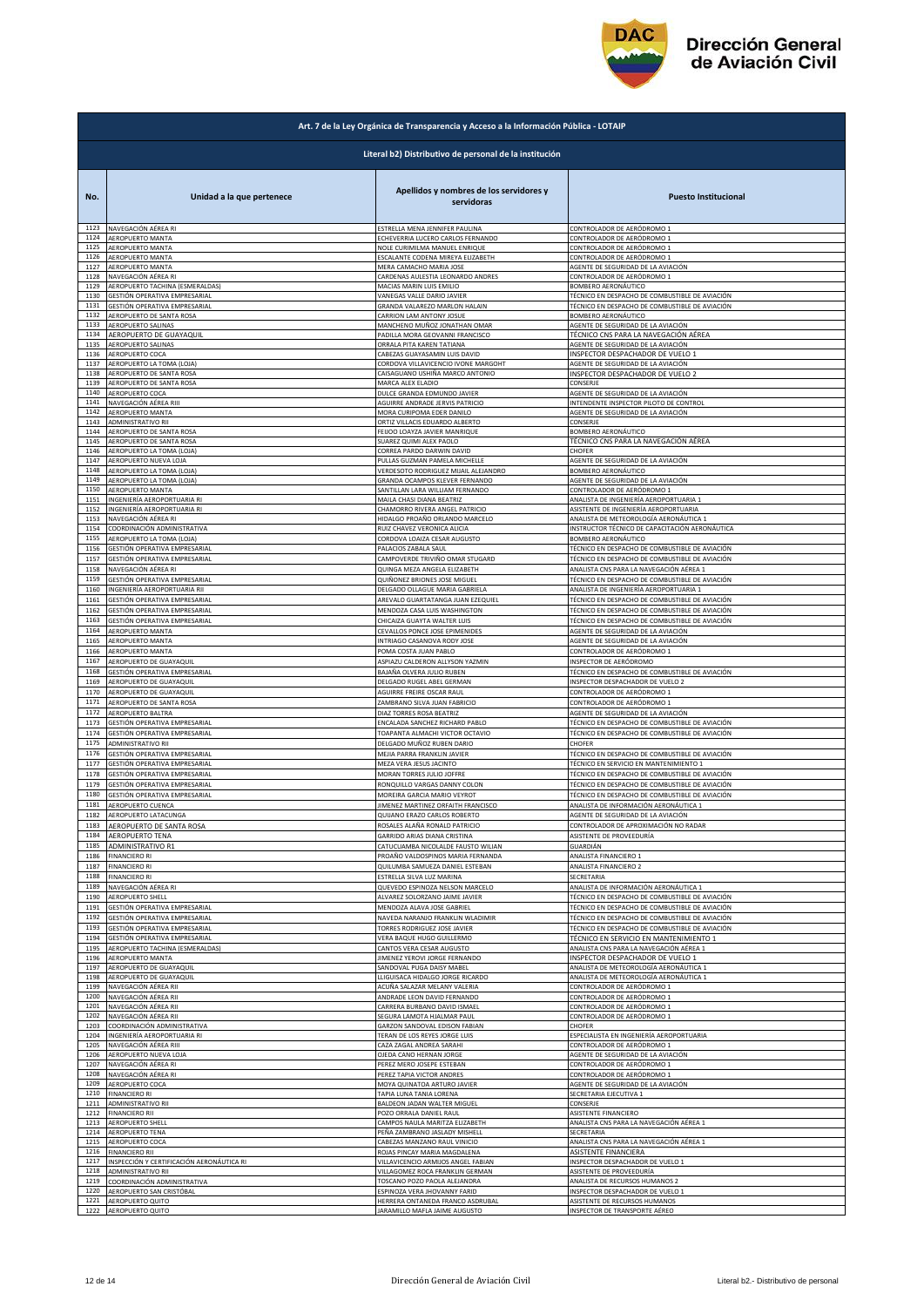

| Art. 7 de la Ley Orgánica de Transparencia y Acceso a la Información Pública - LOTAIP |                                                             |                                                                      |                                                                       |  |  |  |
|---------------------------------------------------------------------------------------|-------------------------------------------------------------|----------------------------------------------------------------------|-----------------------------------------------------------------------|--|--|--|
| Literal b2) Distributivo de personal de la institución                                |                                                             |                                                                      |                                                                       |  |  |  |
| No.                                                                                   | Unidad a la que pertenece                                   | Apellidos y nombres de los servidores y<br>servidoras                | <b>Puesto Institucional</b>                                           |  |  |  |
| 1223                                                                                  | AEROPUERTO QUITO                                            | CAICEDO MIRANDA VALERIA KATERINE                                     | INSPECTOR OPERACIONES DE VUELO                                        |  |  |  |
| 1224                                                                                  | AEROPUERTO QUITO                                            | MELENDEZ SUAREZ MERCEDES CRISTINA                                    | SECRETARIA                                                            |  |  |  |
| 1225                                                                                  | <b>AEROPUERTO SHELL</b>                                     | SILVA VILLACIS GABRIELA DANIELA                                      | OFICINISTA                                                            |  |  |  |
| 1226                                                                                  | ADMINISTRATIVO R1                                           | MUÑOZ CHISAGUANO WILMAN PATRICIO                                     | CONSERJE                                                              |  |  |  |
| 1227                                                                                  | ADMINISTRATIVO R1                                           | BARAHONA LOPEZ STALIN GERMAN                                         | ASISTENTE DE PROVEEDURÍA                                              |  |  |  |
| 1228                                                                                  | FINANCIERO RI                                               | ALMEIDA RUIZ ANA LUCIA                                               | ANALISTA FINANCIERO 2                                                 |  |  |  |
| 1229                                                                                  | NAVEGACIÓN AÉREA RI                                         | BARRIGA CHICAIZA LUIS PAUL                                           | ANALISTA CNS PARA LA NAVEGACIÓN AÉREA 1                               |  |  |  |
| 1230                                                                                  | AEROPUERTO MACAS<br>JUZGADO DE INFRACCIONES AERONÁUTICAS RI | ZAMBRANO JACOME NATHALIE GISELLA                                     | AGENTE DE SEGURIDAD DE LA AVIACIÓN                                    |  |  |  |
| 1231                                                                                  | RECURSOS HUMANOS RI                                         | LANDAZURI MORALES GUILLERMO XAVIER                                   | ESPECIALISTA EN INFRACCIONES AERONÁUTICAS                             |  |  |  |
| 1232                                                                                  |                                                             | ESPINOZA ROMAN CARLOS MARCELO                                        | ASISTENTE DE RECURSOS HUMANOS                                         |  |  |  |
| 1233                                                                                  | COORDINACIÓN ADMINISTRATIVA                                 | ANDRADE CARRION CARLOS ANDRES                                        | CONSERJE                                                              |  |  |  |
| 1234                                                                                  | DIRECCIÓN ESCUELA TÉCNICA DE AVIACIÓN CIVIL                 | GONZALEZ PEÑA DORA MARIA                                             | ESPECIALISTA DE TRANSPORTE AÉREO 1                                    |  |  |  |
| 1235                                                                                  | DIRECCIÓN ESCUELA TÉCNICA DE AVIACIÓN CIVIL                 | GONZALEZ ACOSTA CAROL ESTEFANIA                                      | SECRETARIA                                                            |  |  |  |
| 1236                                                                                  | RECURSOS HUMANOS RI                                         | CALVOPIÑA ANDRADE ANDREA ALEJANDRA                                   | ANALISTA DE RECURSOS HUMANOS 2                                        |  |  |  |
| 1237                                                                                  | NAVEGACIÓN AÉREA RI                                         | PAREDES ATIENCIA ROBERTO CARLOS                                      | ANALISTA CNS PARA LA NAVEGACIÓN AÉREA 1                               |  |  |  |
| 1238                                                                                  | AEROPUERTO COCA                                             | LOPEZ LOMAS WILO ARTURO                                              | ADMINISTRADOR AEROPORTUARIO 2                                         |  |  |  |
| 1239                                                                                  | ASESORÍA JURÍDICA RII                                       | MORA WILCHES PABLO HERNAN                                            | ABOGADO 3                                                             |  |  |  |
| 1240                                                                                  | INSPECCIÓN Y CERTIFICACIÓN AERONÁUTICA RII                  | ESCALANTE GOMEZ RODOLFO RICARDO                                      | MÉDICO CERTIFICADOR<br>INSTRUCTOR TÉCNICO DE CAPACITACIÓN AERONÁUTICA |  |  |  |
| 1241                                                                                  | COORDINACIÓN ADMINISTRATIVA                                 | NOBOA MALDONADO MARIA GABRIELA                                       | INTENDENTE INSPECTOR PILOTO DE CONTROL                                |  |  |  |
| 1242                                                                                  | INSPECCIÓN Y CERTIFICACIÓN AERONÁUTICA RII                  | QUISHPE PURUNCAJAS JOSE IGNACIO                                      |                                                                       |  |  |  |
| 1243                                                                                  | ASESORÍA JURÍDICA RII                                       | PINCAY BUSTAMANTE GLORIA LILI                                        | ABOGADO 2                                                             |  |  |  |
| 1244                                                                                  | ADMINISTRATIVO RII                                          | CARRERA ANDRADE CARLOS MAURICIO                                      | GUARDALMACÉN 1                                                        |  |  |  |
| 1245<br>1246                                                                          | <b>FINANCIERO RII</b>                                       | VANONI SANTOS MARIA SOL                                              | ANALISTA FINANCIERO 2                                                 |  |  |  |
| 1247                                                                                  | AEROPUERTO LATACUNGA                                        | TOBAR ATIAGA MARTIN GUSTAVO DE JESUS                                 | NSPECTOR DESPACHADOR DE VUELO 2                                       |  |  |  |
|                                                                                       | AEROPUERTO LATACUNGA                                        | VASQUEZ CASTRO DARIO XAVIER                                          | ANALISTA CNS PARA LA NAVEGACIÓN AÉREA 1                               |  |  |  |
| 1248                                                                                  | AEROPUERTO MANTA                                            | RODRIGUEZ BRAVO ARGENIS GABRIEL                                      | ANALISTA DE INFORMACIÓN AERONÁUTICA 1                                 |  |  |  |
| 1249                                                                                  | AEROPUERTO MANTA                                            | VILLACRES PINCAY ANGEL MARCELO                                       | ANALISTA DE INFORMACIÓN AERONÁUTICA 1                                 |  |  |  |
| 1250                                                                                  | NAVEGACIÓN AÉREA RII                                        | LOPEZ ROMERO NELSON MAURICIO                                         | ADMINISTRADOR AEROPORTUARIO 1                                         |  |  |  |
| 1251                                                                                  | AEROPUERTO MANTA                                            | LIMA TORRES DEMETRIO WLADIMIR                                        | NSPECTOR DESPACHADOR DE VUELO 2                                       |  |  |  |
| 1252                                                                                  | TECNOLOGÍAS DE LA INFORMACIÓN Y COMUNICACIÓN RII            | LINDAO GONZALEZ JOSE SANTIAGO                                        | ANALISTA DE TECNOLOGÍAS DE LA INFORMACIÓN Y COMUNICACIÓN 2            |  |  |  |
| 1253                                                                                  | AEROPUERTO DE SANTA ROSA                                    | SARMIENTO CABANILLA RONALD JAVIER                                    | ANALISTA DE METEOROLOGÍA AERONÁUTICA 1                                |  |  |  |
| 1254                                                                                  | AEROPUERTO NUEVA LOJA                                       | ANDINO GAVIDIA RICHARD PAUL                                          | AGENTE DE SEGURIDAD DE LA AVIACIÓN                                    |  |  |  |
| 1255                                                                                  | ADMINISTRATIVO FINANCIERO                                   | QUINDE PAREJA XIMENA CRISTINA                                        | ABOGADO 1                                                             |  |  |  |
| 1256                                                                                  | ADMINISTRATIVO RII                                          | TORRES ALVARADO MANUEL ANTONIO                                       | ASISTENTE DE PROVEEDURÍA                                              |  |  |  |
| 1257                                                                                  | RECURSOS HUMANOS RII                                        | GARCIA MONTESDEOCA MARIA PILAR                                       | PARVULARIO DE CENTRO INFANTI                                          |  |  |  |
| 1258                                                                                  | AEROPUERTO TACHINA (ESMERALDAS)                             | LARA SOTOMAYOR ALEXANDRO AGUSTIN                                     | NSPECTOR DESPACHADOR DE VUELO 1                                       |  |  |  |
| 1259                                                                                  | <u>COORDINACIÓN ADMINISTRATIVA</u>                          | TITO CHERRES ANDREA PAULINA                                          | SECRETARIA                                                            |  |  |  |
| 1260                                                                                  | ADMINISTRATIVO FINANCIERO                                   | MACKLIFF FERNANDEZ TEDDY ANDRES                                      | ASISTENTE FINANCIERO                                                  |  |  |  |
|                                                                                       | ADMINISTRATIVO FINANCIERO                                   | ALVARADO ROSADO KATHERINE ELIZABETH                                  | OFICINISTA                                                            |  |  |  |
| 1261<br>1262                                                                          | AEROPUERTO DE GUAYAQUIL                                     | ZAMBRANO MERCHAN PAMELA MILENA                                       | ASISTENTE DE TRANSPORTE AÉREO                                         |  |  |  |
| 1263                                                                                  | RECURSOS HUMANOS RII                                        | GUEVARA MENA JORGE FABRICIO                                          | ANALISTA DE RECURSOS HUMANOS 1                                        |  |  |  |
| 1264                                                                                  | NSPECCIÓN Y CERTIFICACIÓN AERONÁUTICA RII                   | ANCHUNDIA GARCIA CARLOS LUIS                                         | ASISTENTE DE TRANSPORTE AÉREO                                         |  |  |  |
| 1265                                                                                  | RECURSOS HUMANOS RII                                        | GARCIA ACUÑA MALENKOV RAYMUNDO                                       | ANALISTA DE RECURSOS HUMANOS 2                                        |  |  |  |
| 1266                                                                                  | COMERCIALIZACIÓN ESPACIOS AEROPORTUARIOS E INMUEBLES RII    | ALBUJA PACHECO CHRISTIAN DANIEL                                      | ANALISTA DE COMERCIALIZACIÓN 1                                        |  |  |  |
| 1267                                                                                  | ADMINISTRATIVO FINANCIERO                                   | LARA JIMENEZ CRISTOBAL VLADIMIR                                      | ANALISTA DE PROVEEDURÍA 2                                             |  |  |  |
| 1268                                                                                  | AEROPUERTO QUITO                                            | GALVEZ DELGADO ESTEFANIA ELIZABETH                                   | NSPECTOR DESPACHADOR DE VUELO 2                                       |  |  |  |
| 1269                                                                                  | AEROPUERTO QUITO                                            | ACARO LEON EDGAR PATRICIO                                            | TÉCNICO EN SERVICIOS EN MANTENIMIENTO 1                               |  |  |  |
|                                                                                       |                                                             | <b>ASESORIAS/NIVEL DE APOYO</b>                                      |                                                                       |  |  |  |
|                                                                                       |                                                             |                                                                      |                                                                       |  |  |  |
| 1270                                                                                  | COORDINACIÓN GENERAL ADMINISTRATIVA FINANCIERA              | AJOY JARAMILLO JAVIER IGNACIO                                        | COORDINADOR GENERAL ADMINISTRATIVO FINANCIERO                         |  |  |  |
| 1271                                                                                  | DIRECCIÓN DE CERTIFICACIÓN DOCUMENTACIÓN Y ARCHIVO          | HUILCA COBOS RITA MILA                                               | DIRECTOR DE SECRETARIA GENERAL                                        |  |  |  |
| 1272                                                                                  | DIRECCIÓN DE ASESORÍA JURÍDICA                              | PAREDES MARQUEZ MONICA PATRICIA                                      | DIRECTOR DE ASESORÍA JURÍDICA                                         |  |  |  |
| 1273                                                                                  | DIRECCIÓN DE RELACIONES INTERNACIONALES OACI                | TORRES MERA GABRIELA ISABEL                                          | DIRECTOR DE RELACIONES INTERNACIONALES                                |  |  |  |
| 1274                                                                                  | DIRECCIÓN DE PLANIFICACIÓN Y CALIDAD                        |                                                                      | DIRECTOR DE PLANIFICACIÓN Y CALIDAD                                   |  |  |  |
| 1275                                                                                  | DIRECCIÓN DE ASUNTOS INTERNOS                               | CACERES VACA ALVARO SANTIAGO<br>DAVILA REYES ALFONSO XAVIER          | DIRECTOR DE ASUNTOS INTERNOS                                          |  |  |  |
| 1276                                                                                  | DIRECCIÓN FINANCIERA                                        | HERNANDEZ JACOME YASMINA GUADALUPE                                   | DIRECTOR FINANCIERO                                                   |  |  |  |
| 1277                                                                                  | DIRECCIÓN DE TECNOLOGÍAS DE LA INFORMACIÓN Y COMUNICACIÓN   | CARDENAS QUENGUAN JUAN CARLOS                                        | DIRECTOR DE TECNOLOGÍAS DE INFORMACIÓN Y COMUNICACIÓN                 |  |  |  |
| 1278                                                                                  | DIRECCIÓN DE RECURSOS HUMANOS                               | MUÑOZ NAVAS JOSE AUGUSTO                                             | DIRECTOR DE RECURSOS HUMANOS<br>DIRECTOR ADMINISTRATIVO               |  |  |  |
| 1279                                                                                  | DIRECCIÓN ADMINISTRATIVA                                    | VERDEZOTO HARO GINA LORENA                                           | NRECTOR DE COMUNICACIÓN SOCIA                                         |  |  |  |
| 1280                                                                                  | <b>NRECCIÓN DE COMUNICACIÓN</b>                             | SANDOVAL JACOME MARIA ALIGUSTA                                       |                                                                       |  |  |  |
| 1281                                                                                  | DIRECCIÓN DE ASESORÍA JURÍDICA                              | VALLE TORO RUTH ELIZABETH                                            | ABOGADO 2                                                             |  |  |  |
| 1282                                                                                  | DIRECCIÓN DE ASESORÍA JURÍDICA                              | QUIMBITA PELAEZ MAYRA ALEJANDRA                                      | ABOGADO 2                                                             |  |  |  |
| 1283                                                                                  | DIRECCIÓN DE ASESORÍA JURÍDICA                              | AGUILA BARRAGAN TELMO ITALO                                          | ABOGADO 2                                                             |  |  |  |
| 1284                                                                                  | DIRECCIÓN DE ASESORÍA JURÍDICA                              | CARRION HARO LAURA MARGARITA                                         | SECRETARIA                                                            |  |  |  |
| 1285                                                                                  | COORDINACIÓN ADMINISTRATIVA                                 | ROMERO PINOS MERCY MARIA                                             | PERIODISTA                                                            |  |  |  |
| 1286                                                                                  | DIRECCIÓN DE ASESORÍA JURÍDICA                              | TINTIN AVILA ARTURO ADOLFO                                           | ABOGADO 3                                                             |  |  |  |
| 1287                                                                                  | DIRECCIÓN DE ASESORÍA JURÍDICA                              | OÑATE CUNALATA DORIS ARIANA                                          | ABOGADO 3                                                             |  |  |  |
| 1288                                                                                  | DIRECCIÓN DE ASESORÍA JURÍDICA                              | VERA GARCIA JOSE VICENTE                                             | ABOGADO 1                                                             |  |  |  |
| 1289                                                                                  | DIRECCIÓN DE ASESORÍA JURÍDICA                              | LARREA VERGARA MELINA NATHALIA                                       | ABOGADO 2                                                             |  |  |  |
| 1290                                                                                  | REGISTRO AERONÁUTICO                                        | VELOZ JIMENEZ JAIME OSWALDO                                          | REGISTRADOR AERONÁUTICO                                               |  |  |  |
| 1291                                                                                  | REGISTRO AERONÁUTICO                                        |                                                                      | ABOGADO 2                                                             |  |  |  |
| 1292                                                                                  | DIRECCIÓN DE COMUNICACIÓN SOCIAL                            | VALENCIA GONZALEZ CECILIA JANNETH<br>PALACIOS GUEVARA JOHANNA MALENA | PERIODISTA 2                                                          |  |  |  |
| 1293                                                                                  | DIRECCIÓN DE COMUNICACIÓN SOCIAL                            | JURADO VEGA JAVIER ALEJANDRO                                         | ASISTENTE DE PERIODISMO                                               |  |  |  |
| 1294                                                                                  | DIRECCIÓN DE COMUNICACIÓN SOCIAL                            | <b>TOAPANTA TAPIA LIDIA MARGOT</b>                                   | ECRETARIA                                                             |  |  |  |
| 1295                                                                                  | DIRECCIÓN DE COMUNICACIÓN SOCIAL                            | GOMEZ POLANCO ANDRES SEBASTIAN                                       | ANALISTA DE RELACIONES INTERNACIONALES 3                              |  |  |  |
| 1296                                                                                  | SESTIÓN DE TRANSITO AÉREO                                   | QUIJANO GUERRERO GINA JUDITH                                         | SECRETARIA EJECUTIVA 2                                                |  |  |  |
| 1297                                                                                  | RESUPUESTO                                                  | SANDOVAL HILER JORGE HERNAN                                          | ANALISTA DE PRESUPUESTO 3                                             |  |  |  |
| 1298                                                                                  | DIRECCIÓN FINANCIERA                                        | ANDRADE MENA XAVIER WALTER                                           | <b><i>ESORERO GENERAL</i></b>                                         |  |  |  |
| 1299                                                                                  | EGURIDAD, BIENESTAR Y SALUD OCUPACIONAL                     | VALLEJO CABADIANA YOLANDA DEL ROCIO                                  | <b>TRABAJADORA SOCIAL</b>                                             |  |  |  |
| 1300                                                                                  | DIRECCIÓN DE TECNOLOGÍAS DE LA INFORMACIÓN Y COMUNICACIÓN   | BASANTES MEJIA ALDO FABIO                                            | ANALISTA DE TECNOLOGÍAS DE LA INFORMACIÓN 3                           |  |  |  |
| 1301                                                                                  | DIRECCIÓN ADMINISTRATIVA                                    | VILLARRUEL PONCE EDISON DANILO                                       | ANALISTA ADMINISTRATIVO 3                                             |  |  |  |
| 1302                                                                                  | ABASTECIMIENTOS                                             | MORENO MACIAS RENZO MARCELO                                          | GUARDALMACÉN 1                                                        |  |  |  |
| 1303                                                                                  | DIRECCIÓN DE CERTIFICACIÓN DOCUMENTACIÓN Y ARCHIVO          | BORJA ARAUJO ANDREA ESTEFANIA                                        | DFICINISTA                                                            |  |  |  |
| 1304                                                                                  | DIRECCIÓN DE CERTIFICACIÓN DOCUMENTACIÓN Y ARCHIVO          | JARAMILLO OREJUELA DANIELA ANDREA                                    | OFICINISTA                                                            |  |  |  |
| 1305                                                                                  | DIRECCIÓN DE ASESORÍA JURÍDICA                              | ZAMBRANO CAMPOVERDE VICENTE YOBANI                                   | <b>ABOGADO 2</b>                                                      |  |  |  |
| 1306                                                                                  | SEGURIDAD, BIENESTAR Y SALUD OCUPACIONAL                    | VARGAS JARAMILLO FREDDY ALEJANDRO                                    | ANALISTA DE RECURSOS HUMANOS 2                                        |  |  |  |
| 1307                                                                                  | SEGURIDAD, BIENESTAR Y SALUD OCUPACIONAL                    | DUARTE CEDEÑO DORA PATRICIA FERNANDA                                 | DDONTÓLOGO DE ATENCIÓN INSTITUCIONAL                                  |  |  |  |
| 1308                                                                                  | SEGURIDAD, BIENESTAR Y SALUD OCUPACIONAL                    | SALAZAR CERDA GERMAN ALBERTO                                         | MEDICO ESPECIALISTA DE ATENCIÓN INSTITUCIONAL                         |  |  |  |
| 1309                                                                                  | DIRECCIÓN DE CERTIFICACIÓN DOCUMENTACIÓN Y ARCHIVO          | BENALCAZAR VIZCAINO KARLA STEFANIA                                   | OFICINISTA                                                            |  |  |  |
| 1310                                                                                  | ADMINISTRACIÓN DEL TALENTO HUMANO                           | ALMEIDA HERRERA TANIA ALEJANDRA                                      | ANALISTA DE RECURSOS HUMANOS 2                                        |  |  |  |
| 1311                                                                                  | ADMINISTRACIÓN DEL TALENTO HUMANO                           | TORRES PIEDRA KATY PATRICIA                                          | ANALISTA DE RECURSOS HUMANOS 3                                        |  |  |  |
| 1312                                                                                  | ADMINISTRACIÓN DEL TALENTO HUMANO                           | CARDOSO AVALOS MERY ELIZABETH                                        | ANALISTA DE RECURSOS HUMANOS 1                                        |  |  |  |
| 1313                                                                                  | DIRECCIÓN DE TECNOLOGÍAS DE LA INFORMACIÓN Y COMUNICACIÓN   | CHICAIZA CHAUCA EDISON XAVIER                                        | ANALISTA DE TECNOLOGÍAS DE LA INFORMACIÓN 2                           |  |  |  |
| 1314                                                                                  | ADMINISTRACIÓN DEL TALENTO HUMANO                           | JIJON SANCHEZ HUGO ERNESTO                                           | ANALISTA DE RECURSOS HUMANOS 3                                        |  |  |  |
| 1315                                                                                  | DIRECCIÓN DE ASESORÍA JURÍDICA                              | FUENTES LUCERO JAIME ERNESTO                                         | ABOGADO 1                                                             |  |  |  |
| 1316                                                                                  | DIRECCIÓN DE PLANIFICACIÓN Y CALIDAD                        | PADILLA JIMENEZ SILVIA ELIZABETH                                     | ANALISTA DE PLANIFICACIÓN Y CALIDAD 2                                 |  |  |  |
| 1317                                                                                  | DIRECCIÓN DE PLANIFICACIÓN Y CALIDAD                        | EGAS ANDRADE STEPHANIE CAROLINA                                      | ASISTENTE DE PLANIFICACIÓN Y CALIDAD                                  |  |  |  |
| 1318                                                                                  | COORDINACIÓN ADMINISTRATIVA                                 | MARTINEZ LEON CARLOS RODRIGO                                         | ANALISTA FINANCIERO 1                                                 |  |  |  |
| 1319                                                                                  | DIRECCIÓN DE ASESORÍA JURÍDICA                              | RODRIGUEZ BERMEO MIRIAM PATRICIA                                     | ABOGADO 2                                                             |  |  |  |
| 1320                                                                                  | DIRECCIÓN DE ASESORÍA JURÍDICA                              | SALVADOR JARAMILLO MARGIE IVONNE                                     | ASISTENTE DE ABOGACÍA                                                 |  |  |  |